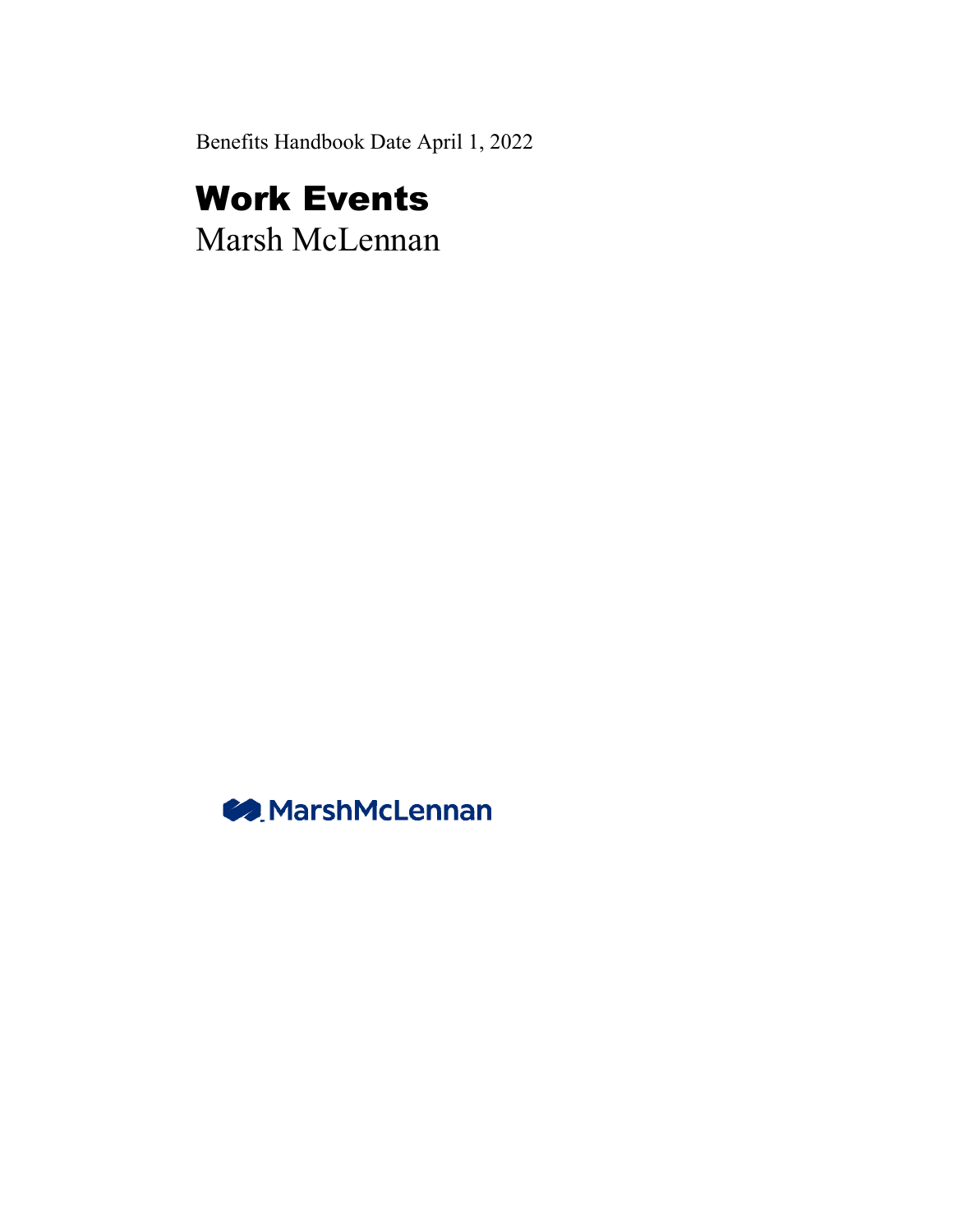## Work Events

*This section describes how your benefits are affected (and the changes you can make to your benefits) when certain common workrelated events occur.* 

*In this section, references to Marsh & McLennan Companies mean Marsh McLennan and references to Marsh McLennan mean Marsh & McLennan Companies.*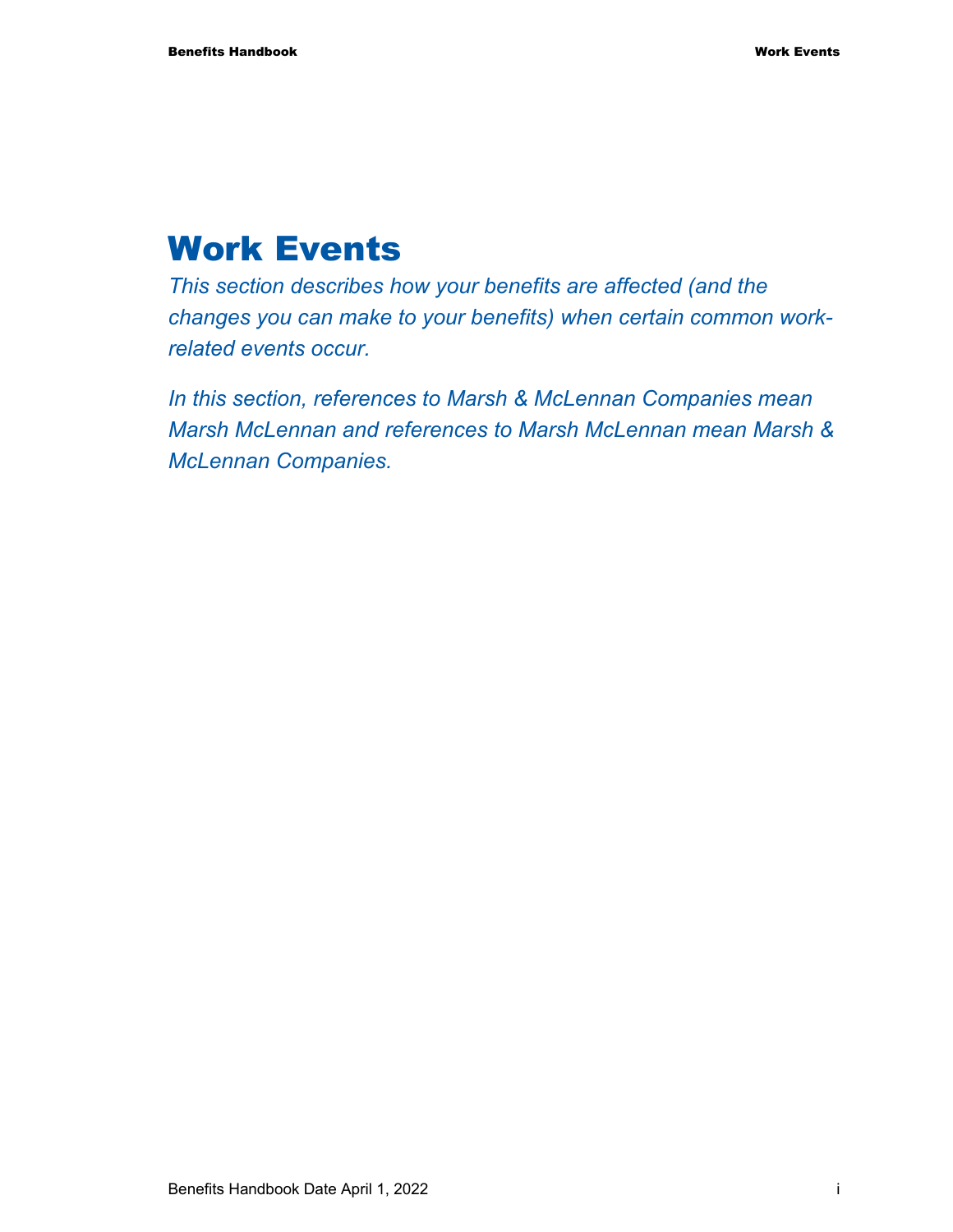## **Contents**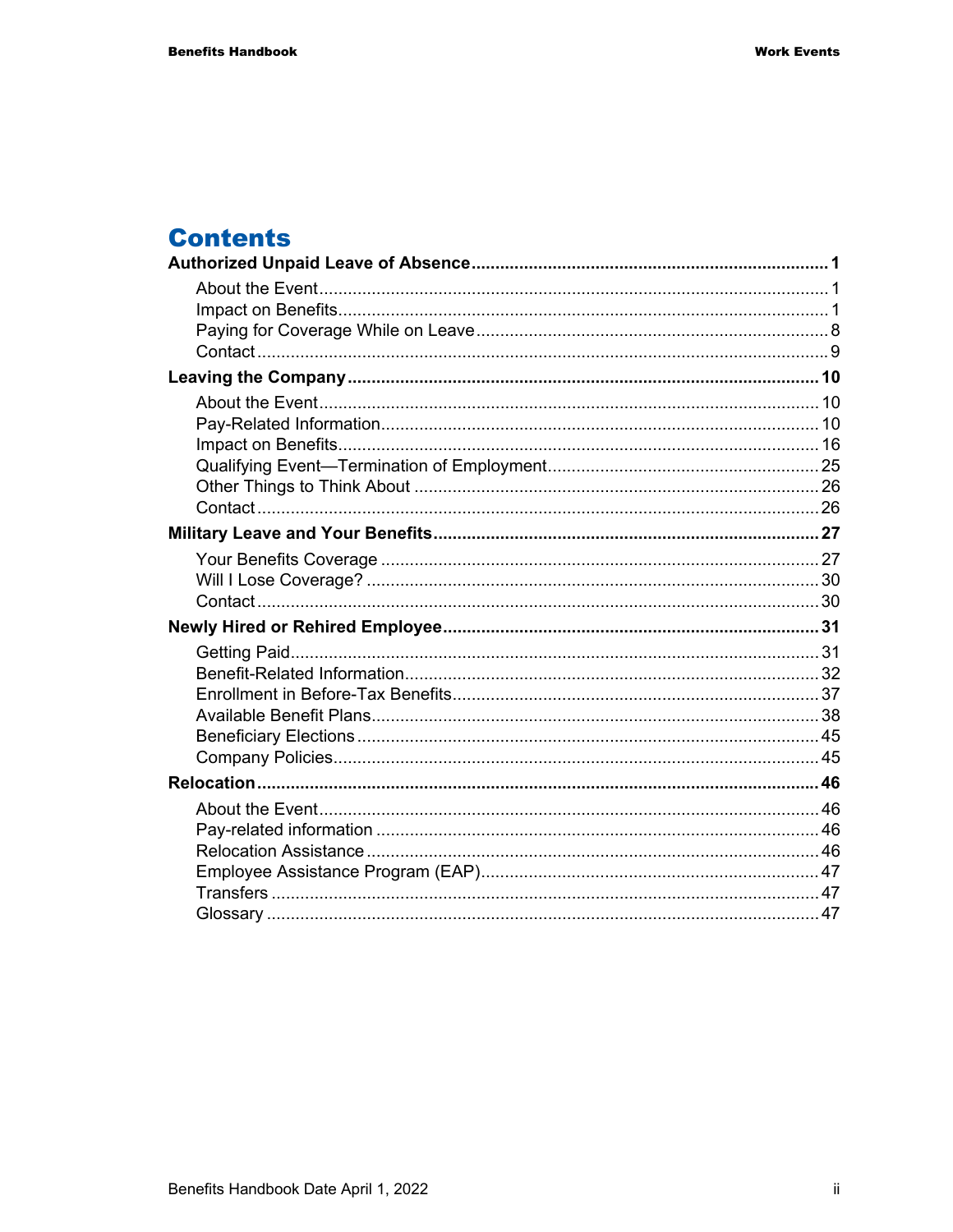## Authorized Unpaid Leave of Absence

*If you take an authorized unpaid leave of absence, including Long Term Disability/FMLA leave, you should review the impact of the leave on your benefit plans. If you are taking a military leave of absence, refer to* "Military Leave and Your Benefits" *to learn the impact of military leave on your benefit plans.* 

## About the Event

Taking an authorized unpaid leave of absence will affect the status of some of your benefit plans.

## Impact on Benefits

*Impact on Benefits* describes how taking an authorized unpaid leave of absence affects your benefits. Your participation in and certain service credit under many of the benefit plans can continue for up to the first 12 months of your authorized unpaid leave of absence. However, your participation in certain plans will be suspended when you start your leave.

### *Medical Plan*

#### *What happens to my medical coverage when I am on an authorized unpaid leave of absence?*

Coverage continues with the same Company subsidy as active employees if you pay the required contributions on an after-tax basis. Medical coverage will be cancelled as a result of non-payment. (In some circumstances, COBRA medical coverage may be available.)

If you take an authorized unpaid leave of absence that is covered under the Family and Medical Leave Act, you may elect to continue your before-tax contributions to the plan by prepaying them for the period of the leave through the current plan year (otherwise, you will pay for the contributions monthly on an after-tax basis). To prepay before-tax contributions, you must authorize a lump-sum payroll deduction prior to the start of the leave.

Before-tax contributions will resume when you return to active employment.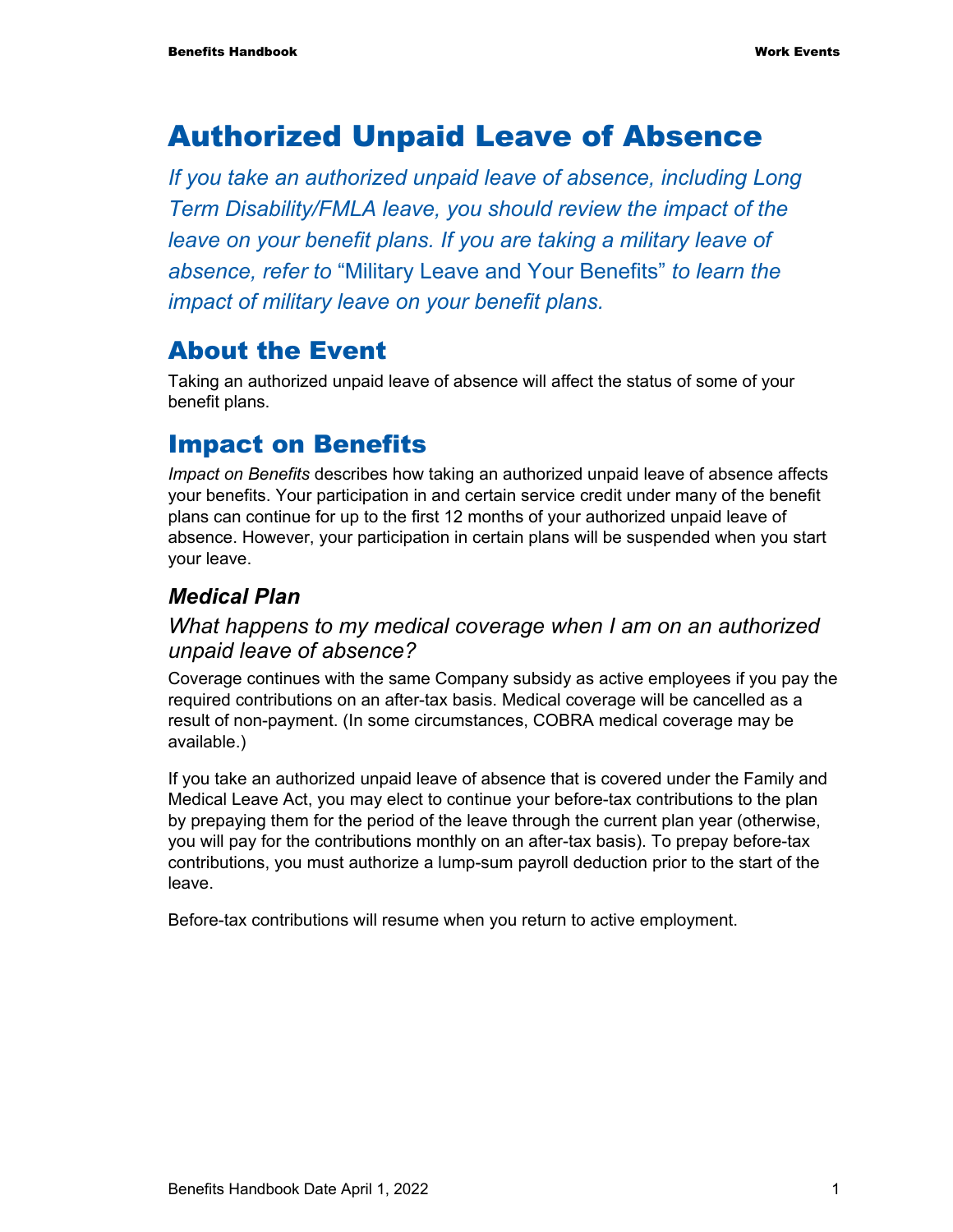### *Dental Plan*

#### *What happens to my dental coverage when I am on an authorized unpaid leave of absence?*

Coverage continues with the same Company subsidy as active employees if you pay the required contributions on an after-tax basis. Dental coverage will be cancelled as a result of non-payment. (In some circumstances, COBRA dental coverage may be available.)

If you take an authorized unpaid leave of absence that is covered under the Family and Medical Leave Act, you may elect to continue your before-tax contributions to the plan by prepaying them for the period of the leave through the current plan year (otherwise, you will pay for the contributions monthly on an after-tax basis). To prepay before-tax contributions, you must authorize a lump-sum payroll deduction prior to the start of the leave.

Before-tax contributions will resume when you return to active employment.

### *Vision Care Plan*

#### *What happens to my vision coverage when I am on an authorized unpaid leave of absence?*

Coverage continues if you pay the required contributions on an after-tax basis. Vision coverage will be cancelled as a result of non-payment. (In some circumstances, COBRA vision coverage may be available.)

If you take an authorized unpaid leave of absence that is covered under the Family and Medical Leave Act, you may elect to continue your before-tax contributions to the plan by prepaying them for the period of the leave through the current plan year (otherwise, you will pay for the contributions monthly on an after-tax basis). To prepay before-tax contributions, you must authorize a lump-sum payroll deduction prior to the start of the leave.

#### *Health Care Flexible Spending Account and Limited Purpose Health Care Flexible Spending Account*

*What happens to my Health Care Flexible Spending Account and Limited Purpose Health Care Flexible Spending Account when I am on an authorized unpaid leave of absence?* 

Your before-tax contributions cease. (In some circumstances, COBRA participation may be available.)

Upon return to work, your before-tax contributions will resume. The amount of your before-tax contributions will be recalculated for the remainder of the year to "catch-up" for your missed contributions while on unpaid leave. The balance of your annual election will be divided by your remaining pay dates, spreading the balance over the rest of your paychecks through the end of the year. This will increase your per pay period contribution upon return from unpaid leave. For example, suppose your annual election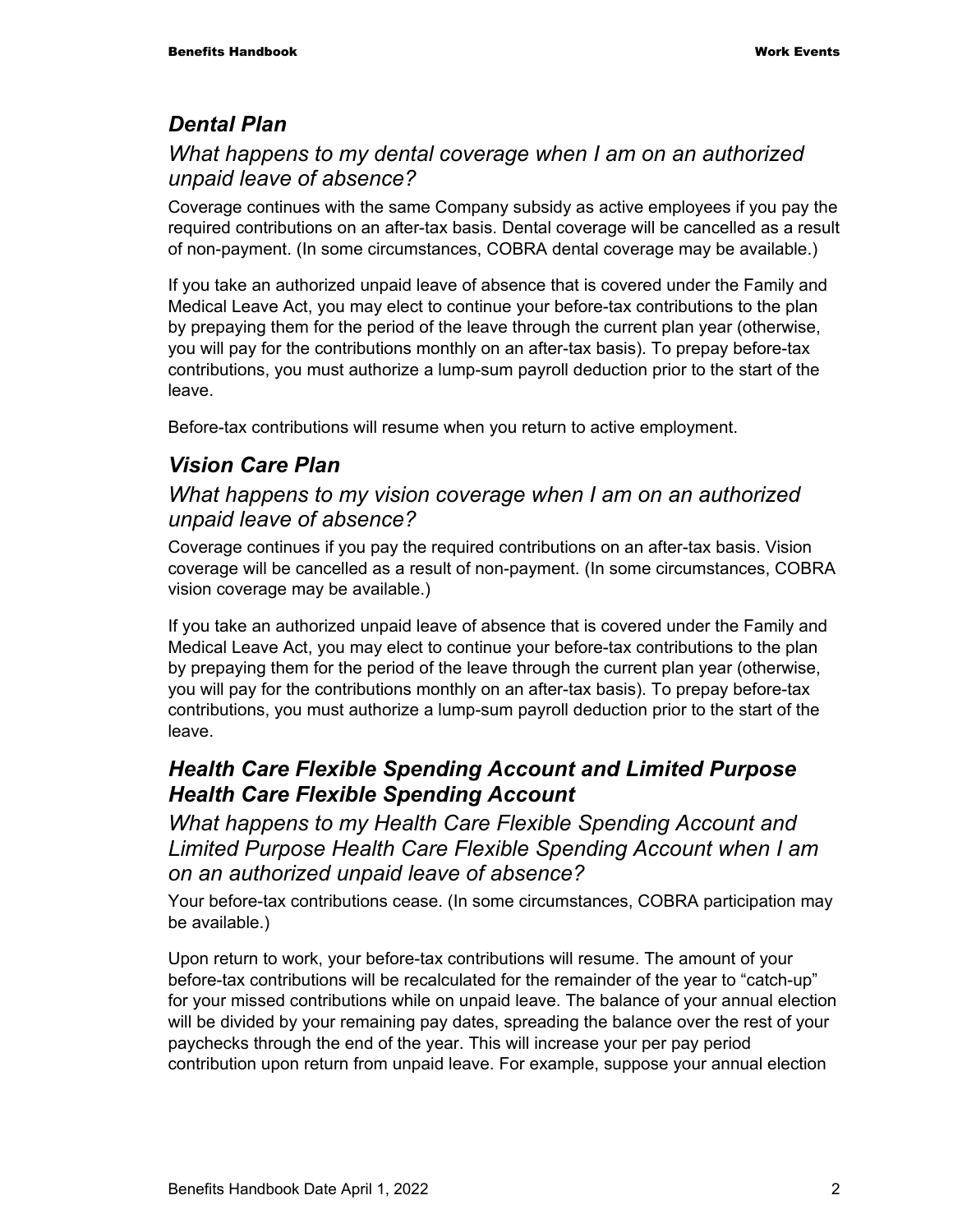to the Health Care Flexible Spending Account is \$1,200 and you are on an authorized unpaid leave from July 1 through November 1. You will have contributed \$600 before you began leave and your contributions will stop while you are on leave. When you return to work, the remaining \$600 of your annual election will be spread out over the paychecks you receive in November and December. Any eligible expenses you incur while on unpaid leave will be paid.

### *Dependent Care Flexible Spending Account*

*What happens to my Dependent Care Flexible Spending Account when I am on an authorized unpaid leave of absence?* 

Your before-tax contributions cease while you are on an authorized unpaid leave of absence. If you return to active employment in the same calendar year, your before-tax contributions will resume.

### *Health Savings Account*

#### *What happens to my Health Savings Account coverage when I am on an authorized unpaid leave of absence?*

While you are on leave, you may continue to contribute to your Health Savings Account (HSA) if you remain covered by the \$1,500 Deductible Plan or \$2,850 Deductible Plan as your Medical Plan option, provided you are not covered by Medicare and meet all other eligibility criteria. However, your contributions to the HSA may be made directly to the HSA Administrator, during the leave. You may be able to claim a deduction when you file your taxes. Please consult your personal tax advisor. If you are enrolled in the \$1,500 Deductible Plan or \$2,850 Deductible Plan option and want to contribute to an HSA, you must contact the HSA Administrator directly.

### *Business Travel Accident Insurance Plan*

#### *What happens to my Business Travel Accident Insurance when I am on an authorized unpaid leave of absence?*

Coverage is suspended during the authorized unpaid leave of absence and will resume when you return to active employment.

### *Voluntary AD&D*

#### *What happens to my Voluntary AD&D when I am on an authorized unpaid leave of absence?*

Coverage continues during the authorized unpaid leave of absence if you pay the required contributions on an after-tax basis, but for no longer than 48 months.

If you take an authorized unpaid leave of absence that's covered under the Family and Medical Leave Act, you may elect to continue your before-tax contributions by prepaying them for the period of the leave through the current plan year (otherwise, you will pay for the contributions monthly on an after-tax basis). To prepay before-tax contributions, you must authorize a lump-sum payroll deduction prior to the start of the leave. Coverage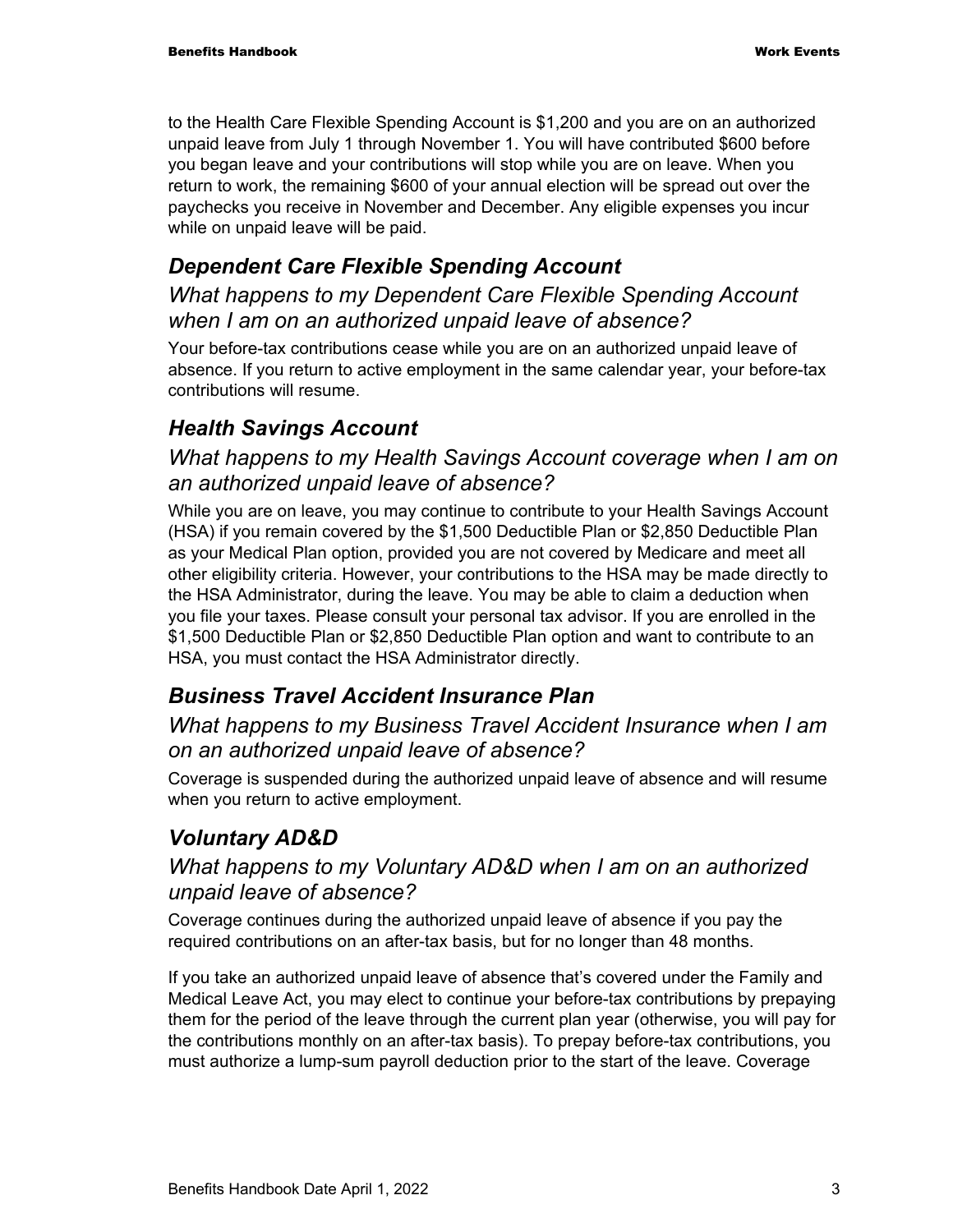may continue during the course of the authorized unpaid leave for no longer than 48 months.

Upon return from leave of absence, you will need to elect Voluntary AD&D coverage.

#### *Life Insurance Plans*

#### *Group Variable Universal Life*

#### *What happens to my Group Variable Universal Life when I am on an authorized unpaid leave of absence?*

Group Variable Universal Life coverage may continue for up to the first 12 months of the authorized unpaid leave of absence, provided you pay the required contributions. **Note:**  As long as you receive benefits under the Company's Basic Long Term Disability Plan, your Group Variable Universal Life coverage will continue while out on Long-Term Disability. No contributions for Group Variable Universal Life will be required during this period.

Your coverage will continue during Short Term Disability. The cost for continuing your Group Variable Universal Life will be deducted from your paycheck.

You may not enroll for or increase Group Variable Universal Life coverage during your leave.

Payroll deductions for coverage will resume when you return to active employment.

#### *Basic Life Insurance*

#### *What happens to my Basic Life Insurance when I am on an authorized unpaid leave of absence?*

Basic Life Insurance continues for up to the first 12 months of the authorized unpaid leave of absence at no cost to you. If you are totally disabled, your coverage will continue for as long as you receive benefits under the Company's Basic Long Term Disability Plan.

#### *Personal Life Insurance*

Personal Life Insurance coverage may continue during the authorized unpaid leave of absence provided you pay the required contributions. You will be notified directly by the insurance carrier with instructions on how to continue submitting plan contributions.

If you participate in the Personal Life Insurance Plan, you must contact Mercer Health & Benefits Administration at +1 800 225 2265 to resume payroll deductions for coverage when you return to active employment.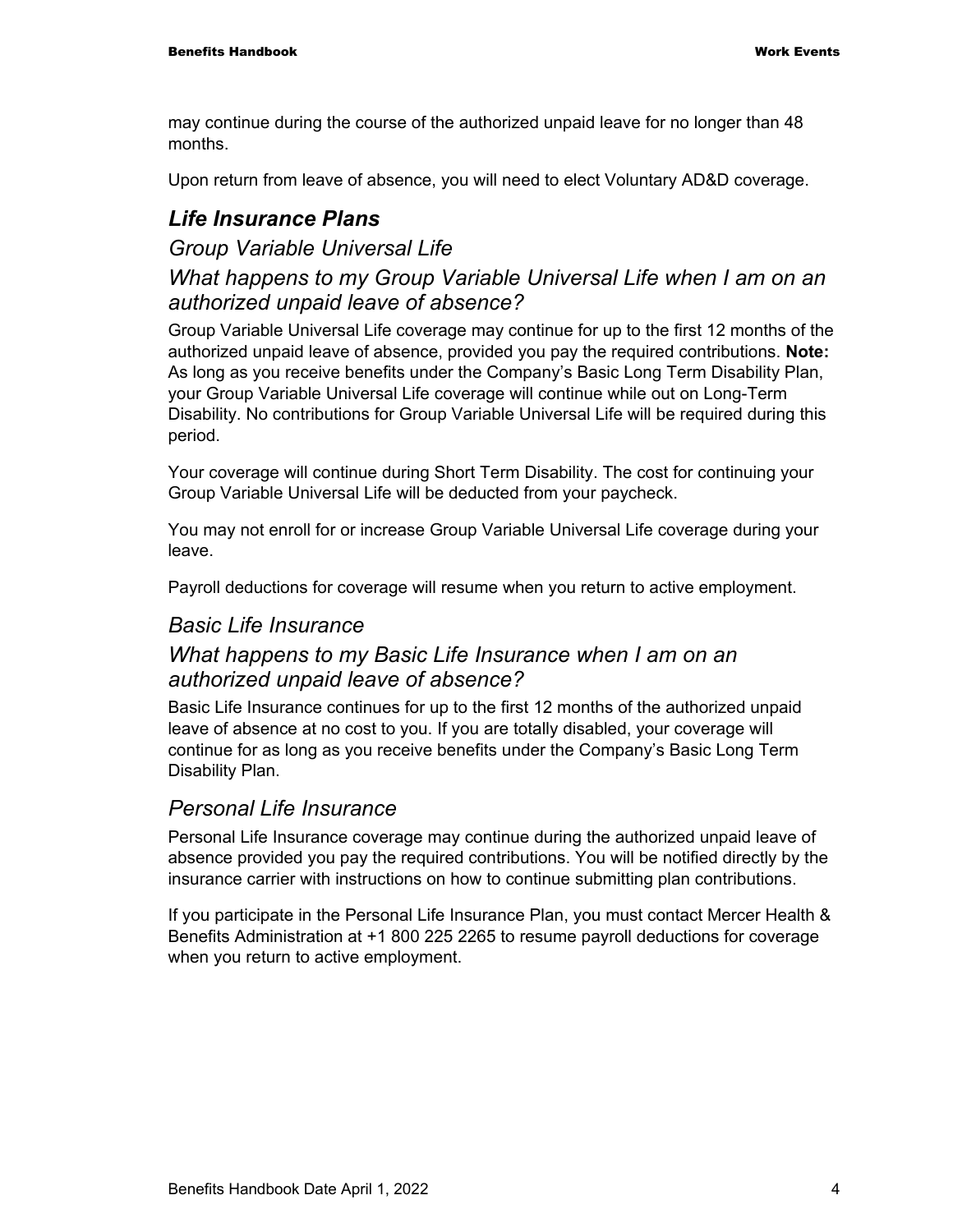#### *Disability*

*What happens to my Short Term Disability Plan, Basic Long Term Disability Plan, Optional Long Term Disability Plan, and Long Term Disability Bonus Income Plan while I am on an authorized unpaid leave of absence?* 

Coverage (and any related contributions) is suspended during the authorized unpaid leave of absence and will resume when you return to active employment.

#### *What happens to my Individual Disability Insurance Plan while I am on an authorized unpaid leave of absence?*

Coverage under your Individual Disability Insurance policy may continue during the authorized unpaid leave of absence provided you pay the required contributions. You will be notified directly by Unum with instructions on how to continue submitting plan contributions.

To resume payroll deductions for Individual Disability Insurance when you return to active employment, contact Unum to have payroll deductions re-started.

### *Personal Excess Liability Insurance\**

#### *What happens to my Personal Excess Liability Insurance coverage while I am on an authorized unpaid leave of absence?*

Coverage may continue during the authorized unpaid leave of absence provided you pay the required contributions. You will be notified directly by the insurance carrier with instructions on how to continue submitting plan contributions.

You must contact Mercer Health & Benefits Administration at +1 800 225 2265 to resume payroll deductions for coverage when you return to active employment.

Includes uninsured/underinsured liability insurance, if elected.

#### *Marsh & McLennan Companies 401(k) Savings & Investment Plan and Supplemental Savings & Investment Plan*

*Can I continue to contribute to the Marsh & McLennan Companies 401(k) Savings & Investment Plan and the Supplemental Savings & Investment Plan while I am on an authorized unpaid leave of absence?* 

Contributions are suspended during the leave of absence. (Service credit continues for up to the first 12 months of the leave of absence.) Loan repayments must continue.

Contributions will resume when you return to active employment

Special rules apply if you are on a military leave of absence.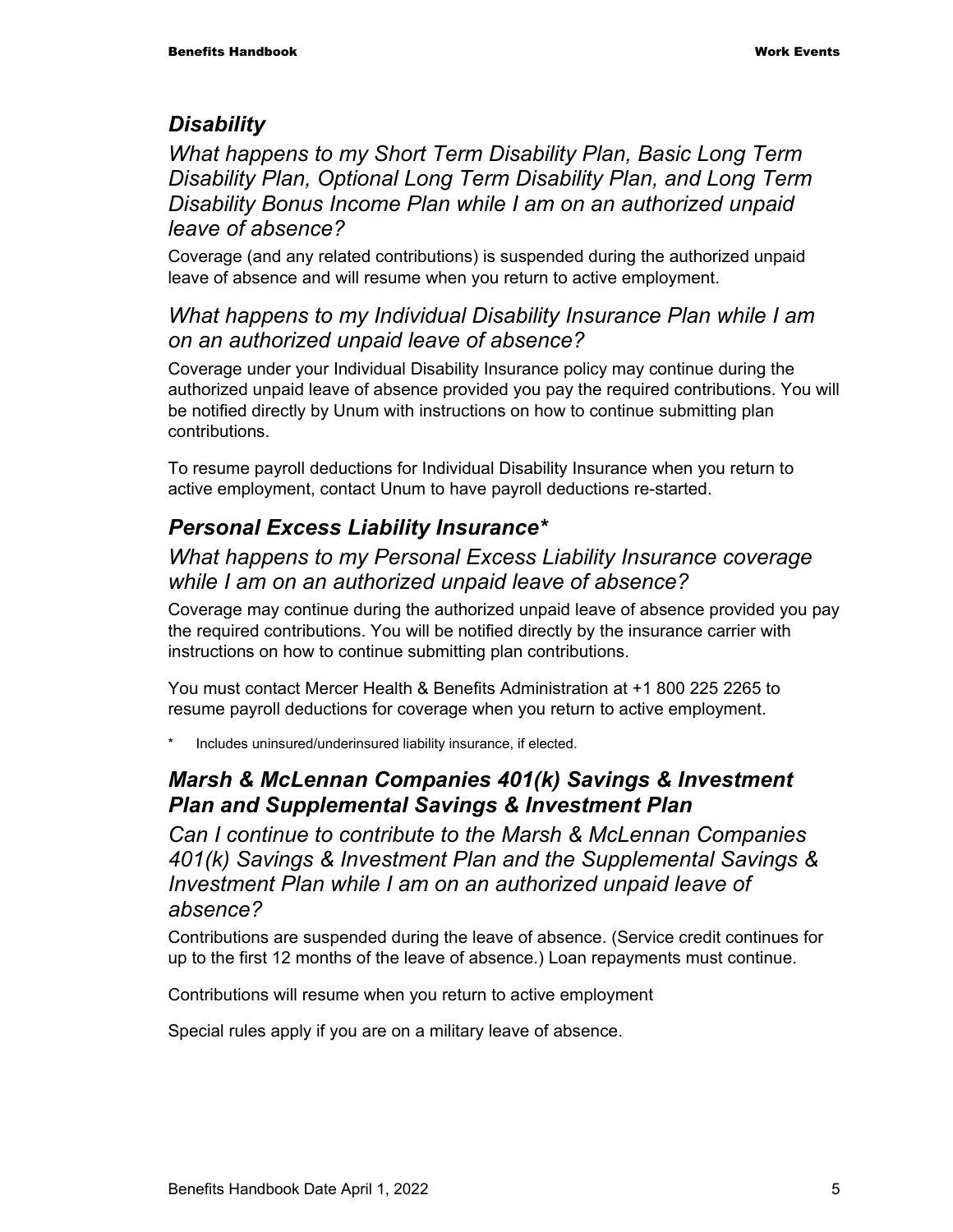#### *Marsh & McLennan Agency 401(k) Savings & Investment Plan*

*Can I continue to contribute to the Marsh & McLennan Agency 401(k) Savings & Investment Plan while I am on an authorized unpaid leave of absence?* 

Contributions are suspended during the leave of absence. (Service credit continues for up to the first 12 months of the leave of absence.) Loan repayments must continue.

Contributions will resume when you return to active employment.

Special rules apply if you are on a military leave of absence.

#### *Employee Stock Purchase Plan*

#### *Can I continue to contribute to the Employee Stock Purchase Plan while I am on an authorized unpaid leave of absence?*

Contributions are suspended during the leave of absence, although you may keep your balance in the plan and it will continue to earn interest. Your balance will be used to buy shares at the end of the current quarterly purchase period, even if you have not yet returned to active employment by then.

Contributions will resume if you return to active employment.

#### *US Retirement Program*

#### *What happens to my service credit for the US Retirement Program while I am on an authorized unpaid leave of absence?*

Service credit towards eligibility for and vesting in the plan continues for up to the first 12 months of the leave of absence.

### *Transportation Reimbursement Incentive Program (TRIP)*

*What happens to my Transportation Reimbursement Incentive Program (TRIP) coverage while I am on an authorized unpaid leave of absence?* 

Your contributions cease. You are responsible for the cost of any transit pass you ordered.

You cannot purchase a transit pass or be reimbursed for expenses incurred during the leave of absence.

You must contact HealthEquity to re-elect your TRIP benefit when you return to active employment.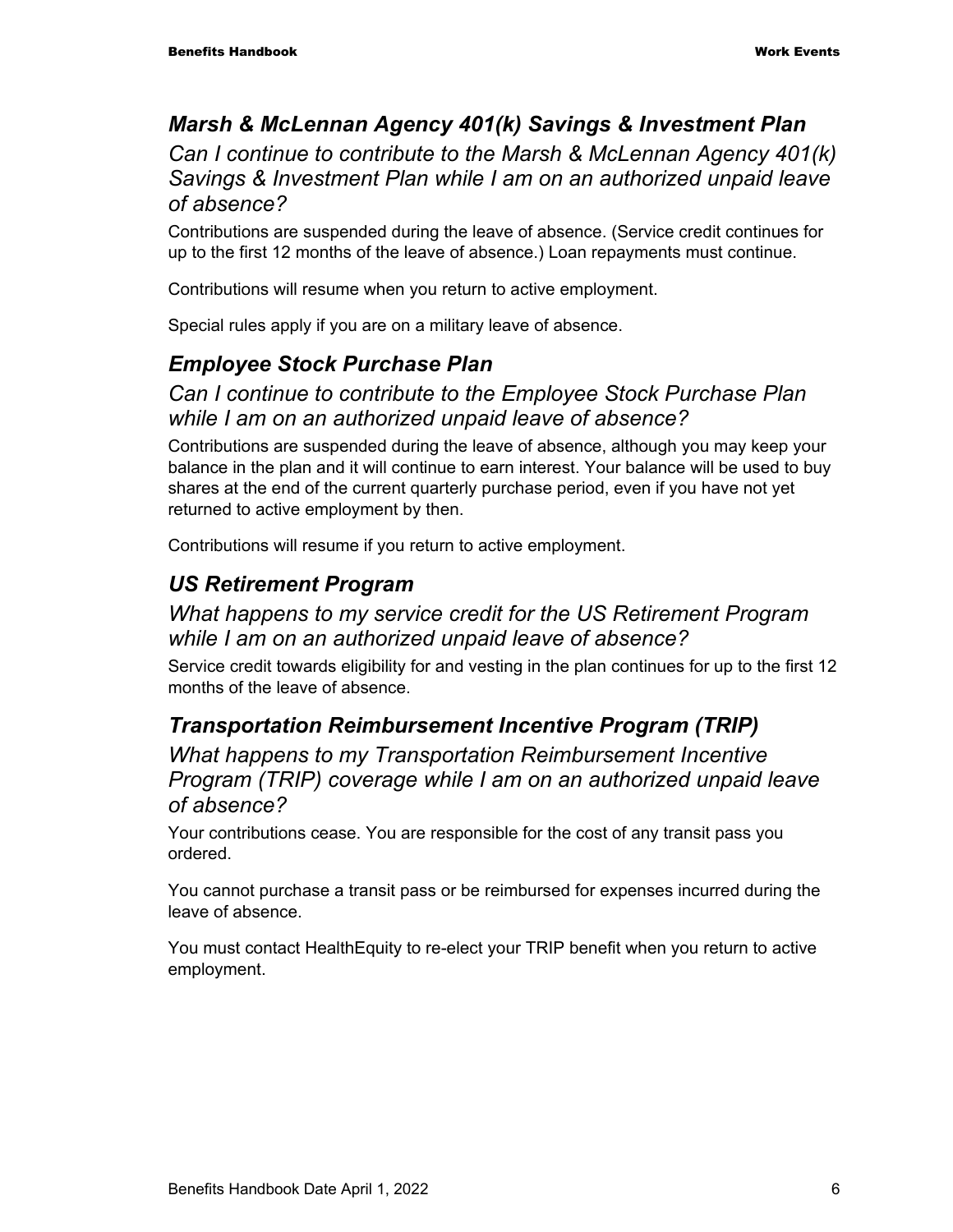#### *Choice Auto and Home Insurance Program*

#### *What happens to my Choice Auto and Home Insurance coverage while I am on an authorized unpaid leave of absence?*

Coverage may continue during the authorized unpaid leave of absence provided you pay the required contributions. You will be notified directly by the insurance carrier with instructions on how to continue submitting plan contributions.

You must contact Mercer Health & Benefits Administration at +1 800 225 2265 to resume payroll deductions for coverage when you return to active employment.

### *Pet Insurance Plan*

#### *What happens to my Pet Insurance coverage while I am on an authorized unpaid leave of absence?*

Coverage may continue during the authorized unpaid leave of absence provided you pay the required contributions. You will be notified directly by the insurance carrier with instructions on how to continue submitting plan contributions.

You must contact Mercer Health & Benefits Administration at +1 800 225 2265 to resume payroll deductions for coverage when you return to active employment.

### *Legal Assistance Plan*

#### *What happens to my Legal Assistance Plan coverage while I am on an authorized unpaid leave of absence?*

Coverage may continue during the authorized unpaid leave of absence provided you pay the required contributions. You will be notified directly by the insurance carrier with instructions on how to continue submitting plan contributions.

You must contact Mercer Health & Benefits Administration at +1 800 225 2265 to resume payroll deductions for coverage when you return to active employment.

### *Identity Protection Benefit Program*

#### *What happens to my Identity Protection coverage while I am on an authorized unpaid leave of absence?*

Coverage may continue during the authorized unpaid leave of absence provided you pay the required contributions. You will be notified directly by the insurance carrier with instructions on how to continue submitting plan contributions.

You must contact Mercer Health & Benefits Administration at +1 800 225 2265 to resume payroll deductions for coverage when you return to active employment.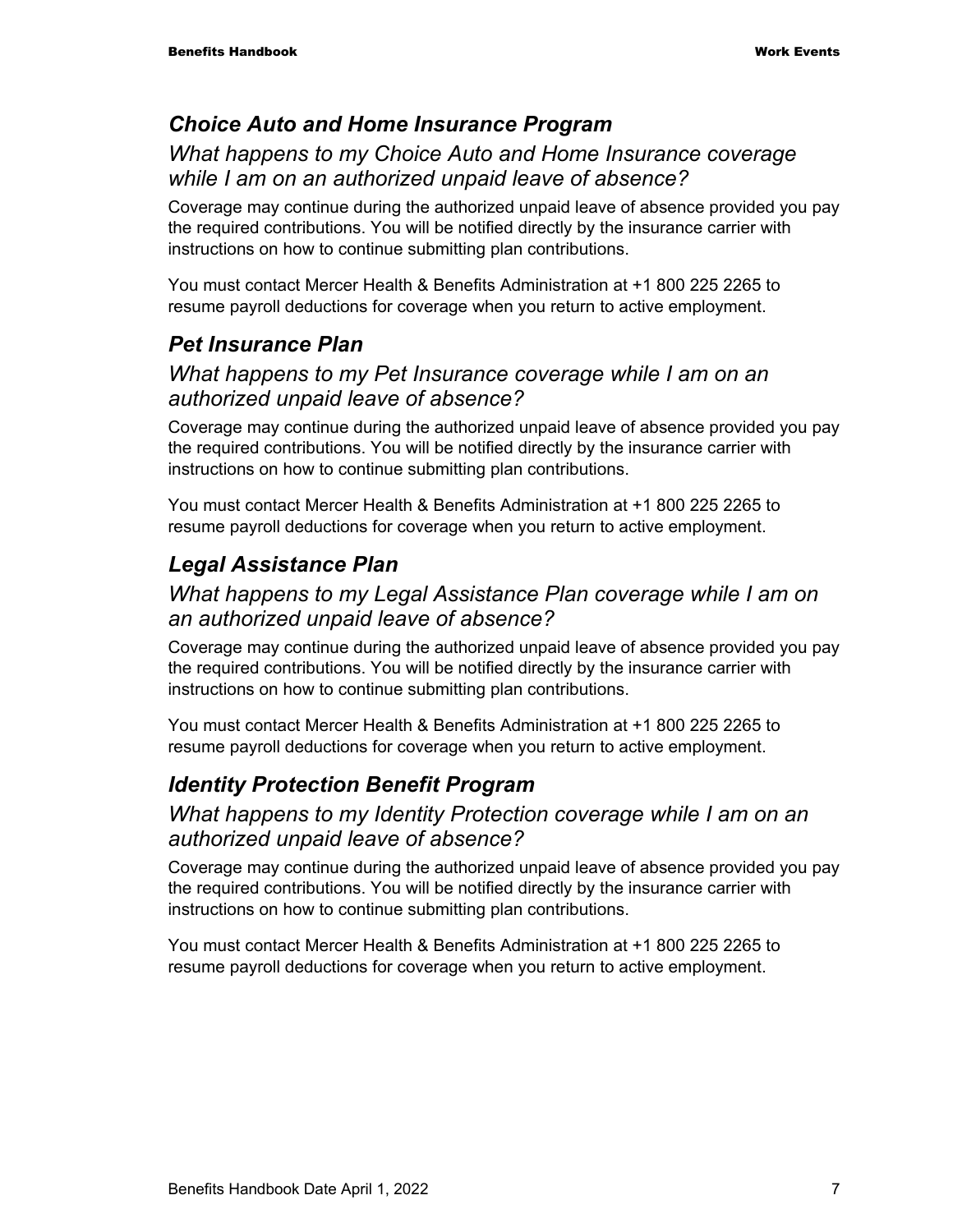#### *Accident Insurance*

#### *Critical Illness*

#### *Hospital Indemnity*

Coverage may continue during the authorized unpaid leave of absence provided you pay the required contributions.

### *MSK Direct*

#### *What happens to MSK Direct coverage while I am on an authorized unpaid leave of absence?*

Access to MSK Direct continues during the authorized unpaid leave of absence.

## Paying for Coverage While on Leave

#### *Paying Required Contributions*

During your authorized unpaid leave of absence, you continue to pay contributions for the following before-tax plans, but on an after-tax basis through the Company's direct billing administrator:

- **•** Medical
- **Dental**
- **•** Vision
- **Health Savings Account\***
- **•** Voluntary AD&D\*\*

During your authorized unpaid leave of absence, you continue to pay contributions for the following plans on an after-tax basis through the Company's direct billing administrator:

- Accident Insurance
- **Critical Illness**
- **Hospital Indemnity**

You will be sent a welcome packet which includes monthly premium payment coupons and instructions regarding how to continue your coverage in the above plans. Generally, premium payment coupons are generated within ten to fifteen business days from notification of leave. Payment is due upon receipt and should be mailed as the premium payment coupons instruct. There is a thirty (30) day grace period during which to make the payment. Applicable coverage will be cancelled as a result of non-payment.

- You will not be sent monthly premium payment coupons. If you wish to contribute to the Health Savings Account (HSA), you must contact the HSA Administrator directly for instructions on how to remit contribution payments.
- \*\* Coverage continues for no longer than 48 months.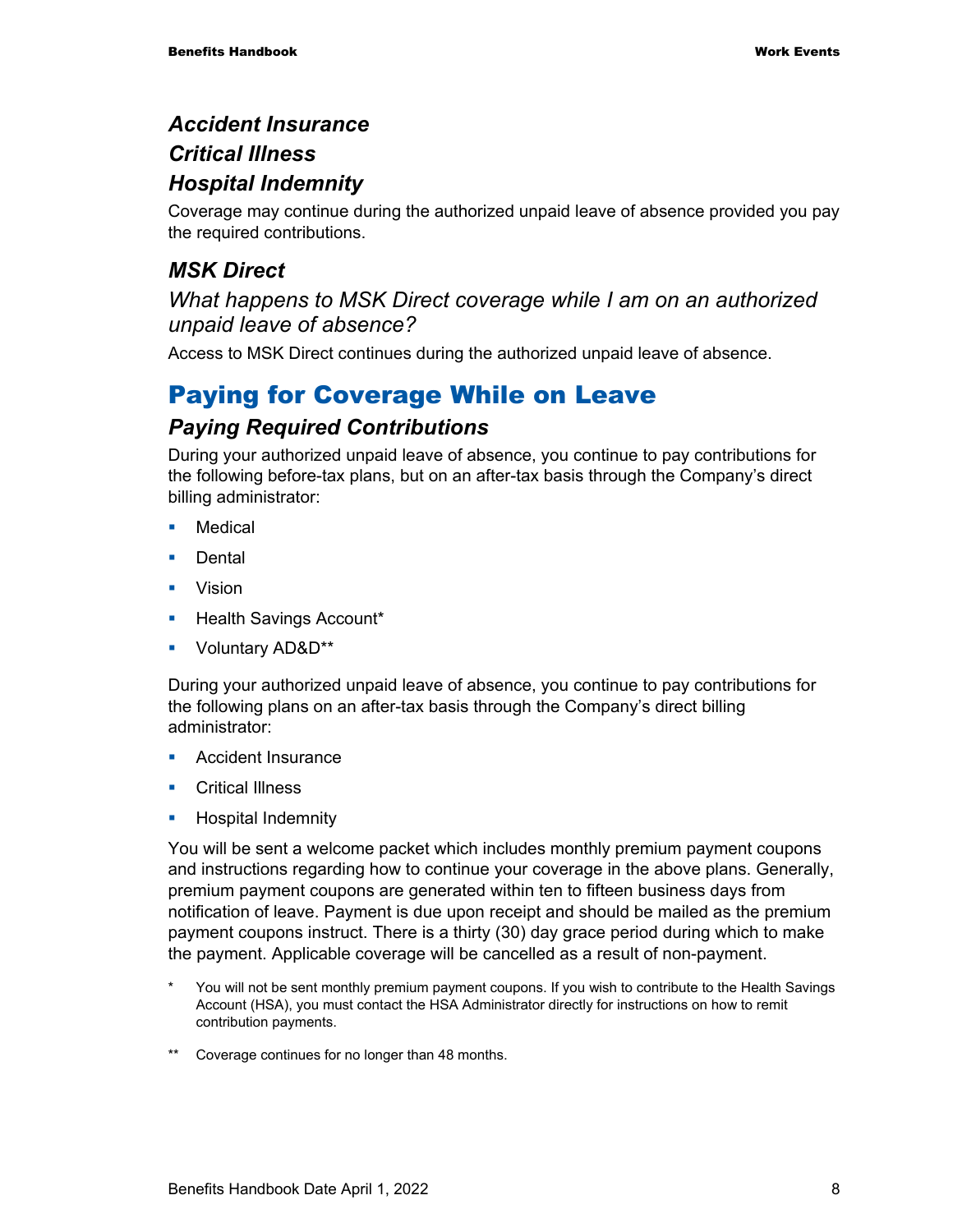During your authorized unpaid leave, you may also continue to pay contributions for the following plans and programs on an after-tax basis directly to the insurance carrier:

- Personal Excess Liability Insurance, including uninsured/underinsured liability
- **Personal Life Insurance**
- Choice Auto and Home Insurance
- Pet Insurance
- **In Identity Protection Benefit Program**
- **Group Variable Universal Life\*\*\***
- **Individual Disability Insurance**
- **Legal Assistance Plan**

You will be notified directly by the insurance carrier with instructions on how to continue making contributions.

\*\*\* As long as you receive benefits under the Company's Basic Long Term Disability Plan, your coverage will continue while out on Long Term Disability and no contributions for Group Variable Universal Life will be required during this period.

#### Note:

If you take an authorized unpaid leave of absence that is covered under the Family and Medical Leave Act, you may elect to continue your before-tax contributions to the Medical Plan, Dental Plan, Vision Plan, and Voluntary AD&D by prepaying them for the period of the leave through the current plan year (otherwise, you will pay for the contributions monthly on an after-tax basis). To prepay before-tax contributions, you must authorize a lump-sum payroll deduction prior to the start of the authorized leave.

## Contact

For more information, refer to the individual benefit plan sections or call HR Services at +1 866 374 2662.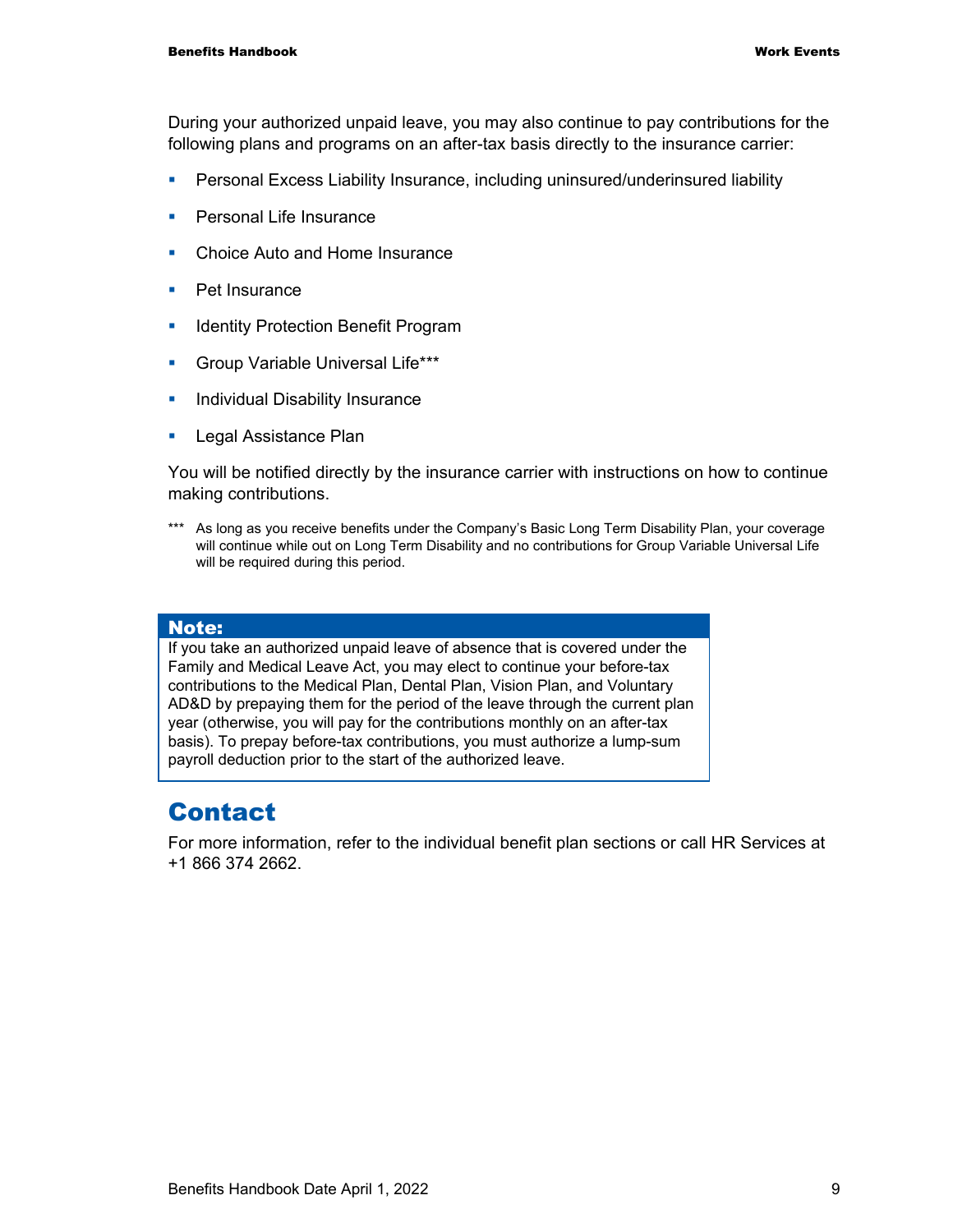## Leaving the Company

*Below, you will find information about benefits coverage that may be helpful to you if you leave the Company.* 

## About the Event

Leaving the Company will affect the status of your benefit plans. If you leave the Company and have at least five years of vesting service and are age 55, or you are age 65, you will be considered a retired employee and retirement benefits may apply as described below.

Refer to *"Impact on Benefits"* for detailed information regarding your benefits. Your loss of employment will affect the status of your benefit plans.

## Pay-Related Information

When you leave the Company, you will receive your final paycheck.

The deductions that will come out of your last paycheck include:

• any owed outstanding debt to the Company.

If you have other types of unused paid time off, you will be paid as shown below:

- If you have borrowed vacation days that you have not earned yet, you will have to pay the Company back for that time.
- **If you leave the Company before bonuses are given out, you are not eligible for any** bonus.

#### COBRA Coverage

COBRA continuation allows you and/or your covered family members to temporarily extend your current coverage at group rates plus an administrative fee in certain circumstances when your coverage could otherwise end.

If you or one of your covered family members is losing Company-sponsored coverage because of a qualifying event, you can elect to continue coverage in these Companysponsored plans:

- medical
- **u** dental
- **vision**
- **Health Care Flexible Spending Account**
- **EXECT** Limited Purpose Health Care Flexible Spending Account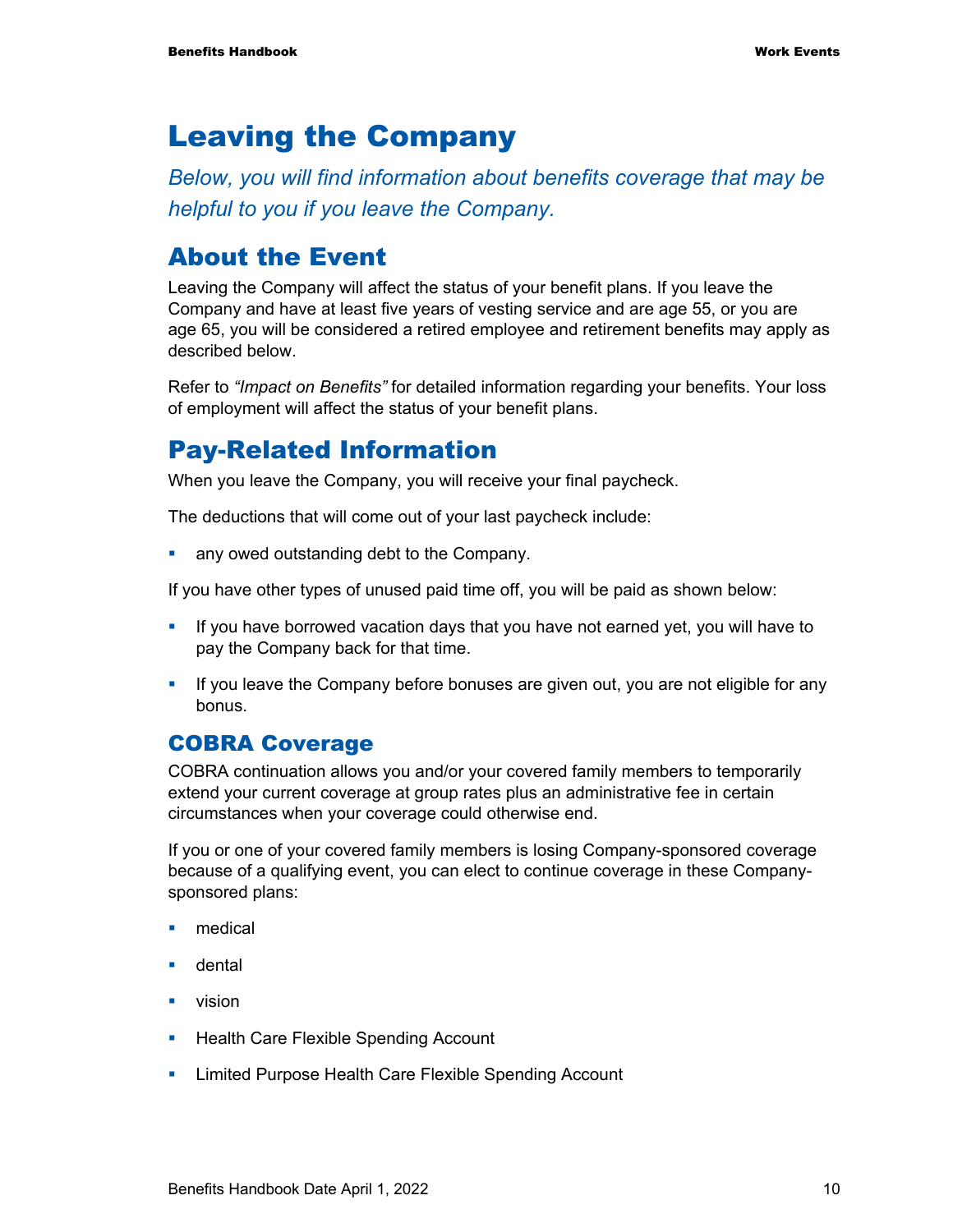- **Employee Assistance Program (EAP)**
- **Teladoc Medical Experts**
- **Health Advocate**

To continue coverage, you and/or your covered family members must be enrolled in these plans on the date of the qualifying event.

The length of time you can continue coverage depends on the type of qualifying event.

You must enroll within a specified time period to continue coverage.

Coverage continuation for domestic partners varies depending on the medical plan in which you're enrolled.

#### COBRA Eligibility and Enrollment

You and/or your covered family members are eligible for COBRA continuation if you are enrolled in Company-sponsored coverage and lose coverage due to a qualifying event. **Note: An event is a qualifying event only if it causes a covered family member (beneficiary) to lose coverage.**

#### *Periods of Coverage:*

|        | <b>Qualifying Events</b>                                                                                | <b>Covered Family Members</b> | Coverage   |
|--------|---------------------------------------------------------------------------------------------------------|-------------------------------|------------|
|        | Termination of employment                                                                               | Employee                      | 18 months* |
|        | Reduction of hours                                                                                      | Spouse                        |            |
|        |                                                                                                         | Dependent child               |            |
|        | Employee enrolled in Medicare                                                                           | Spouse                        | 36 months  |
|        | Divorce or legal separation from employee                                                               | Dependent child               |            |
|        | Death of covered employee                                                                               |                               |            |
|        | Loss of "dependent child" status                                                                        | Dependent child               | 36 months  |
| $\ast$ | In the case of individuals who are determined by the Social Security Administration to be disabled when |                               |            |

In the case of individuals who are determined by the Social Security Administration to be disabled when they leave the Company or within the 60 calendar day COBRA election period, special rules may apply to extend coverage by an additional 11 months for the disabled individual and other individuals who are qualified beneficiaries with respect to the same qualifying event.

See "Continuing Coverage" in the *Healthcare Participation* section for further details.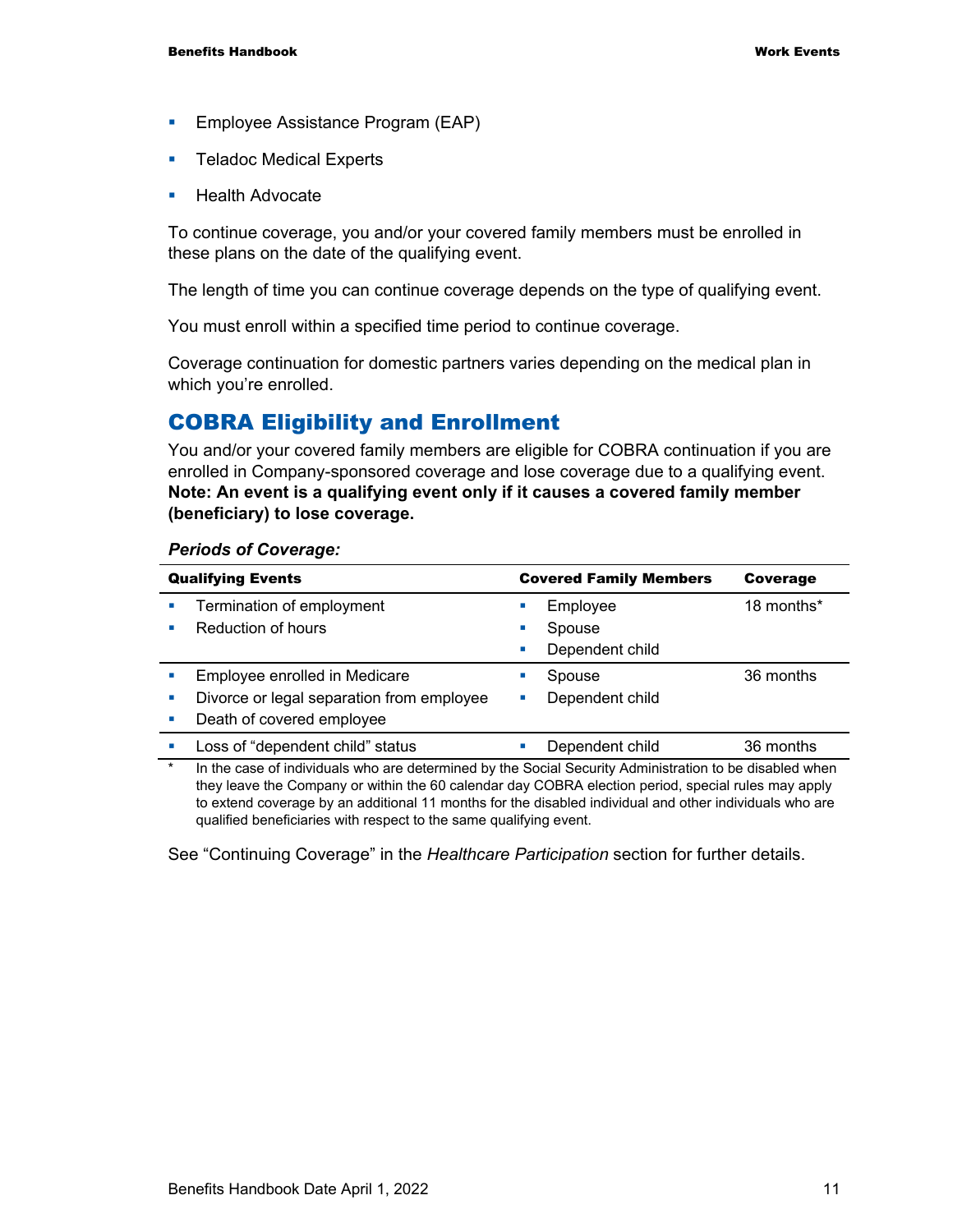### COBRA Rates

#### **2022 Medical COBRA Rates**

#### Aetna: \$400 Deductible Plan

| <b>Coverage Level</b>              | 2022 Broad Network<br><b>Monthly Cost</b> | 2022 Narrow Network<br><b>Monthly Cost</b> |
|------------------------------------|-------------------------------------------|--------------------------------------------|
| Employee                           | \$691.77                                  | \$664.04                                   |
| Employee + Spouse/Domestic Partner | \$1,660.25                                | \$1,593.70                                 |
| Employee + Child(ren)              | \$1,383.54                                | \$1,328.08                                 |
| Employee + Family                  | \$2,421.20                                | \$2,324.14                                 |

| Anthem BlueCross BlueShield: \$400 Deductible Plan |                                           |                                            |
|----------------------------------------------------|-------------------------------------------|--------------------------------------------|
| <b>Coverage Level</b>                              | 2022 Broad Network<br><b>Monthly Cost</b> | 2022 Narrow Network<br><b>Monthly Cost</b> |
| Employee                                           | \$691.77                                  | \$664.04                                   |
| Employee + Spouse/Domestic Partner                 | \$1,660.25                                | \$1,593.70                                 |
| Employee + Child(ren)                              | \$1,383.54                                | \$1,328.08                                 |
| Employee + Family                                  | \$2,421.20                                | \$2,324.14                                 |

#### UnitedHealthcare: \$400 Deductible Plan

| <b>Coverage Level</b>              | 2022 Broad Network<br><b>Monthly Cost</b> | 2022 Narrow Network<br><b>Monthly Cost</b> |
|------------------------------------|-------------------------------------------|--------------------------------------------|
| Employee                           | \$691.77                                  | \$664.04                                   |
| Employee + Spouse/Domestic Partner | \$1,660.25                                | \$1,593.70                                 |
| Employee + Child(ren)              | \$1,383.54                                | \$1,328.08                                 |
| Employee + Family                  | \$2,421.20                                | \$2,324.14                                 |

#### Aetna: \$1,500 Deductible Plan

| <b>Coverage Level</b>              | 2022 Broad Network<br><b>Monthly Cost</b> | 2022 Narrow Network<br><b>Monthly Cost</b> |
|------------------------------------|-------------------------------------------|--------------------------------------------|
| Employee                           | \$613.88                                  | \$589.13                                   |
| Employee + Spouse/Domestic Partner | \$1,473.31                                | \$1,413.91                                 |
| Employee + Child(ren)              | \$1,227.75                                | \$1,178.25                                 |
| Employee + Family                  | \$2,148.57                                | \$2,061.95                                 |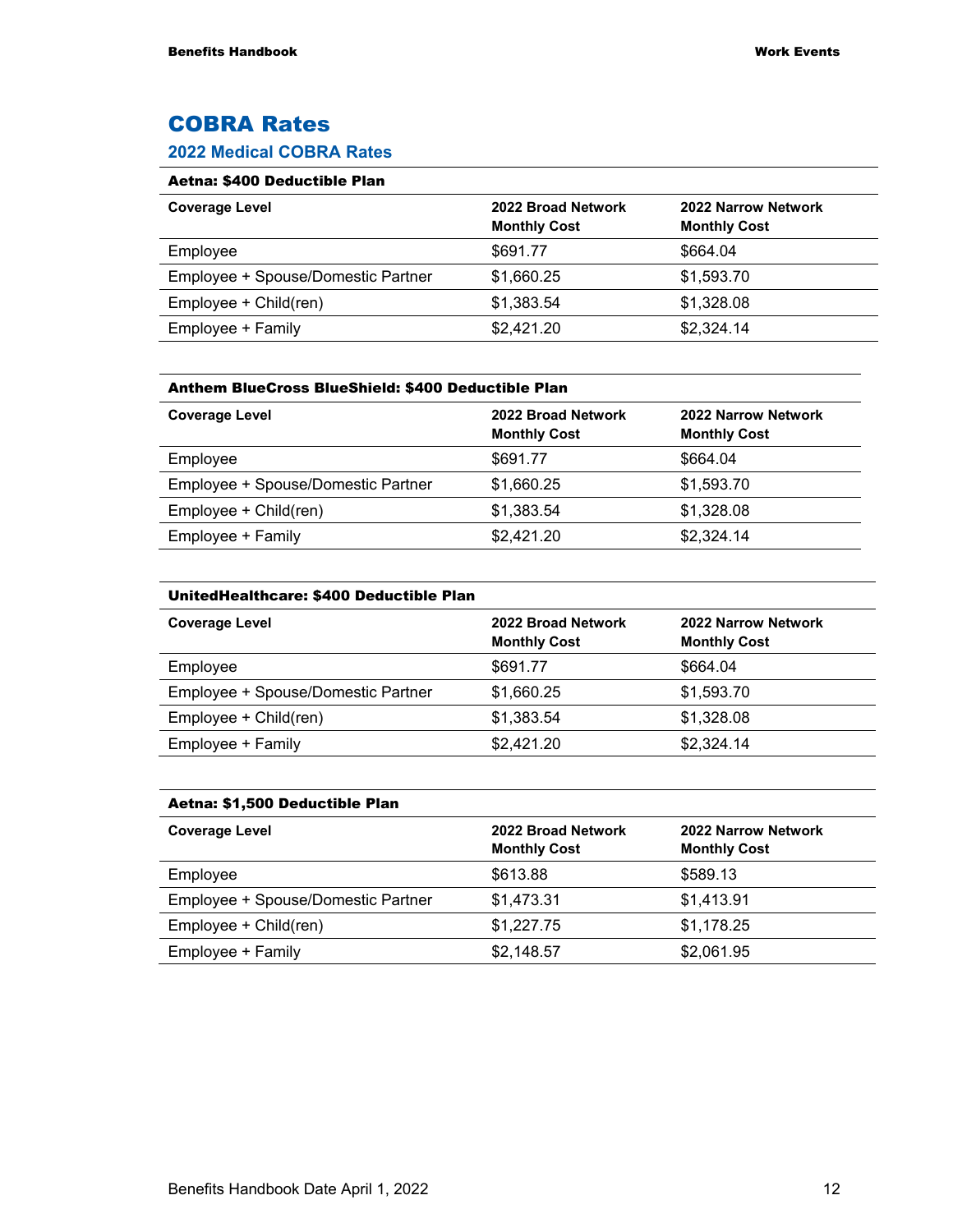#### Anthem BlueCross BlueShield: \$1,500 Deductible Plan

| <b>Coverage Level</b>              | 2022 Broad Network<br><b>Monthly Cost</b> | <b>2022 Narrow Network</b><br><b>Monthly Cost</b> |
|------------------------------------|-------------------------------------------|---------------------------------------------------|
| Employee                           | \$613.88                                  | \$589.13                                          |
| Employee + Spouse/Domestic Partner | \$1,473.31                                | \$1,413.91                                        |
| Employee + Child(ren)              | \$1,227.75                                | \$1,178.25                                        |
| Employee + Family                  | \$2,148.57                                | \$2,061.95                                        |

#### UnitedHealthcare: \$1,500 Deductible Plan

| <b>Coverage Level</b>              | 2022 Broad Network<br><b>Monthly Cost</b> | 2022 Narrow Network<br><b>Monthly Cost</b> |
|------------------------------------|-------------------------------------------|--------------------------------------------|
| Employee                           | \$613.88                                  | \$589.13                                   |
| Employee + Spouse/Domestic Partner | \$1,473.31                                | \$1,413.91                                 |
| Employee + Child(ren)              | \$1,227.75                                | \$1,178.25                                 |
| Employee + Family                  | \$2,148.57                                | \$2,061.95                                 |

| 2022 Broad Network  | 2022 Narrow Network |
|---------------------|---------------------|
| <b>Monthly Cost</b> | <b>Monthly Cost</b> |
| \$557.01            | \$534.52            |
| \$1,336.82          | \$1,282.85          |
| \$1,114.01          | \$1,069.04          |
| \$1,949.53          | \$1,870.81          |
|                     |                     |

#### Anthem BlueCross BlueShield: \$2,850 Deductible Plan

| <b>Coverage Level</b>              | 2022 Broad Network<br><b>Monthly Cost</b> | 2022 Narrow Network<br><b>Monthly Cost</b> |
|------------------------------------|-------------------------------------------|--------------------------------------------|
| Employee                           | \$557.01                                  | \$534.52                                   |
| Employee + Spouse/Domestic Partner | \$1,336.82                                | \$1,282.85                                 |
| Employee + Child(ren)              | \$1,114.01                                | \$1,069.04                                 |
| Employee + Family                  | \$1,949.53                                | \$1,870.81                                 |

#### UnitedHealthcare: \$2,850 Deductible Plan

| <b>Coverage Level</b>              | 2022 Broad Network<br><b>Monthly Cost</b> | <b>2022 Narrow Network</b><br><b>Monthly Cost</b> |
|------------------------------------|-------------------------------------------|---------------------------------------------------|
| Employee                           | \$557.01                                  | \$534.52                                          |
| Employee + Spouse/Domestic Partner | \$1,336.82                                | \$1,282.85                                        |
| Employee + Child(ren)              | \$1,114.01                                | \$1,069.04                                        |
| Employee + Family                  | \$1,949.53                                | \$1,870.81                                        |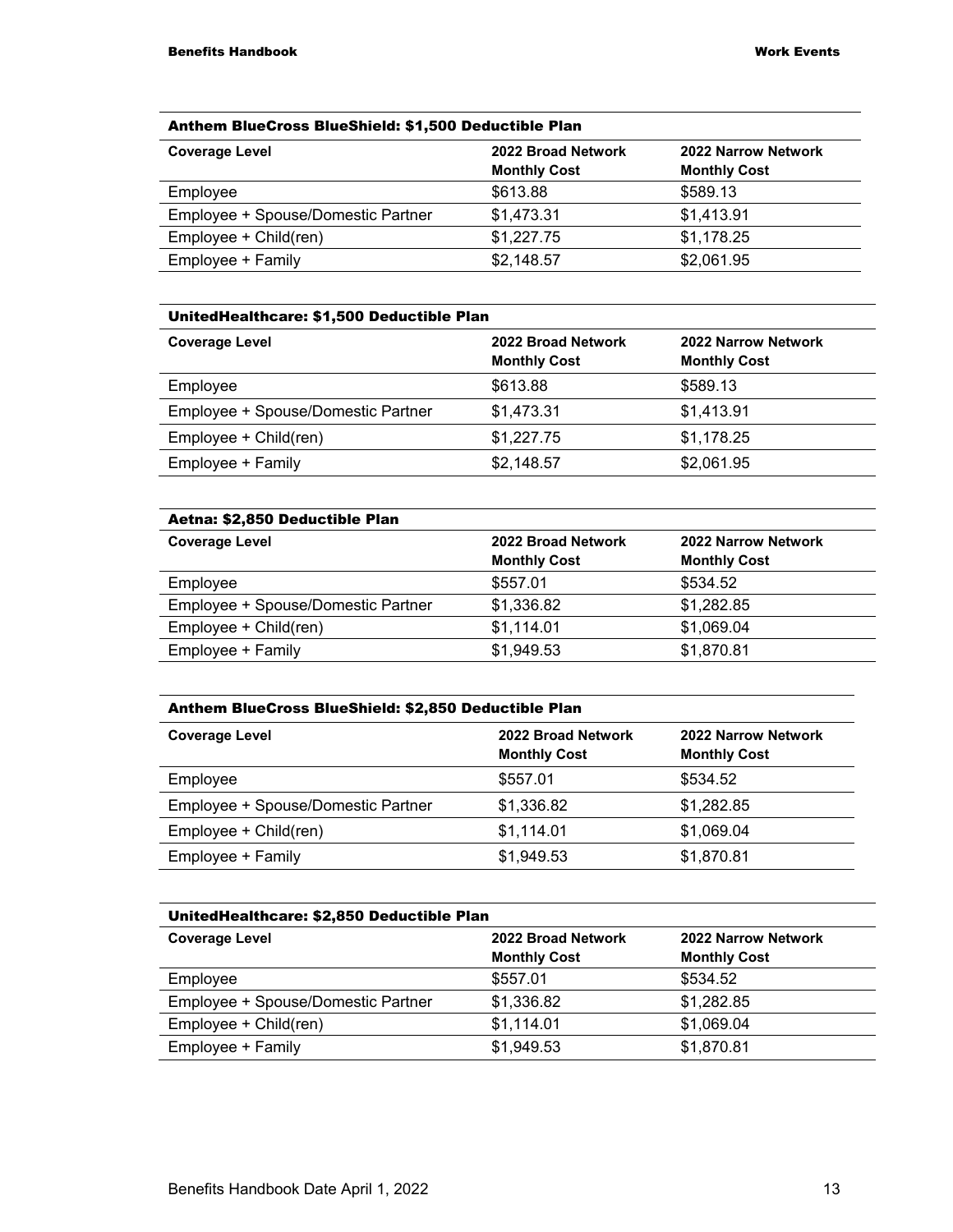| Kaiser: \$400 Deductible Plan      |                   |
|------------------------------------|-------------------|
| <b>Coverage Level</b>              | 2022 Monthly Cost |
| Employee Only                      | \$634.13          |
| Employee + Spouse/Domestic Partner | \$1,521.92        |
| Employee + Child(ren)              | \$1,268.27        |
| Employee + Family                  | \$2,219.47        |

| Kaiser: \$1,500 Deductible Plan |                   |
|---------------------------------|-------------------|
| <b>Coverage Level</b>           | 2022 Monthly Cost |
| <b>Employee Only</b>            | \$477.71          |

| LITTPIOYGG OTHY                    | <b>UTII.II</b> |
|------------------------------------|----------------|
| Employee + Spouse/Domestic Partner | \$1.146.50     |
| Employee + Child(ren)              | \$955.41       |
| Employee + Family                  | \$1.671.97     |

#### Kaiser: \$2,850 Deductible Plan

| <b>Coverage Level</b>              | 2022 Monthly Cost |
|------------------------------------|-------------------|
| <b>Employee Only</b>               | \$433.69          |
| Employee + Spouse/Domestic Partner | \$1,040.87        |
| Employee + Child(ren)              | \$867.39          |
| Employee + Family                  | \$1,517.93        |
|                                    |                   |

#### HMSA Preferred Provider Plan – Hawaii PPP

| Coverage                           | 2022 Monthly Cost |
|------------------------------------|-------------------|
| Employee Only                      | \$661.92          |
| Employee + Spouse/Domestic Partner | \$1.588.59        |
| Employee + Child(ren)              | \$1,323.84        |
| Employee + Family                  | \$2,316.75        |

| HMSA Health Plan Hawaii Plus - Hawaii HMO |                   |  |
|-------------------------------------------|-------------------|--|
| <b>Coverage Level</b>                     | 2022 Monthly Cost |  |
| Employee Only                             | \$648.25          |  |
| Employee + Spouse/Domestic Partner        | \$1,555.81        |  |
| Employee + Child(ren)                     | \$1,296.50        |  |
| Employee + Family                         | \$2,268.91        |  |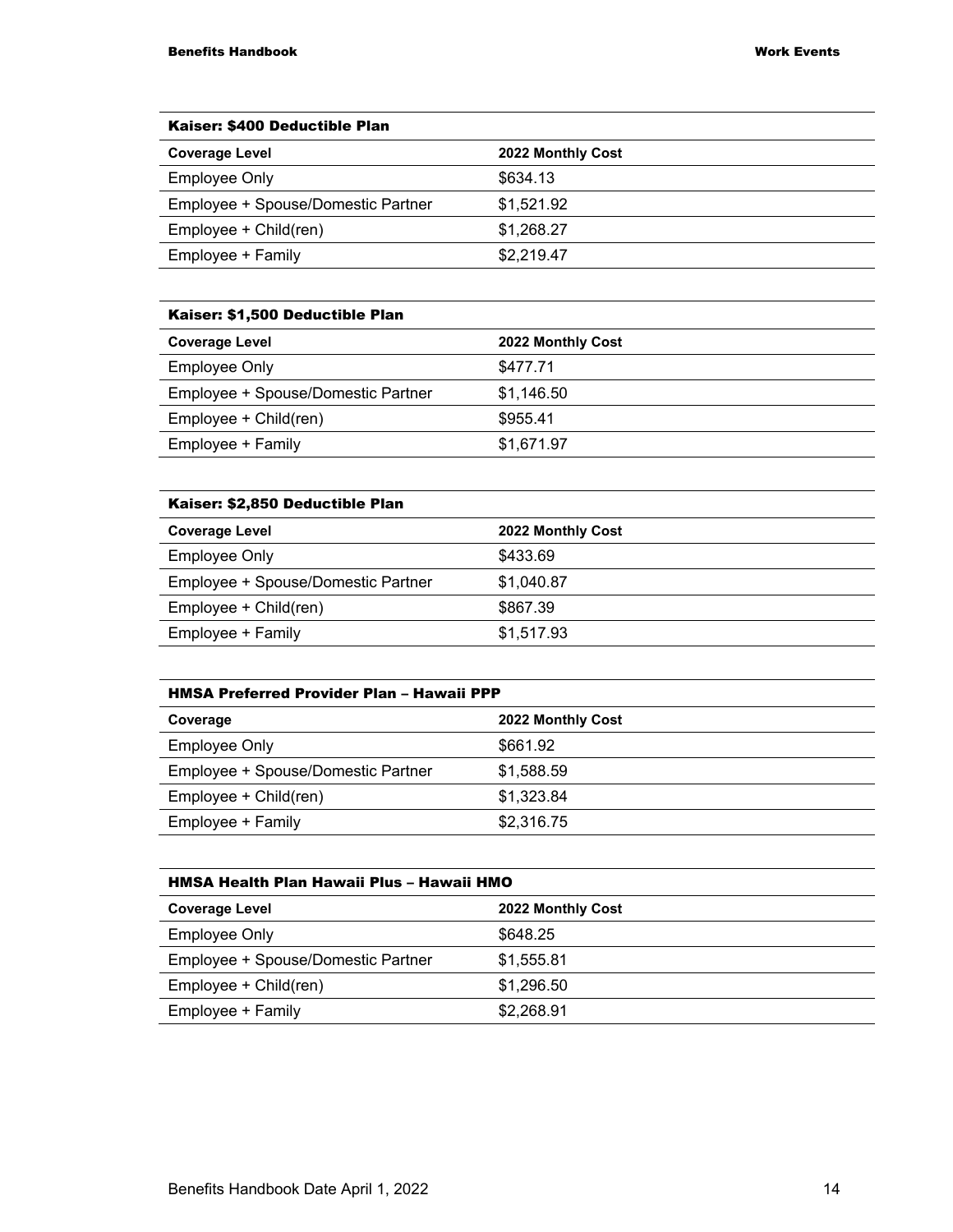#### **Dental COBRA Rates**

| <b>MetLife Premier Plan</b>        |                   |
|------------------------------------|-------------------|
| <b>Coverage Level</b>              | 2022 Monthly Cost |
| <b>Employee Only</b>               | \$52.19           |
| Employee + Spouse/Domestic Partner | \$125.27          |
| Employee + Child(ren)              | \$104.39          |
| Employee + Family                  | \$182.68          |

| <b>MetLife Standard Plan</b>       |                   |
|------------------------------------|-------------------|
| <b>Coverage Level</b>              | 2022 Monthly Cost |
| Employee Only                      | \$41.63           |
| Employee + Spouse/Domestic Partner | \$99.89           |
| Employee + Child(ren)              | \$83.24           |
| Employee + Family                  | \$145.68          |

#### **Vision COBRA Rates**

| <b>VSP High Option</b>             |                   |  |
|------------------------------------|-------------------|--|
| <b>Coverage Level</b>              | 2022 Monthly Cost |  |
| Employee Only                      | \$11.16           |  |
| Employee + Spouse/Domestic Partner | \$26.75           |  |
| Employee + Child(ren)              | \$22.29           |  |
| Employee + Family                  | \$39.03           |  |
|                                    |                   |  |

|  | <b>VSP Low Option</b> |
|--|-----------------------|
|  |                       |

| <b>Coverage Level</b>              | 2022 Monthly Cost |
|------------------------------------|-------------------|
| Employee Only                      | \$6.90            |
| Employee + Spouse/Domestic Partner | \$16.58           |
| Employee + Child(ren)              | \$13.81           |
| Employee + Family                  | \$24.17           |
|                                    |                   |

| <b>Coverage Level</b>              | 2022 Monthly Cost |
|------------------------------------|-------------------|
| Employee Only                      | \$1.89            |
| Employee + Spouse/Domestic Partner | \$1.89            |
| Employee + Child(ren)              | \$1.89            |
| Employee + Family                  | \$1.89            |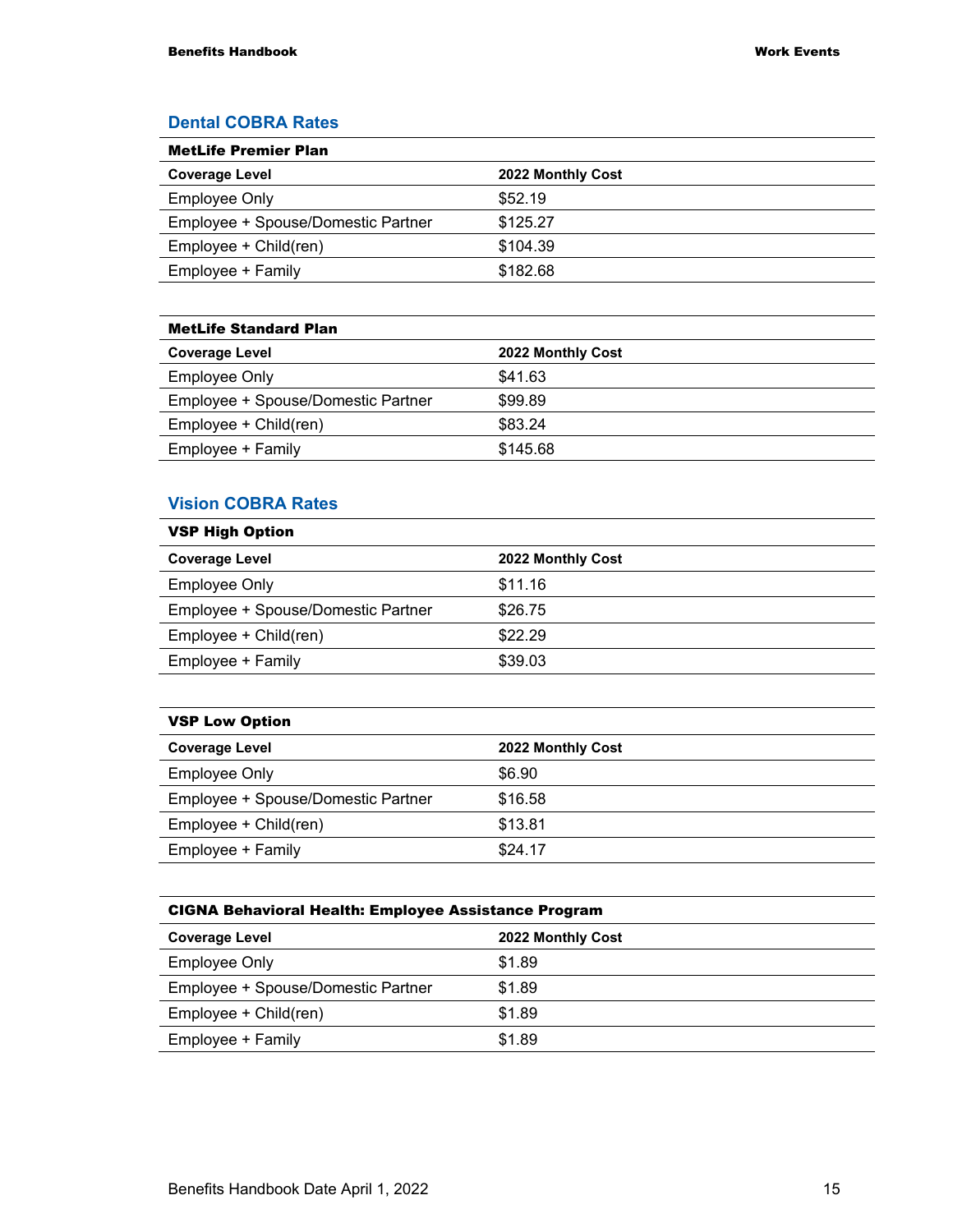| <b>Health Advocate</b>             |                   |  |  |
|------------------------------------|-------------------|--|--|
| <b>Coverage Level</b>              | 2022 Monthly Cost |  |  |
| <b>Employee Only</b>               | \$0.00            |  |  |
| Employee + Spouse/Domestic Partner | \$0.00            |  |  |
| Employee + Child(ren)              | \$0.00            |  |  |
| Employee + Family                  | \$0.00            |  |  |

| <b>Teladoc Medical Experts</b>     |                   |  |  |
|------------------------------------|-------------------|--|--|
| <b>Coverage Level</b>              | 2022 Monthly Cost |  |  |
| <b>Employee Only</b>               | \$0.00            |  |  |
| Employee + Spouse/Domestic Partner | \$0.00            |  |  |
| Employee + Child(ren)              | \$0.00            |  |  |
| Employee + Family                  | \$0.00            |  |  |

### Impact on Benefits

*Impact on Benefits* explains how leaving the Company affects your benefits.

#### *Medical Plan*

Your coverage ends on your termination date. You and your covered family members can continue your coverage through COBRA (unless you are terminated for gross misconduct) for up to 18 months by paying the full group rate, plus an additional two percent for administrative expenses.

If you are eligible to retire, in lieu of COBRA coverage you may elect retiree medical coverage. Your eligible family members can be covered until the earliest of their ceasing to be eligible or their death. If you (and your eligible family members) are enrolled in active employee medical coverage and eligible to participate in retiree medical coverage, active employee medical coverage for you and your eligible family members ends on the last day of the month in which you terminate employment. If you are eligible to participate in retiree medical coverage, you will be given an opportunity to enroll immediately following your termination of employment or defer your Marsh McLennan (Company) retiree medical coverage enrollment to sometime in the future. If you defer, no immediate action is required at termination unless you wish to elect COBRA.

If you decide to elect to participate, your retiree medical coverage participation date (Retiree Medical Coverage Participation Date) will be reflected as the 1<sup>st</sup> of the month following your termination date, or if you defer your election and elect coverage at a later date, the 1<sup>st</sup> of any month, but no later than the 1<sup>st</sup> of the month following the attainment of age 65 (retiree medical coverage participation dates always are on the 1<sup>st</sup> of a month).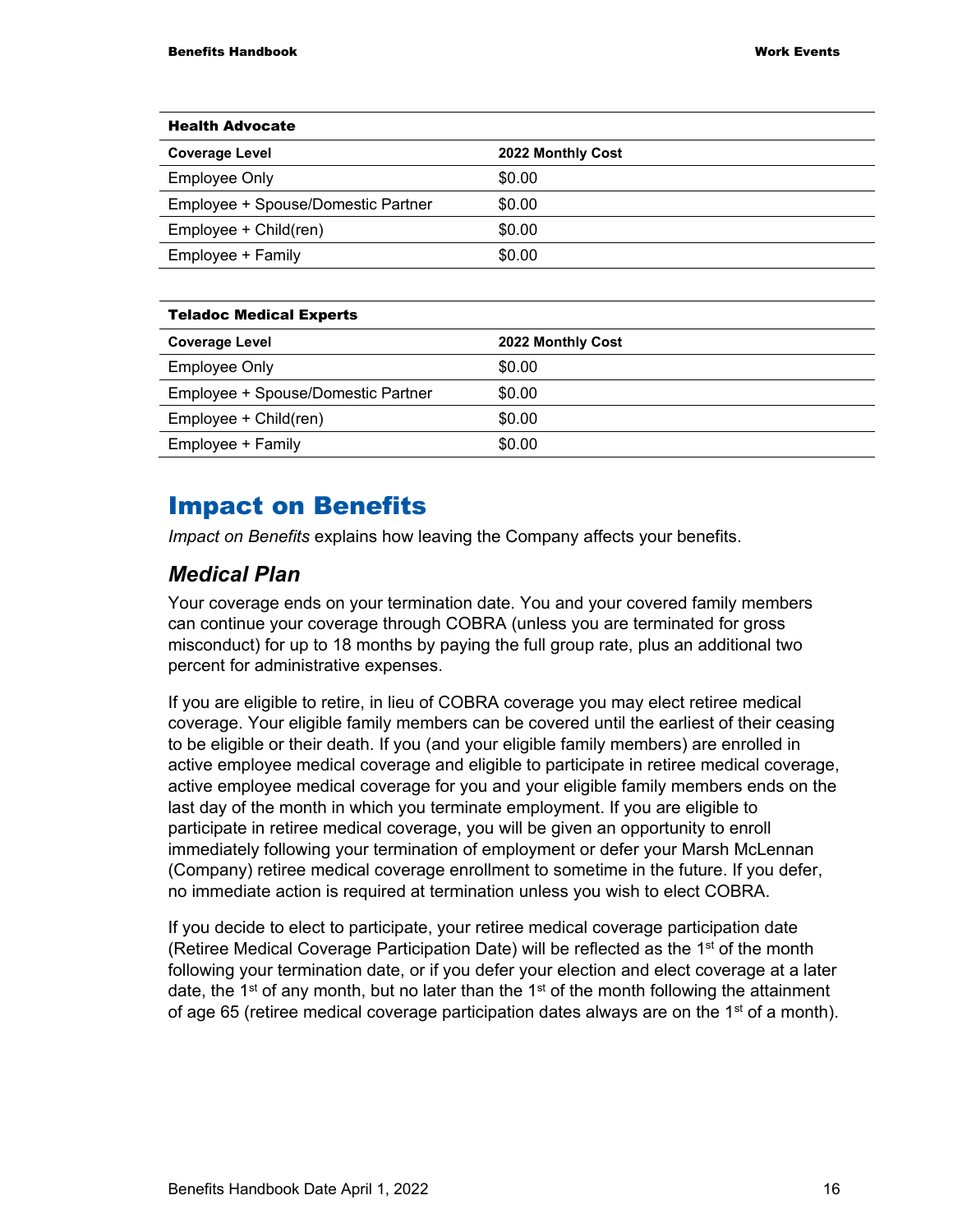If you are not enrolled in active employee medical coverage at the time of your termination and you meet the retiree eligibility requirements, you are eligible to participate in retiree medical coverage. You will be given an opportunity to immediately elect or defer retiree medical coverage following your termination of employment. Since you were not enrolled in the Company's active medical coverage, you will not have the option to elect COBRA medical coverage.

**Note:** If you do elect COBRA for you and/or your covered spouse, when COBRA has been exhausted you can enroll yourself and/or your spouse in any applicable Company retiree medical plan option within 30 calendar days of the event. Termination of COBRA is considered a HIPAA qualifying event.

### *Dental Plan*

Your coverage ends on your termination date. You and your covered family members can continue your coverage through COBRA (unless you are terminated for gross misconduct) for up to 18 months by paying the full group rate, plus an additional two percent for administrative expenses.

If you are eligible to participate in retiree medical coverage, not only your active employee medical, but also your active dental coverage will be continued through the end of the month in which you terminate.

If you are eligible to retire on or after September 1, 2006 you may elect to continue your coverage through COBRA regardless of whether you enrolled in retiree medical coverage.

### *Vision Plan*

Your coverage ends on your termination date. You and your covered family members can continue your coverage through COBRA (unless you are terminated for gross misconduct) for up to 18 months by paying the full group rate, plus an additional two percent for administrative expenses.

If you are eligible to participate in retiree medical coverage, not only your active employee medical, but also your active vision care plan coverage will be continued through the end of the month in which you terminate.

#### *Health Care Flexible Spending Account and Limited Purpose Health Care Flexible Spending Account*

Your contributions end on your termination date. You can be reimbursed for eligible health care expenses that you have incurred up until your termination date (less any reimbursement amounts you have already received) up to your elected annual contribution amount.

You may also be eligible to continue your coverage through COBRA (unless you are terminated for gross misconduct) by paying your monthly contribution rate (on an aftertax basis), plus an additional two percent for administrative expenses. COBRA coverage for your Health Care Flexible Spending Account and Limited Purpose Health Care Flexible Spending Account may continue only until the end of the year in which the qualifying event occurs and may not be continued into the next year.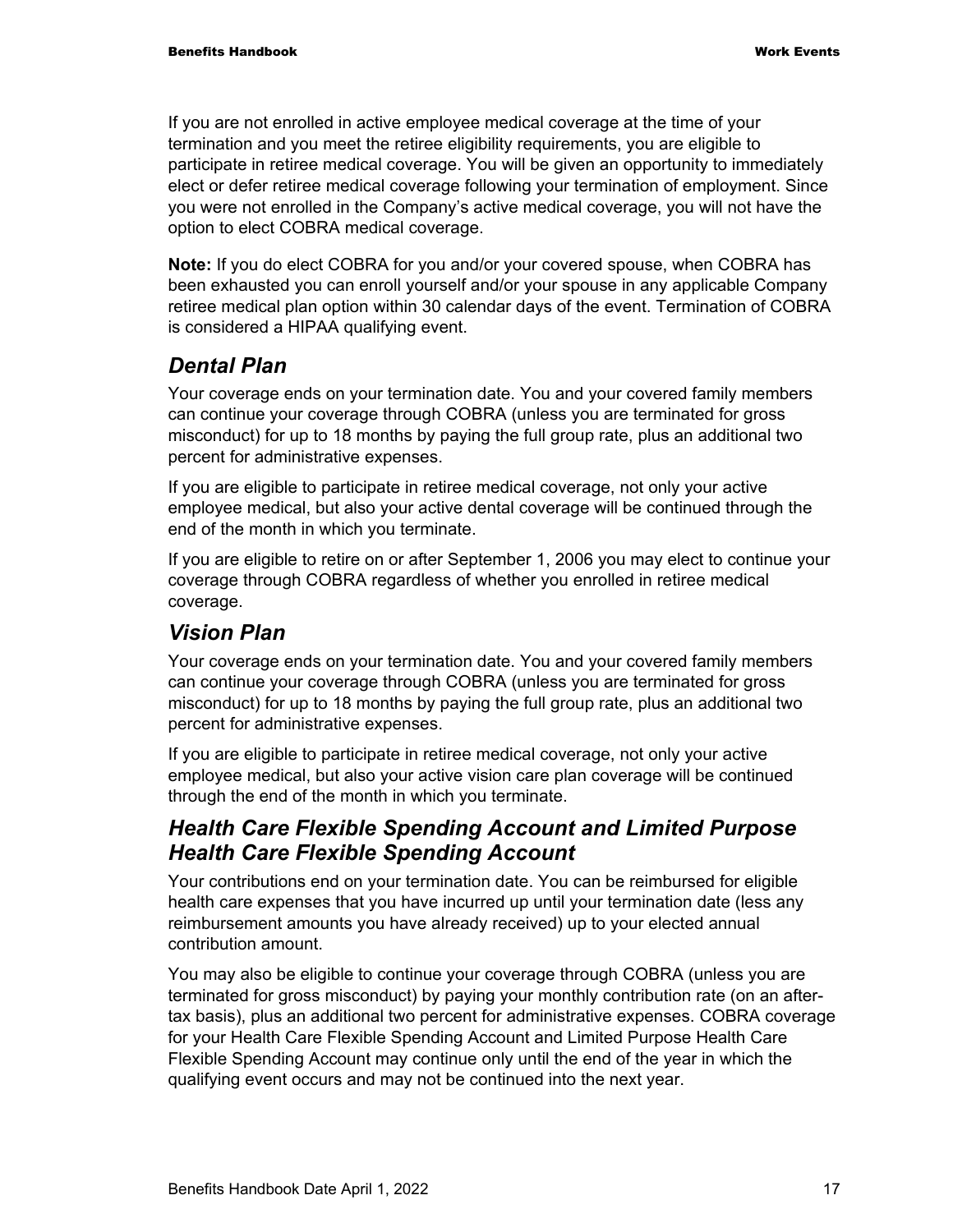#### *Dependent Care Flexible Spending Account*

Your contributions end on your termination date. You can be reimbursed for eligible dependent care expenses that you have incurred up to your termination date (less any reimbursement amounts you have already received) up to your remaining contributions.

#### *Health Savings Account*

Your contributions end on your termination date. You can make contributions to your Health Savings Account on an after-tax basis directly to the Health Savings Account Administrator as long as you meet the tax requirements to contribute to a Health Savings Account.

#### *If I terminate my employment with the Company can I continue making contributions to the Health Savings Account if I am on COBRA?*

As long as you elect COBRA coverage for your Marsh & McLennan Companies \$1,500 Deductible Plan or \$2,850 Deductible Plan coverage and meet the other tax requirements to contribute to the Health Savings Account, you can make contributions to your Health Savings Account on an after-tax basis directly to the Health Savings Account Administrator.

### *Business Travel Accident Insurance Plan*

Your coverage ends on the last day you are ACTIVELY-AT-WORK if you are a Marsh McLennan employee or eligible MMA employee.

### *Voluntary AD&D*

Your coverage ends on the last day you are Actively-At-Work if you are a Marsh McLennan employee or eligible MMA employee.

You can convert your Voluntary AD&D coverage to an individual plan at standard insurance company rates by applying and making the premium payments to the insurance company within 30 calendar days of the date your coverage ends (unless you retire).

Retired employees are eligible for \$10,000 in coverage up to a maximum of \$50,000, in multiples of \$10,000 in either individual or family coverage. The amount selected cannot exceed that which the retired employee had as an active employee. At age 75, the amount reduces to \$10,000, for both the retired employee and covered family members. This reduction in benefit takes into consideration the increased cost in providing coverage at and after age 70. If a retired employee and spouse are both eligible as retired employees, only one may enroll the children in coverage.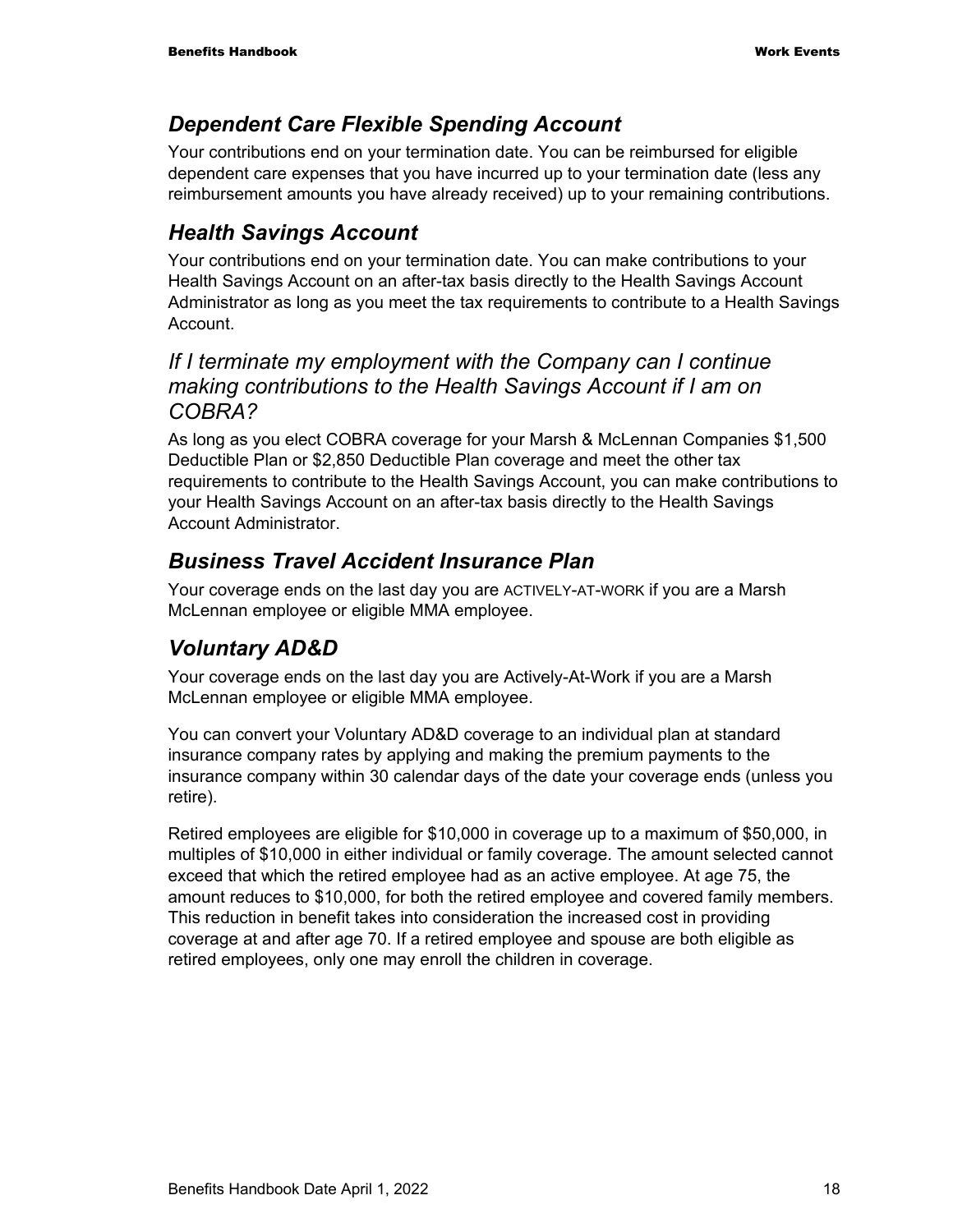#### *Life Insurance Plans*

Coverage ends on your termination date. When your coverage ends for Basic Life Insurance and Group Variable Universal Life, you can apply for an individual policy.

You have 31 days from your termination date to apply for and pay the required premium for an individual policy. In no event will the conversion period extend beyond 91 days (for Group Variable Universal Life, the portability period will not extend beyond 90 days) from the date coverage ends.

If you are eligible to retire, are a past retiree, or if you retired from an acquired company, refer to the respective Life Insurance Plan Summary Plan Descriptions for the amount of life insurance to which you are eligible, if any. (**Note:** if you are a past retiree or if you retired from an acquired company, the letter provided to you when you retired should specify the amount of life insurance to which you are eligible as a retired employee, if any.)

You may continue your Group Variable Universal Life on a group basis instead of converting to an individual policy if permitted in your state of residence under the plan's portability feature. The cost of coverage is higher than employee contributions, but may be lower than a comparable individual policy.

Your payroll contributions end on your termination date.

You can keep your Personal Life Insurance coverage if you leave the Company for any reason, including retirement. When you leave employment, your coverage will continue at your same guaranteed rate. Contact the plan's insurer to make arrangements to pay premiums directly. When employment ends, the Company subsidy of 26% of premium ends. You will be billed by MetLife for the entire premium amount.

#### *Disability*

#### *Short Term Disability*

Your coverage ends on the last day you are Actively-At-Work if you are a Marsh McLennan, Marsh & McLennan Agency LLC – Corporate (MMA-Corporate), Marsh & McLennan Agency LLC – Alaska (MMA-Alaska), Marsh & McLennan Agency LLC – Northeast (MMA-Northeast) or Marsh & McLennan Agency LLC, Private Client Services – National Region (MMA PCS – National) employee.

#### *Basic Long Term Disability*

Your coverage ends on the last day you are Actively-At-Work if you are a Marsh McLennan, Marsh & McLennan Agency LLC – Corporate (MMA-Corporate), Marsh & McLennan Agency LLC – Alaska (MMA-Alaska), Marsh & McLennan Agency LLC – Northeast (MMA-Northeast) or Marsh & McLennan Agency LLC, Private Client Services – National Region (MMA PCS – National) employee.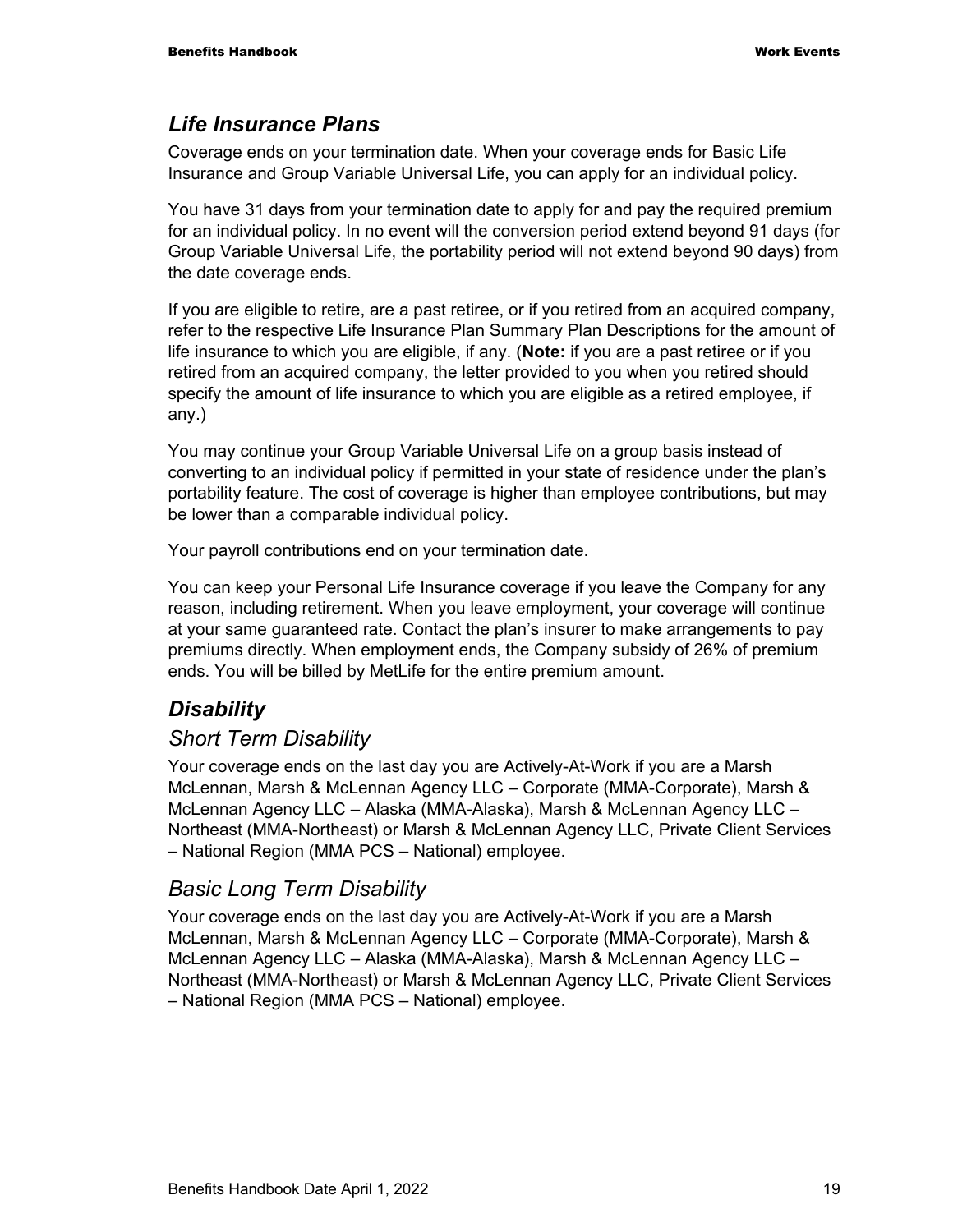#### *Optional Long Term Disability*

Your coverage ends on the last day you are Actively-At-Work if you are a Marsh McLennan, Marsh & McLennan Agency LLC – Corporate (MMA-Corporate), Marsh & McLennan Agency LLC – Alaska (MMA-Alaska), Marsh & McLennan Agency LLC – Northeast (MMA-Northeast) or Marsh & McLennan Agency LLC, Private Client Services – National Region (MMA PCS – National) employee.

#### *Long Term Disability Bonus Income Plan*

Your coverage ends on the last day you are Actively-At-Work if you are a Marsh McLennan, Marsh & McLennan Agency LLC – Corporate (MMA-Corporate), Marsh & McLennan Agency LLC – Alaska (MMA-Alaska), Marsh & McLennan Agency LLC – Northeast (MMA-Northeast) or Marsh & McLennan Agency LLC, Private Client Services – National Region (MMA PCS – National) employee.

#### *Individual Disability Insurance Plan*

Your coverage ends on the last day you are Actively-At-Work if you are a Marsh McLennan, Marsh & McLennan Agency LLC – Corporate (MMA-Corporate), Marsh & McLennan Agency LLC – Alaska (MMA-Alaska), Marsh & McLennan Agency LLC – Northeast (MMA-Northeast) or Marsh & McLennan Agency LLC, Private Client Services – National Region (MMA PCS – National) employee. You may continue your Individual Disability Insurance Plan coverage on a direct bill basis. Unum will send you a conversion letter with instructions on how to continue your coverage.

#### *Personal Excess Liability Insurance Plan*

Your coverage ends 60 days from date of termination or the policy expiration date, whichever comes first.

If you are eligible to retire or a surviving spouse, you may continue coverage on a direct bill basis by contacting Mercer Health & Benefits Administration within 30 days of your termination date. Contact Mercer Health & Benefits Administration at +1 800 225 2265 for further information.

#### *Marsh & McLennan Companies 401(k) Savings & Investment Plan*

Your contributions end on your termination date.

If you are under age 72 (if you were born after June 30, 1949) or age 70 1/2 (if you were born before July 1, 1949), and the vested value of your account balance is over \$1,000, you can request a final distribution of your account or you can defer payment until April 1<sup>st</sup> of the year following the calendar year in which you attain age 72 (if you were born after June 30, 1949) or age 70 1/2 (if you were born before July 1, 1949) or, if later, the April 1<sup>st</sup> of the calendar year following the calendar year in which you terminated employment.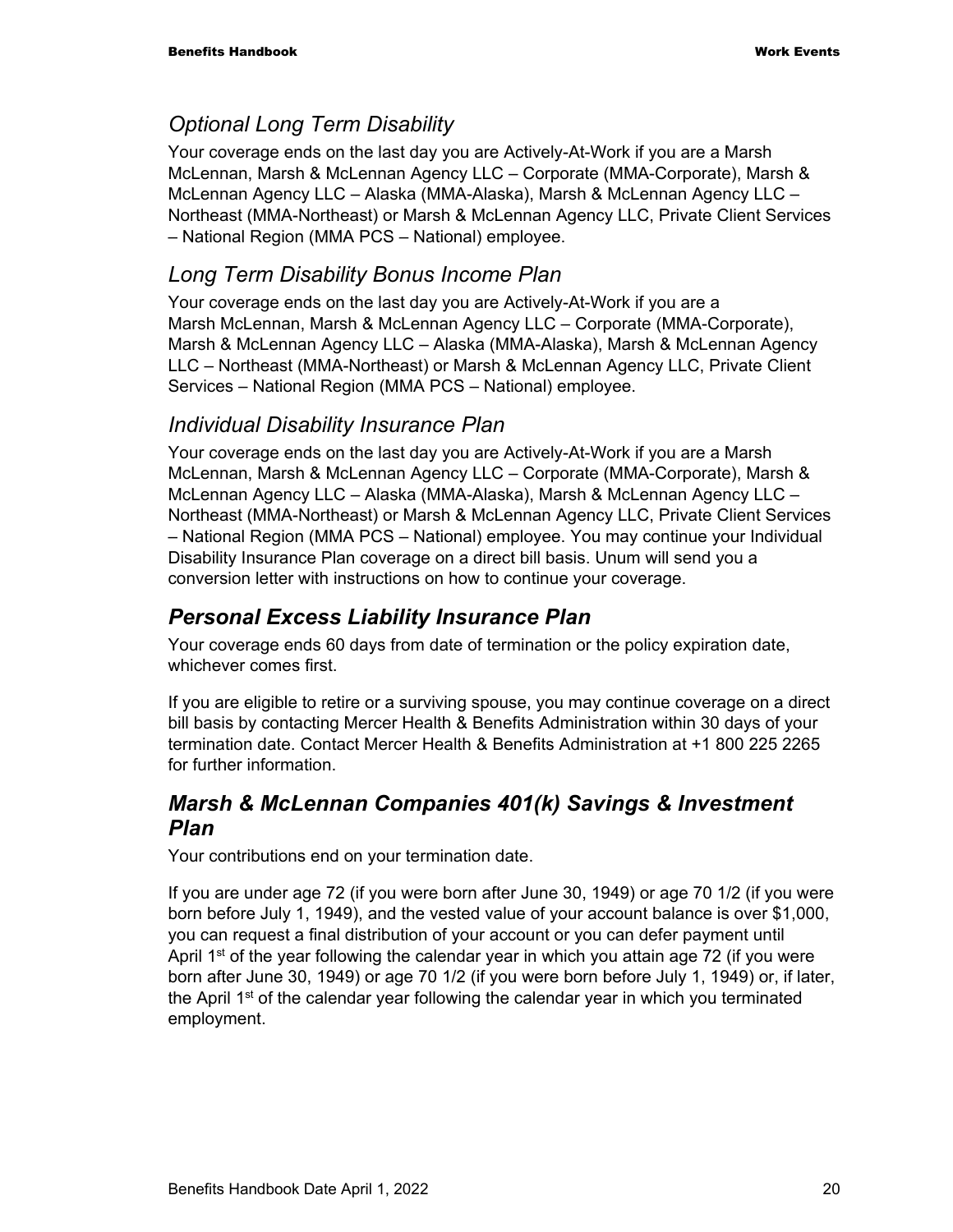If the vested value of your account is \$1,000 or less, you will be automatically paid out during the calendar quarter process. If you want to roll over the distribution to a Roth IRA, traditional IRA or another tax-qualified employer's plan, a Benefit Distribution Form must be returned within 30 days from the postmark date of the Termination Kit. Otherwise, the account if still under \$1,000 will be paid out during the quarterly process and taxes will be withheld. If no form is received within 30 days from the postmark date of the Termination Kit and your account balance exceeds \$1,000, your account will not be paid out automatically. You may request a distribution at any time. If you fail to request a distribution and your account falls below the \$1,000 threshold during the next calendar quarter process, your account will be automatically distributed.

If you are age 72 or above (if you were born after June 30, 1949) or age 70 1/2 (if you were born before July 1, 1949), you must take an immediate distribution of your account. If you do not request a final distribution of your account, the vested value of your account will be automatically paid out to you, less the mandatory 20% Federal Income tax withholding.

#### *Marsh & McLennan Agency 401(k) Savings & Investment Plan*

Your contributions end on your termination date.

If you are under age 72 (if you were born after June 30, 1949) or age 70 1/2 (if you were born before July 1, 1949) and the vested value of your account balance is over \$1,000, you can request a final distribution of your account or you can defer payment until April  $1<sup>st</sup>$  of the year following the calendar year in which you attain age 72 (if you were born after June 30, 1949) or age 70 1/2 (if you were born before July 1, 1949) or, if later, the April  $1<sup>st</sup>$  of the calendar year following the calendar year in which you terminated employment.

If the vested value of your account is \$1,000 or less, you will be automatically paid out during the calendar quarter process. If you want to roll over the distribution to a Roth IRA, traditional IRA or another tax-qualified employer's plan, a Benefit Distribution Form must be returned within 30 days from the postmark date of the Termination Kit. Otherwise, the account if still under \$1,000 will be paid out during the quarterly process and taxes will be withheld. If no form is received within 30 days from the postmark date of the Termination Kit and your account balance exceeds \$1,000, your account will not be paid out automatically. You may request a distribution at any time. If you fail to request a distribution and your account falls below the \$1,000 threshold during the next calendar quarter process, your account will be automatically distributed.

If you are age 72 or above (if you were born after June 30, 1949) or age 70 1/2 (if you were born before July 1, 1949), you must take an immediate distribution of your account. If you do not request a final distribution of your account, the vested value of your account will be automatically paid out to you, less the mandatory 20% Federal Income tax withholding.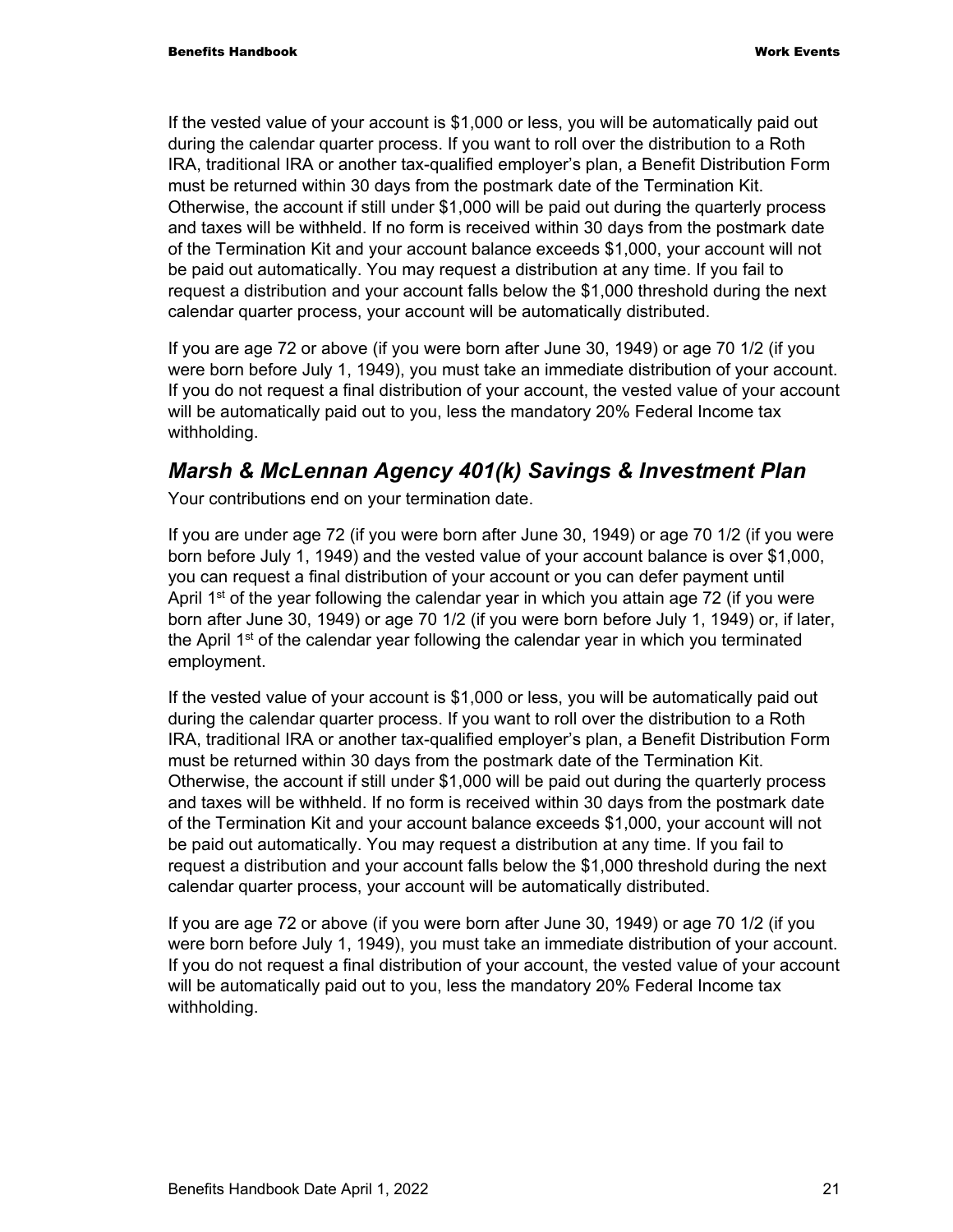#### *Supplemental Savings & Investment Plan*

Your deferrals end on your termination date.

If you separate from service (voluntarily or involuntarily) and you are not eligible to retire, your post-2004 account balance will be distributed in a single lump-sum payment automatically.

If you terminate employment (voluntarily or involuntarily) and you are not eligible to retire, your pre-2005 account balance will be distributed in a single lump-sum payment automatically.

Refer to the Supplemental Savings & Investment Plan Summary on Connect **https://careers.mmc.com/global/en/us-benefits** for details on valid distribution elections.

#### *Employee Stock Purchase Plan*

Your contributions end on your termination date.

When you leave the Company, your contributions for the calendar quarter in which you leave, plus interest, will be refunded to you, and you will not be able to purchase shares at the end of that quarter.

For shares that you own from prior plan years, if any, you can choose to:

- keep your stock in your account under the plan with the plan's service provider
- **sell stock**
- **transfer your stock to a retail account with the plan's service provider**
- **transfer your stock to your own stock agent or broker**

For more information, contact the plan's service provider, Morgan Stanley.

#### *US Retirement Program*

If you are a vested participant, under age 55, you are eligible for a deferred vested benefit payable as early as age 55.

If you are a vested participant age 55 or over when you terminate employment, you are eligible to commence your benefit immediately.

#### *Transportation Reimbursement Incentive Program (TRIP)*

After your employment ends, your elections will automatically be cancelled for future months. If you missed the deadline for canceling your pass—and you terminate employment before the start of the following month—you can either return the pass for that month to the transit authority for a refund (if the transit authority allows) or use the pass. Note, however, that you are responsible for the cost of the pass and you may be liable for taxes on the value of the pass. You may wish to consult with a tax professional for details.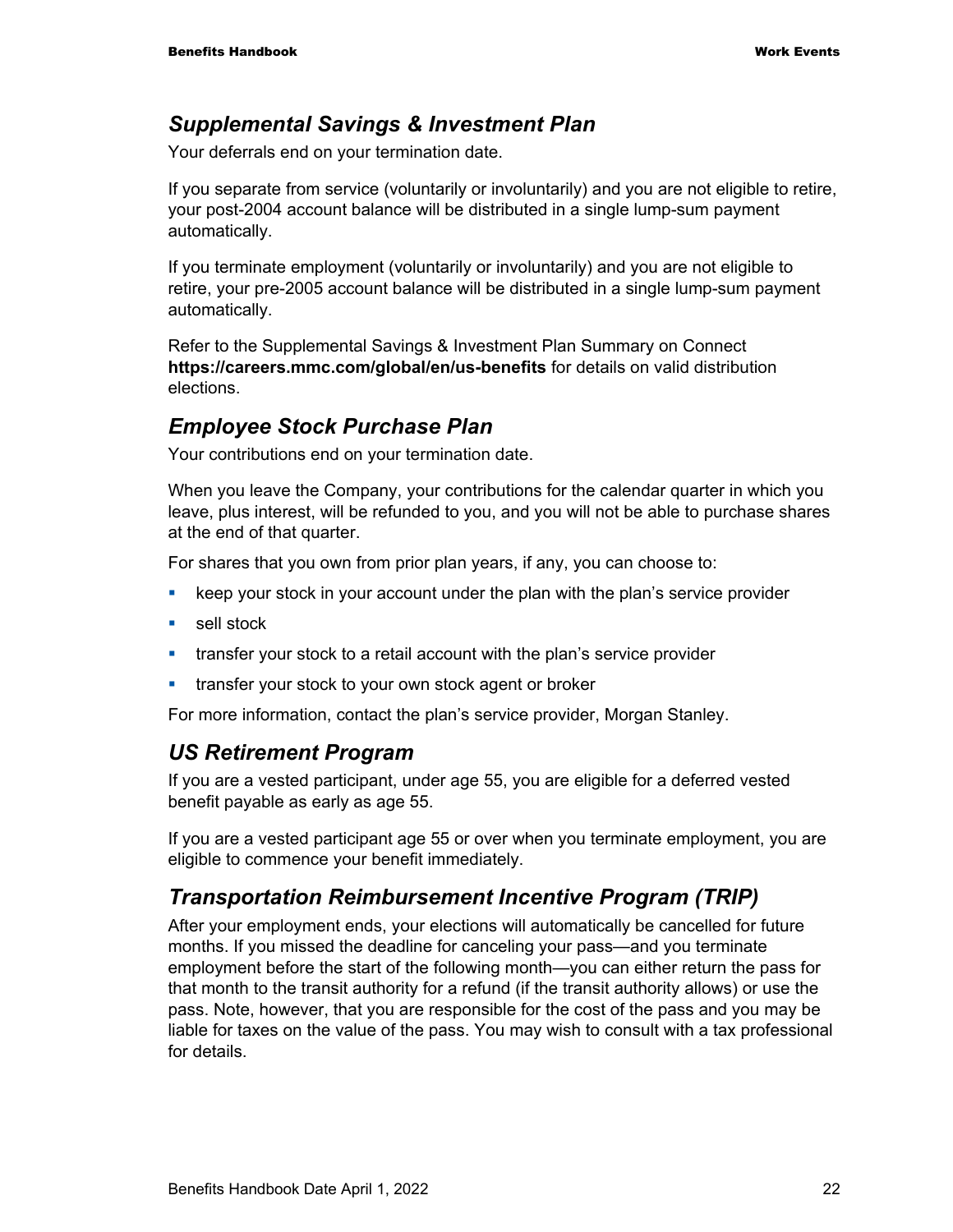You will not be entitled to reimbursement for any expenses incurred after you leave the Company. Any unused amounts set aside in your account for which you do not properly request reimbursement for qualified expenses within 180 days of your termination date will be forfeited. As a result, if the deadline for changing or canceling your election has not yet passed by the time you realize that you will be leaving the Company, you should change your election to avoid incurring an excess deduction and possibly losing money because of a forfeiture. Refer to the individual benefit plan sections for further details or call HR Services at +1 866 374 2662.

#### *Choice Auto and Home Insurance Program*

Upon leaving the Company, you will automatically be converted to a direct bill payment option for your coverage. Upon renewal, you will lose any discounts that are applicable to your status as an active employee per your state's guidelines.

#### *Pet Insurance Plan*

Upon leaving the Company, you will automatically be converted to a direct bill payment option for your coverage. Upon renewal, you will lose any discounts that are applicable to your status as an active employee.

### *Legal Assistance Plan*

Coverage ends on your termination date. You can convert your Legal Assistance Plan coverage to an individual plan for 12 months after your coverage ends. You must pay the full fee in advance of receiving any services. Contact the Claims Administrator to continue coverage and make the required payment within 31 days of your coverage end date. Any case that is open and pending when coverage ends will be covered to completion.

#### *Identity Protection Benefit Program*

Upon leaving the Company, you will automatically be converted to a direct bill payment option for your coverage. If you choose to continue coverage on a group basis, postemployment rates are not higher than employee rates.

### *Employee Assistance Program*

Coverage ends on your termination date. If you are in treatment your coverage will continue for 30 calendar days. If you need to continue treatment, you can continue your coverage through COBRA.

If you are eligible to participate in retiree medical coverage, not only your active employee medical, but also your active EAP coverage will be continued through the end of the month in which you terminate.

You and your covered family members can continue your coverage through COBRA (unless you are terminated for gross misconduct) for up to 18 months by paying the full group rate, plus an additional two percent for administrative expenses.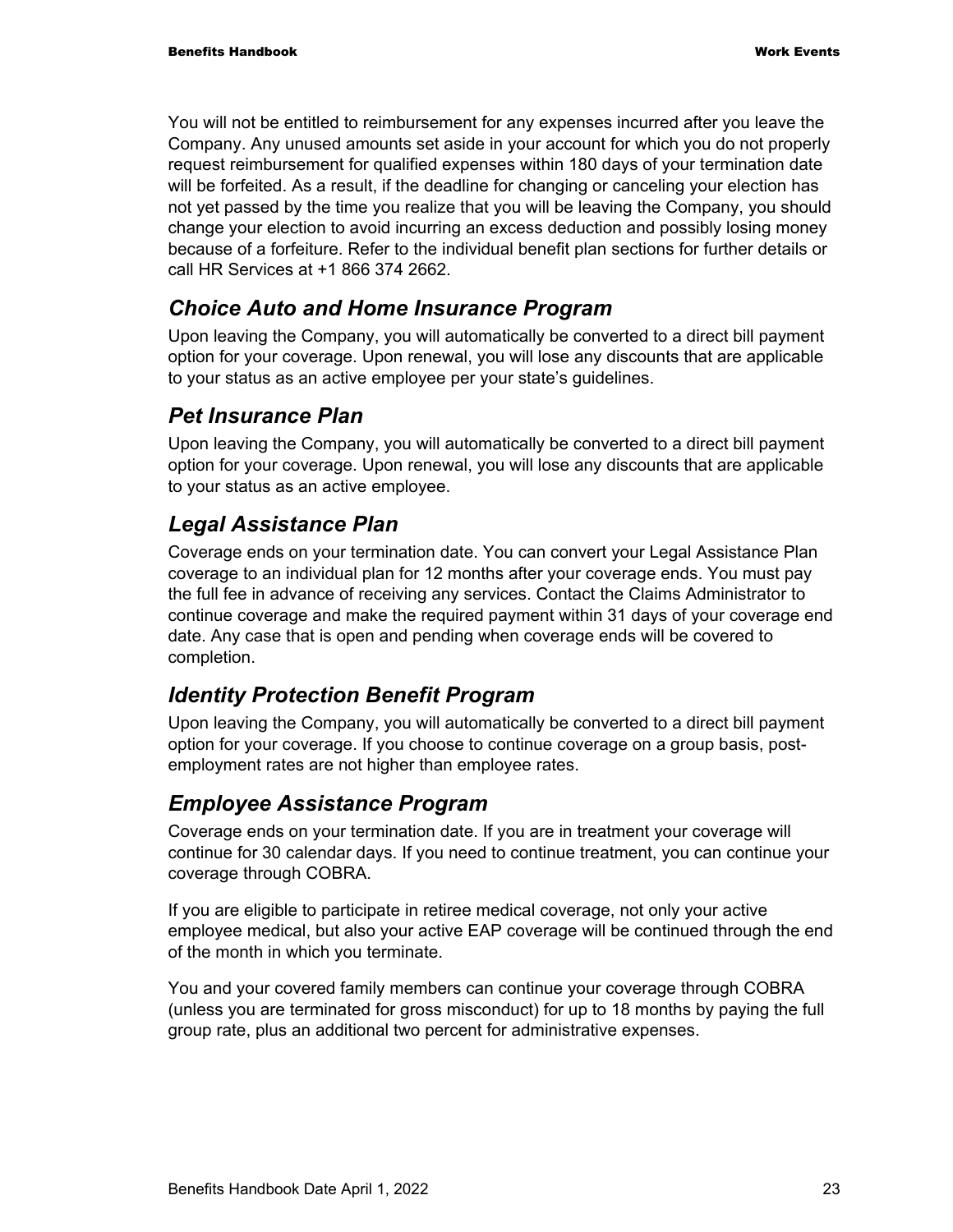#### *Teladoc Medical Experts*

Coverage ends on your termination date. You and your covered family members can continue your coverage through COBRA for up to 18 months.

#### *Health Advocate*

Coverage ends on your termination date. You and your covered family members can continue your coverage through COBRA for up to 18 months.

#### *MSK Direct*

Access to MSK Direct for you and your eligible family members ends on your termination date.

#### *Accident Insurance*

Coverage ends on your termination date. You can take your coverage with you, if you continue to pay your premiums.

#### *Critical Illness*

Coverage ends on your termination date. Under certain circumstances you can take your coverage with you when you leave. You must continue to pay your premiums to keep the coverage in force.

#### *Hospital Indemnity*

Coverage ends on your termination date. You can take your coverage with you, if you continue to pay your premiums.

#### *Family Resource Program*

Coverage ends on your termination date.

### *SWORD Health Prevention Program*

The SWORD Health Prevention Program coverage ends on your termination date.

### *SWORD Health Virtual Physical Therapy Program*

If you elect medical continuation under COBRA for the Aetna, Anthem and UnitedHealthcare medical plans, access to SWORD Health virtual physical therapy may continue as part of your medical plan participation under COBRA.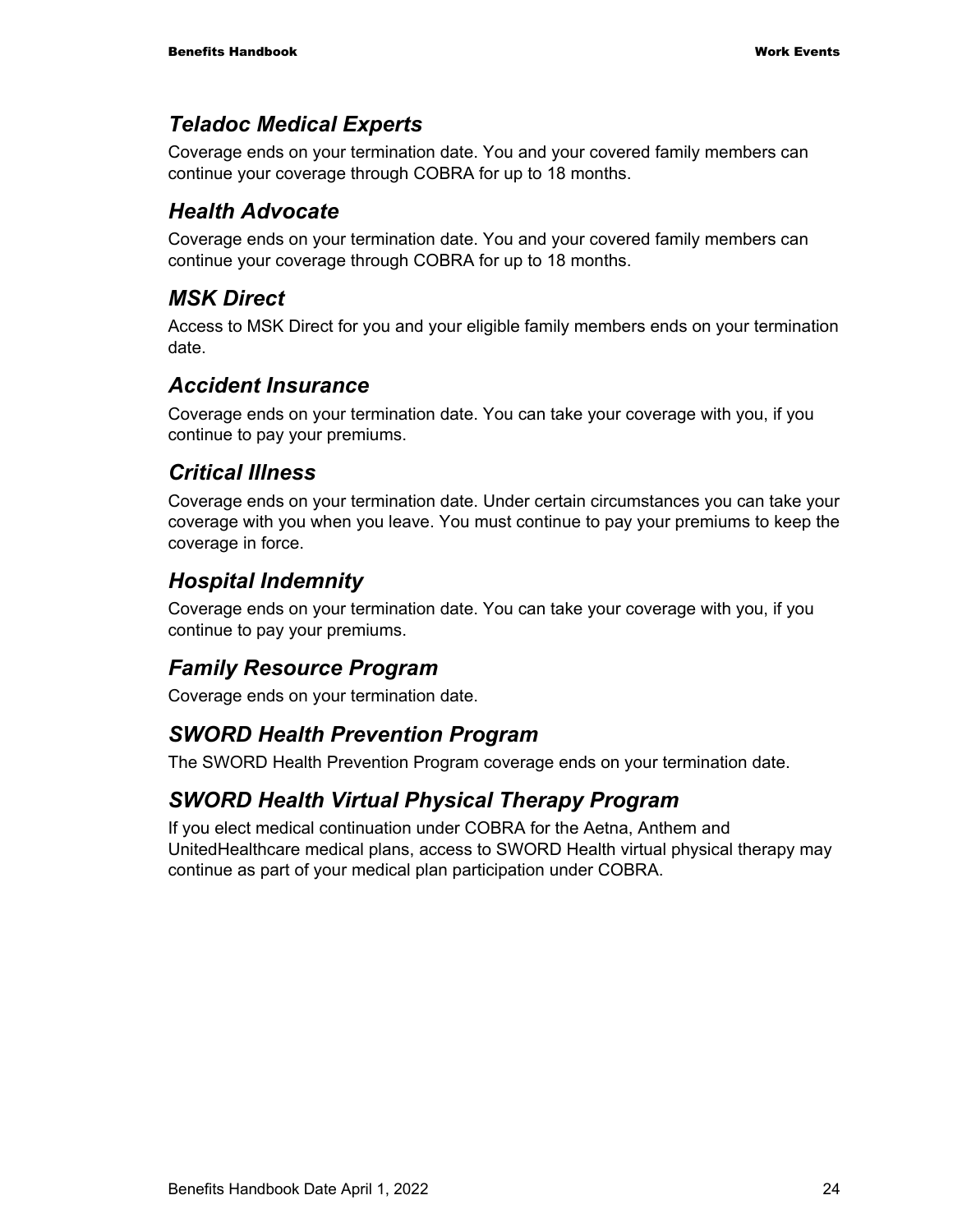## Qualifying Event—Termination of Employment

#### *COBRA Due to Termination*

COBRA coverage is available for up to 18 months if your employment ends for any reason, unless you lost your job because of gross misconduct. COBRA coverage can be extended if there is a second qualifying event during the COBRA continuation period.

#### *Disabled at Termination*

If you are disabled according to the Social Security Administration when you leave the Company or become disabled according to the Social Security Administration within the 60 calendar day COBRA election period, you and your covered family members can extend your COBRA coverage for an additional 11 months, for a total of 29 months from termination.

Note that your premiums are increased to 150% of the full group rate for those additional 11 months from the beginning of the 19<sup>th</sup> month through the end of the 29<sup>th</sup> month.

If a second qualifying event occurs within the first 18 months of the COBRA coverage, you pay the full group rate on an after-tax basis plus an additional two percent for administrative expenses from the beginning of the 19<sup>th</sup> month through the end of the  $36<sup>th</sup>$ month. If a second qualifying event occurs within the  $19<sup>th</sup>$  through 29<sup>th</sup> month of COBRA coverage extended for disability, your premiums will be increased by an additional 50 percent through the end of the 36th month.

#### *Family or Medical Leave of Absence under FMLA*

Taking a family or medical leave of absence under the Family and Medical Leave Act (FMLA) usually will not constitute a qualifying event. A qualifying event occurs, however, if: 1) you do not return to employment with the Company after the end of the FMLA leave, and 2) without COBRA coverage, you or your covered family member would lose coverage before the end of the maximum coverage period.

### *Absence Due to Military Service*

Unless you have lost coverage at some point during the next 18 months, your absence from employment because of military service is not a qualifying event under COBRA; however, you may elect to continue existing coverage for up to 24 months under the Uniformed Services Employment and Reemployment Rights Act (USERRA). For an absence of more than 30 days, you are not required to pay more than 102% of the full group rate. However, if your leave of absence is less than 31 days, you may not lose your coverage and will not have to pay more than the active employee contribution.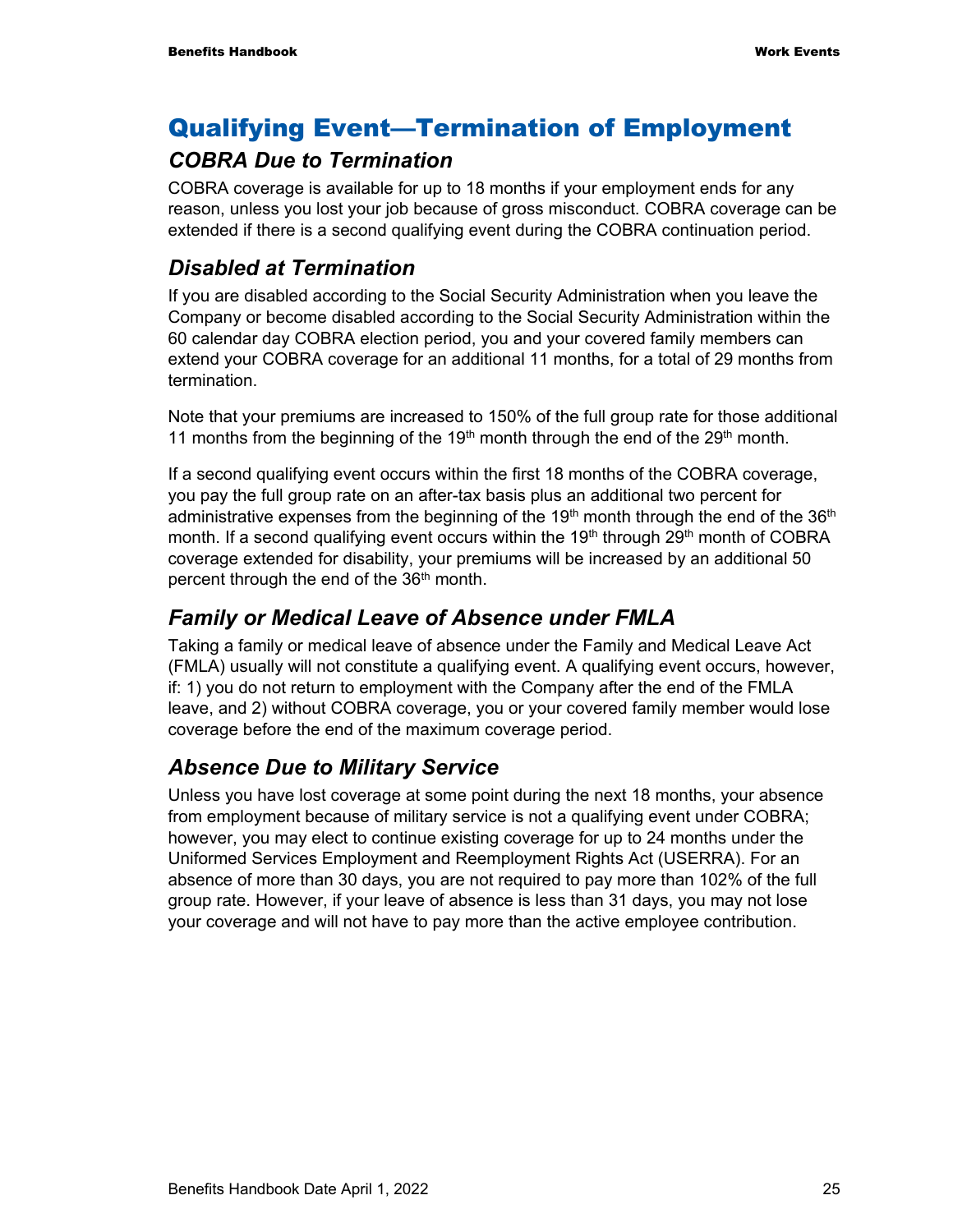#### *COBRA Notification*

#### *When will I be notified about COBRA eligibility after my coverage ends because my employment terminates?*

The Company has 30 calendar days to notify its COBRA Administrator of your termination of employment. You and your covered family members will be sent written notification of your COBRA eligibility within 14 days of the date the Company's COBRA Administrator has been notified of your termination of employment.

If you were terminated because of gross misconduct, neither you nor your covered family members will be eligible for COBRA.

## Other Things to Think About

The Company will reimburse you for any valid and substantiated expenses you had before you left the Company.

## Contact

For more information, refer to the individual benefit plan sections or call HR Services at +1 866 374 2662.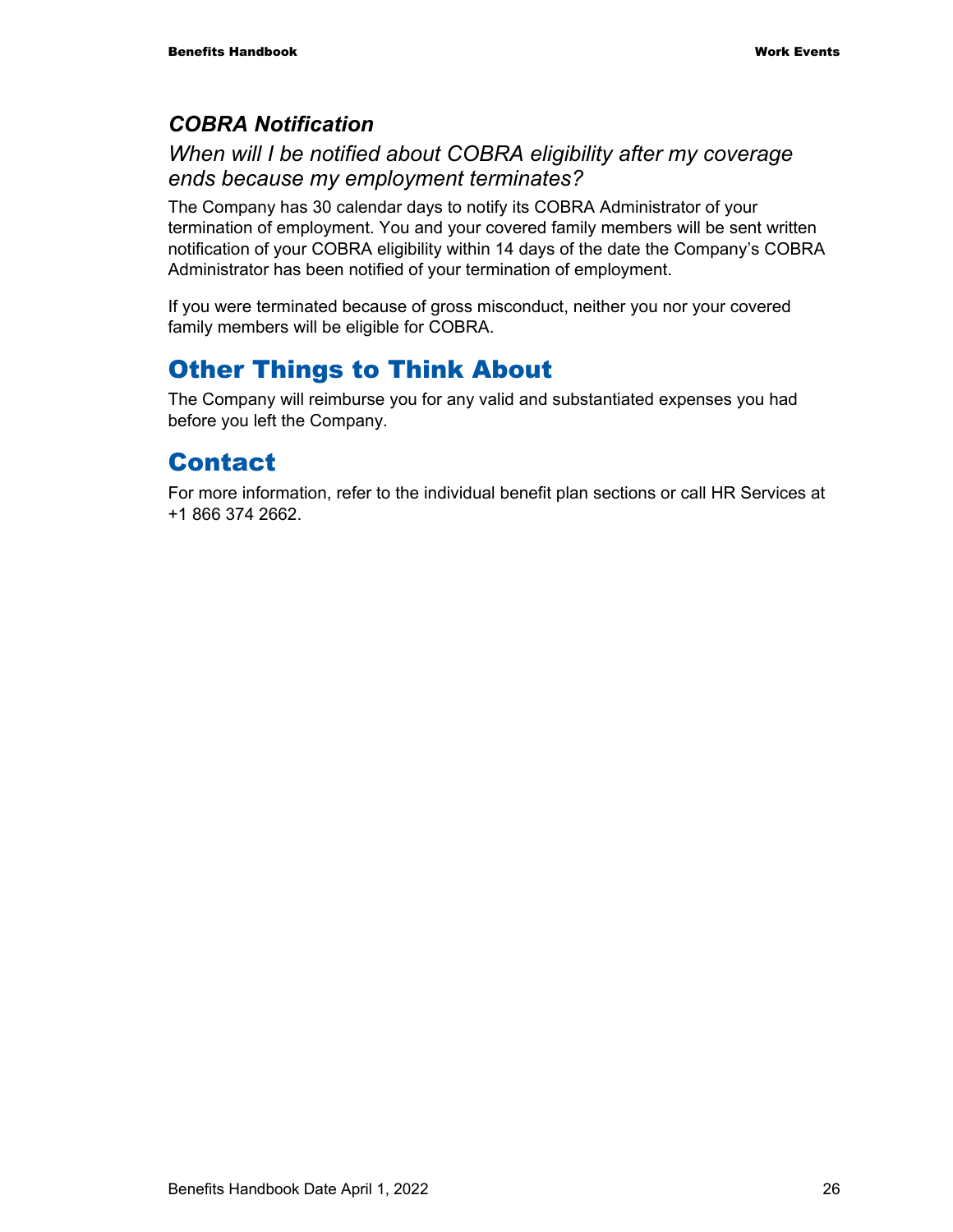## Military Leave and Your Benefits

Military Leave and Your Benefits *explains the benefits coverage for employees who are members of the military reserves and the National Guard and are called to active service.* 

### Your Benefits Coverage

The following table showing benefits coverage reflects the provisions of the Uniformed Services Employment and Reemployment Rights Act of 1994 ("USERRA"). Note that USERRA has specific reemployment rights, and many states have also enacted statutes protecting employees on military leave; some of those statutes provide, in certain respects, broader protection than USERRA.

| <b>Marsh McLennan Benefit</b><br><b>Plans</b> | <b>Coverage</b>                                                                                                                                                                                                                                                                                                                                                                                                                                 |  |
|-----------------------------------------------|-------------------------------------------------------------------------------------------------------------------------------------------------------------------------------------------------------------------------------------------------------------------------------------------------------------------------------------------------------------------------------------------------------------------------------------------------|--|
| <b>Medical</b>                                | You may (1) discontinue coverage, or (2) elect to continue<br>coverage and continue making contributions on a before-tax basis*<br>during the leave.                                                                                                                                                                                                                                                                                            |  |
| <b>Dental</b>                                 | You may (1) discontinue coverage, or (2) elect to continue<br>coverage and continue making contributions on a before-tax basis*<br>during the leave.                                                                                                                                                                                                                                                                                            |  |
| <b>Vision</b>                                 | You may (1) discontinue coverage, or (2) elect to continue<br>coverage and continue making contributions on a before-tax basis*<br>during the leave.                                                                                                                                                                                                                                                                                            |  |
| <b>Flexible Spending Accounts</b>             | You may (1) discontinue before-tax contributions and receive<br>reimbursement for expenses incurred before the leave began, or<br>(2) elect to continue contributions on a before-tax basis* during the<br>leave and receive reimbursement for expenses incurred during the<br>leave.                                                                                                                                                           |  |
| <b>Health Savings Account</b>                 | If you continue participating in the \$1,500 Deductible Plan or<br>\$2,850 Deductible Plan, then you may continue contributing to your<br>HSA on a before- or after-tax basis.* If you do not continue<br>participating in the \$1,500 Deductible Plan or \$2,850 Deductible<br>Plan or otherwise become ineligible for HSA contributions, you<br>cannot make or receive contributions to your HSA (either on a<br>before- or after-tax basis). |  |
| <b>Teladoc Medical Experts</b>                | Your coverage continues.                                                                                                                                                                                                                                                                                                                                                                                                                        |  |
| <b>Health Advocate</b>                        | Your coverage continues.                                                                                                                                                                                                                                                                                                                                                                                                                        |  |
| <b>MSK Direct</b>                             | Your coverage continues.                                                                                                                                                                                                                                                                                                                                                                                                                        |  |
| <b>Basic Life Insurance</b>                   | Your coverage continues based on your salary in effect prior to the<br>military call up. There is no exclusion for declared or undeclared<br>war.                                                                                                                                                                                                                                                                                               |  |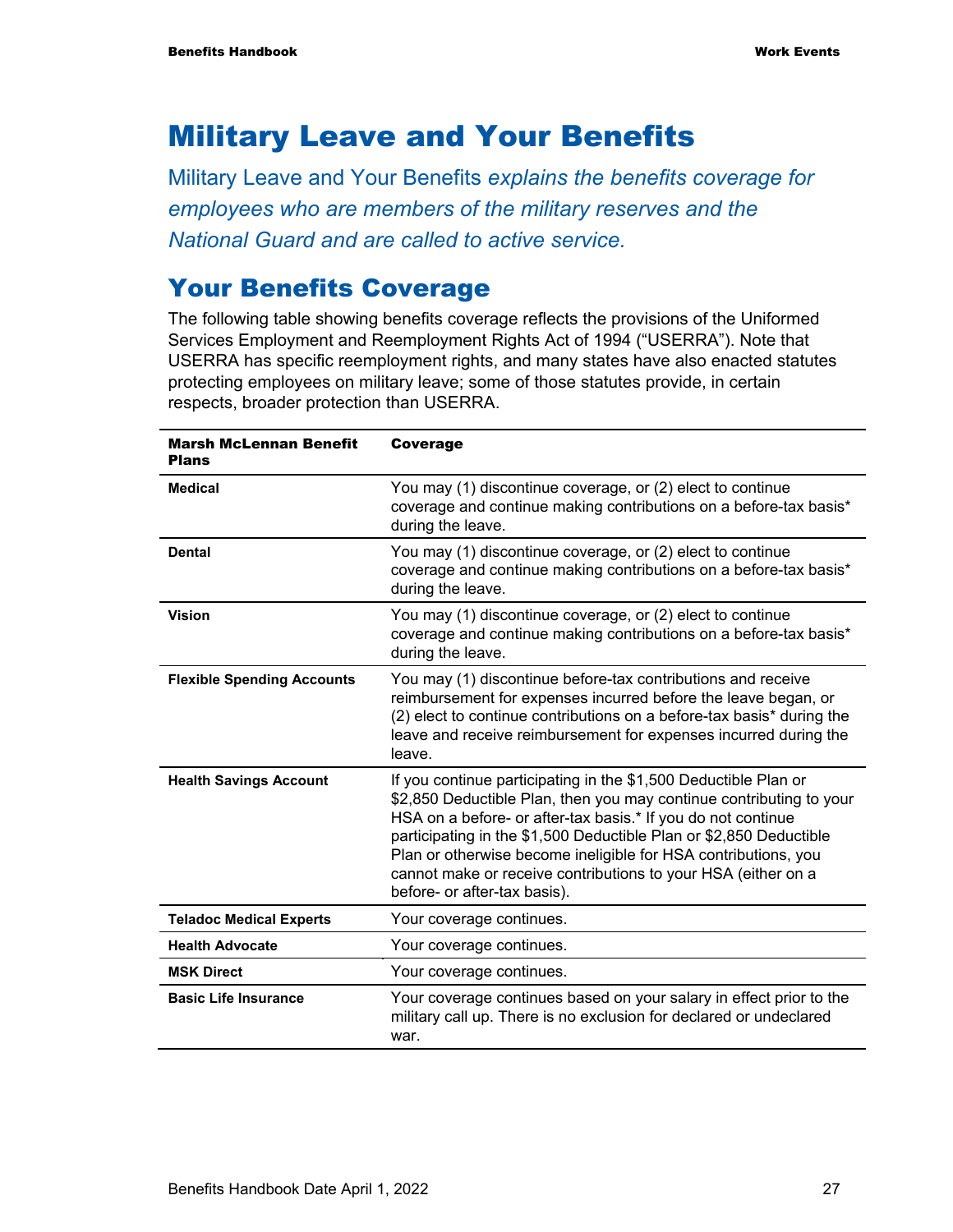| <b>Marsh McLennan Benefit</b><br><b>Plans</b>                                                                                                                                                  | Coverage                                                                                                                                                                                                                                                                                                                                                                                |
|------------------------------------------------------------------------------------------------------------------------------------------------------------------------------------------------|-----------------------------------------------------------------------------------------------------------------------------------------------------------------------------------------------------------------------------------------------------------------------------------------------------------------------------------------------------------------------------------------|
| <b>Group Variable Universal Life</b>                                                                                                                                                           | Your coverage continues based on your salary in effect prior to the<br>military call up (for Group Variable Universal Life), provided you pay<br>the required contributions. You may not enroll in or increase<br>coverage during the leave. There is no exclusion for declared or<br>undeclared war, and there is no coverage for spouses or children<br>called into military service. |
| <b>Personal Life Insurance</b>                                                                                                                                                                 | Your coverage continues, provided you pay the required<br>contributions.                                                                                                                                                                                                                                                                                                                |
| <b>Choice Auto and Home</b><br><b>Insurance</b>                                                                                                                                                | Your coverage continues, provided you pay the required<br>contributions.                                                                                                                                                                                                                                                                                                                |
| <b>Pet Insurance</b>                                                                                                                                                                           | Your coverage continues, provided you pay the required<br>contributions.                                                                                                                                                                                                                                                                                                                |
| <b>Legal Assistance Plan</b>                                                                                                                                                                   | Your coverage continues, provided you pay the required<br>contributions.                                                                                                                                                                                                                                                                                                                |
| <b>Identity Protection Benefit</b><br>Program                                                                                                                                                  | Your coverage continues, provided you pay the required<br>contributions.                                                                                                                                                                                                                                                                                                                |
| <b>Disability (Short Disability</b><br>Plan, Basic Long Term<br><b>Disability Plan, Optional Long</b><br><b>Term Disability Plan, and Long</b><br><b>Term Disability Bonus Income</b><br>Plan) | Your coverage is suspended during the leave; your contributions for<br>the Optional and Long-Term Disability Bonus Income Plans cease.                                                                                                                                                                                                                                                  |
| <b>Individual Disability Insurance</b><br>Plan                                                                                                                                                 | Your coverage continues, provided you pay the required<br>contributions.                                                                                                                                                                                                                                                                                                                |
| <b>Business Travel Accident</b>                                                                                                                                                                | Your coverage ends on the last day you are ACTIVELY-AT-WORK if<br>you are a Marsh McLennan employee or eligible MMA employee.                                                                                                                                                                                                                                                           |
| <b>Voluntary AD&amp;D</b>                                                                                                                                                                      | If the leave is less than two months, your coverage continues,<br>provided you pay the required contributions.* Otherwise, coverage<br>stops when you are called to military duty. Your coverage for family<br>members can continue through payroll deduction.                                                                                                                          |
| <b>Accident Insurance</b>                                                                                                                                                                      | Your coverage continues, provided you pay the required<br>contributions.                                                                                                                                                                                                                                                                                                                |
| <b>Critical Illness</b>                                                                                                                                                                        | Your coverage continues, provided you pay the required<br>contributions.                                                                                                                                                                                                                                                                                                                |
| <b>Hospital Indemnity</b>                                                                                                                                                                      | Your coverage continues, provided you pay the required<br>contributions.                                                                                                                                                                                                                                                                                                                |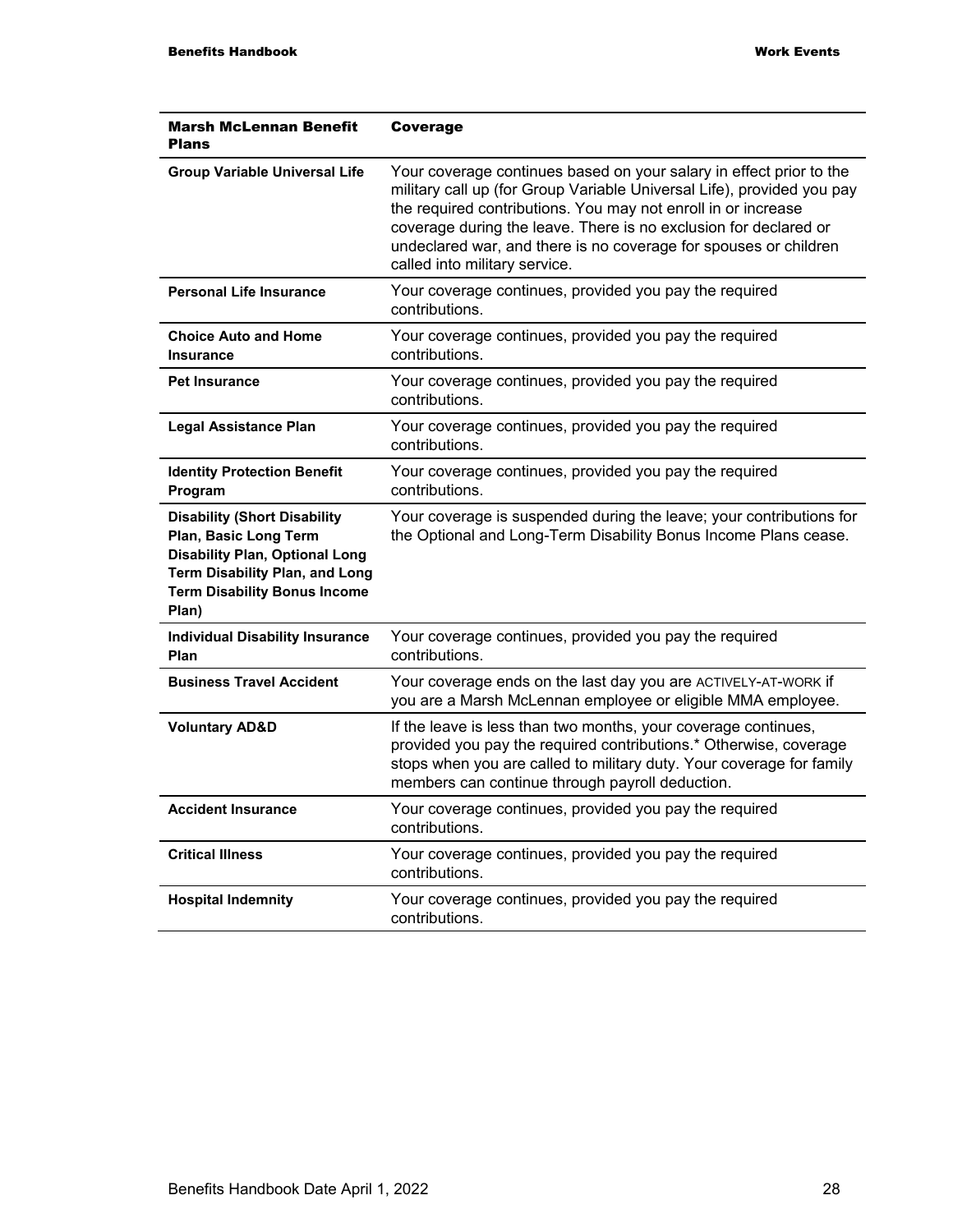| <b>Marsh McLennan Benefit</b><br><b>Plans</b>        | <b>Coverage</b>                                                                                                                                                                                                                                                                                                                                                                  |  |
|------------------------------------------------------|----------------------------------------------------------------------------------------------------------------------------------------------------------------------------------------------------------------------------------------------------------------------------------------------------------------------------------------------------------------------------------|--|
| Marsh & McLennan                                     | Contributions                                                                                                                                                                                                                                                                                                                                                                    |  |
| Companies 401(k) Savings &<br><b>Investment Plan</b> | If you take an unpaid military or other uniformed leave of absence<br>and such leave is covered by the Uniformed Services Employment<br>and Reemployment Rights Act (USERRA), retroactive contributions<br>for all or a period of your leave can be made after you return to<br>active employment with the Company, provided you return within<br>the period required by USERRA. |  |
|                                                      | Loans                                                                                                                                                                                                                                                                                                                                                                            |  |
|                                                      | While you are on an unpaid military leave of absence, you can<br>continue to make loan repayments by:                                                                                                                                                                                                                                                                            |  |
|                                                      | certified check<br>$\mathcal{L}_{\mathcal{A}}$                                                                                                                                                                                                                                                                                                                                   |  |
|                                                      | bank check                                                                                                                                                                                                                                                                                                                                                                       |  |
|                                                      | money order                                                                                                                                                                                                                                                                                                                                                                      |  |
|                                                      | direct debit from checking or savings account.                                                                                                                                                                                                                                                                                                                                   |  |
|                                                      | Alternatively, you can suspend payments for the duration of your<br>leave. If you suspend payments, interest continues to accrue during<br>the leave. A maximum interest rate cap imposed under federal law<br>could apply.                                                                                                                                                      |  |
| MMA 401(k) Savings &                                 | Contributions                                                                                                                                                                                                                                                                                                                                                                    |  |
| <b>Investment Plan</b>                               | If you take an unpaid military or other uniformed leave of absence<br>and such leave is covered by the Uniformed Services Employment<br>and Reemployment Rights Act (USERRA), retroactive contributions<br>for all or a period of your leave can be made after you return to<br>active employment with the Company, provided you return within<br>the period required by USERRA. |  |
|                                                      | Loans                                                                                                                                                                                                                                                                                                                                                                            |  |
|                                                      | While you are on an unpaid military leave of absence, you can<br>continue to make loan repayments by:                                                                                                                                                                                                                                                                            |  |
|                                                      | certified check                                                                                                                                                                                                                                                                                                                                                                  |  |
|                                                      | bank check<br>п                                                                                                                                                                                                                                                                                                                                                                  |  |
|                                                      | money order                                                                                                                                                                                                                                                                                                                                                                      |  |
|                                                      | direct debit from checking or savings account.                                                                                                                                                                                                                                                                                                                                   |  |
|                                                      | Alternatively, you can suspend payments for the duration of your<br>leave. If you suspend payments, interest continues to accrue during<br>the leave. A maximum interest rate cap imposed under federal law<br>could apply.                                                                                                                                                      |  |
| <b>Employee Stock Purchase</b><br>Plan               | Your contributions may continue (if there is salary from which to<br>withhold). Otherwise, your contributions cease. You can withdraw<br>the balance or keep the balance in the plan to buy shares at the<br>end of the current quarterly purchase period.                                                                                                                       |  |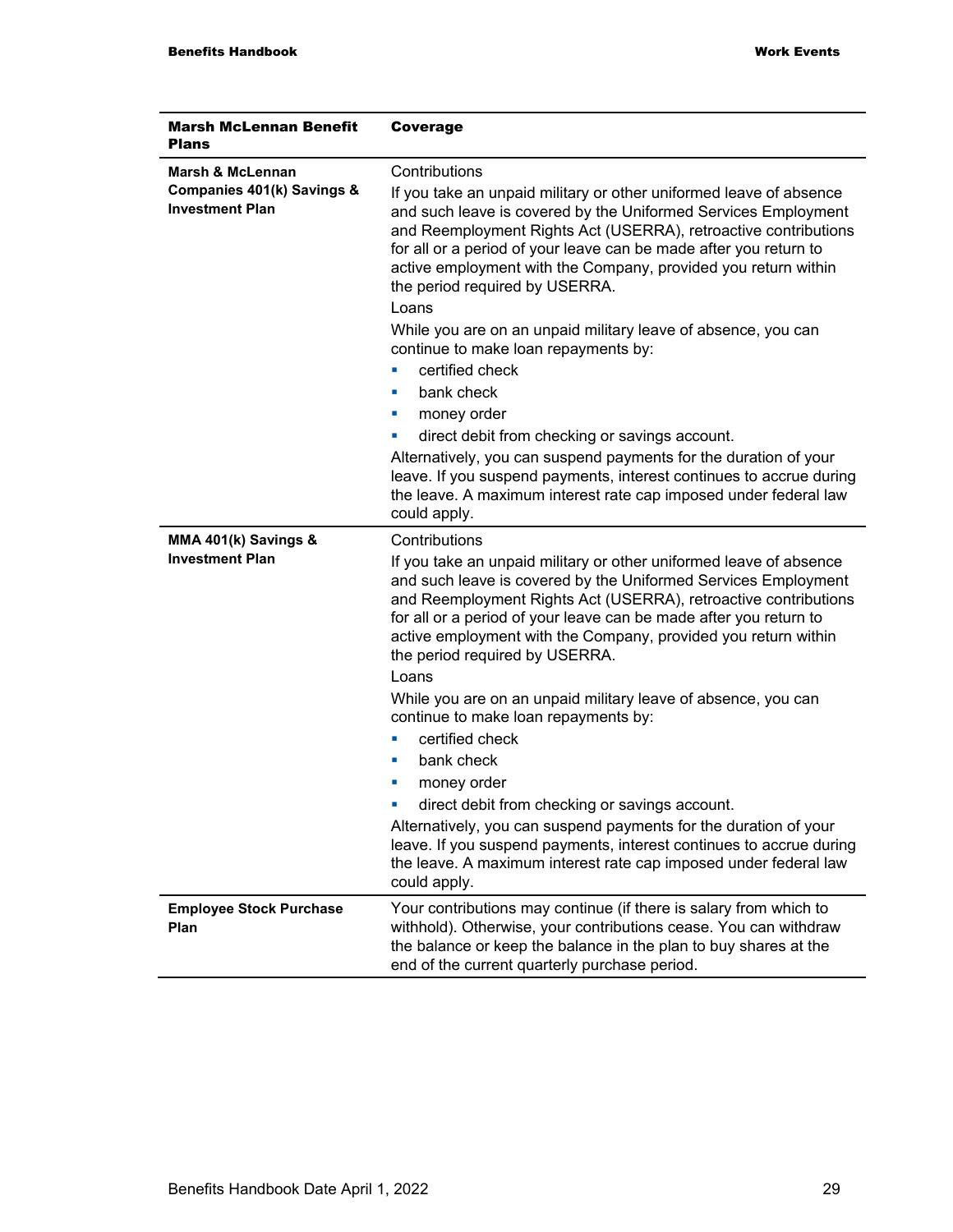| <b>Marsh McLennan Benefit</b><br><b>Plans</b>        | Coverage                                                                                                                                                                                                                                                                                                                                                                                                                                                                                                                                                                                                                                                                                                                                                                                                                  |
|------------------------------------------------------|---------------------------------------------------------------------------------------------------------------------------------------------------------------------------------------------------------------------------------------------------------------------------------------------------------------------------------------------------------------------------------------------------------------------------------------------------------------------------------------------------------------------------------------------------------------------------------------------------------------------------------------------------------------------------------------------------------------------------------------------------------------------------------------------------------------------------|
| Marsh & McLennan<br><b>Companies Retirement Plan</b> | If you take a military or other uniformed leave of absence and such<br>leave is covered by the Uniformed Services Employment and<br>Reemployment Rights Act (USERRA), service credit will be<br>provided after you return to work, provided that you return within<br>the period required by USERRA. For the purpose of determining<br>your accrued benefit under the plan, you will receive credit for each<br>regularly scheduled working hour (exclusive of overtime) up to and<br>including December 31, 2016, the date that benefit accruals were<br>discontinued under the plan, during your qualifying leave.<br>For the purpose of determining your Vesting Service under the<br>plan, you will receive credit for each regularly scheduled working<br>hour (exclusive of overtime) during your qualifying leave. |
| <b>Special Death Benefit</b>                         | Your coverage continues.                                                                                                                                                                                                                                                                                                                                                                                                                                                                                                                                                                                                                                                                                                                                                                                                  |

As long as there is salary from which to deduct. Otherwise, you will need to remit contributions on an after-tax basis.

## Will I Lose Coverage?

Under federal law, you may elect to continue coverage under the Company's health insurance plans during your military service, up to a maximum of 24 months. Your coverage and cost for coverage continue as if you were an active Company employee during your first 30 days of military service. If your military service continues for more than 30 days, you [may be] required to pay up to 102% of the full premium applicable under the plan.

## Contact

For more information, refer to the individual benefit plan sections or call HR Services at +1 866 374 2662.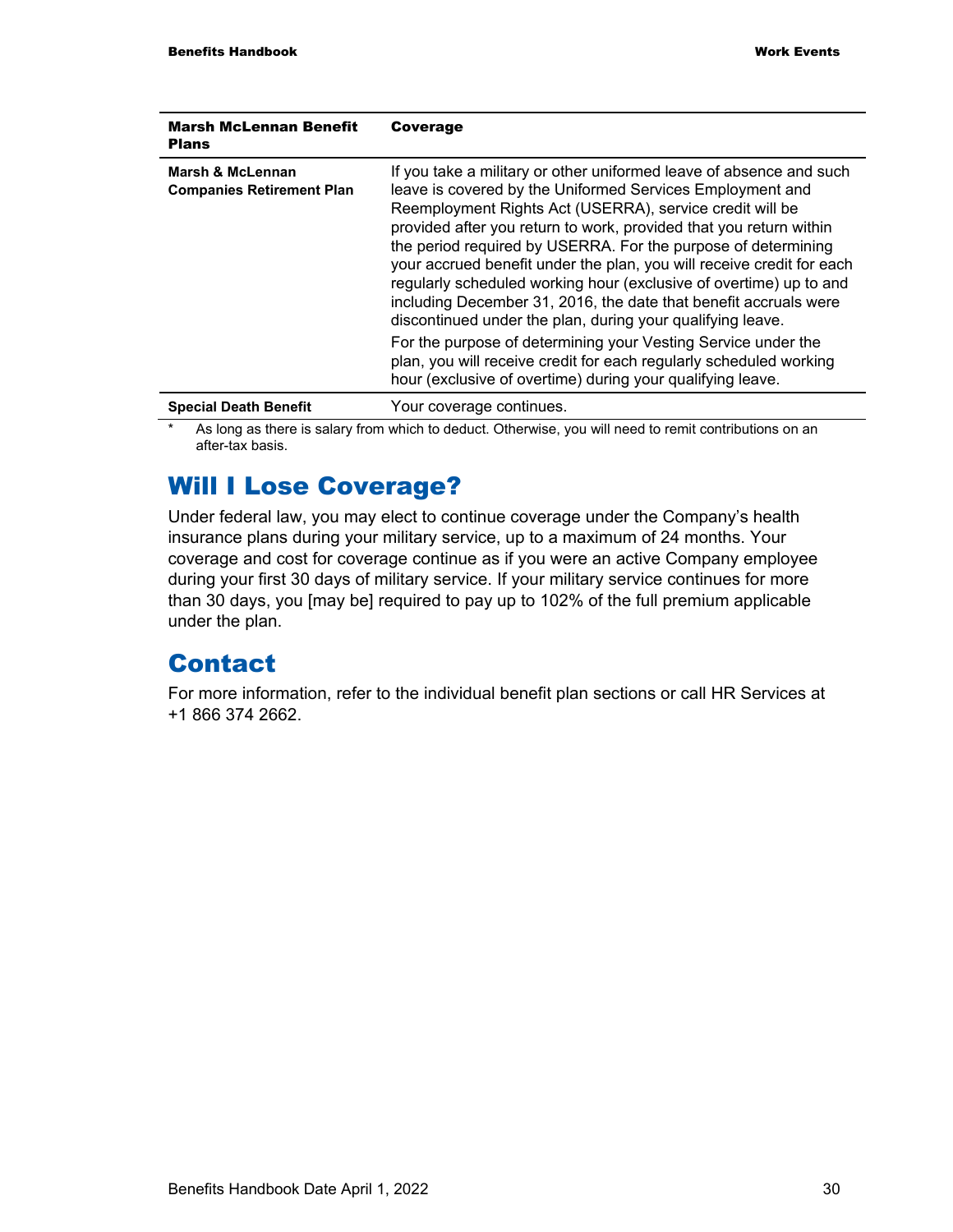## Newly Hired or Rehired Employee

*Below you will find some benefits information that will help you with the transition to your new job. Refer to the individual benefit plan sections for further details.* 

### Getting Paid

When you are hired, you should fill out a W-4 form and a state tax withholding form if your state requires it. If you don't fill out a tax withholding form, your filing status will default to:

- single with zero withholding allowances for federal
- **single with zero withholding allowances for state.**

This will cause you to be taxed at the highest possible rate.

|                               | <b>When paid</b>                                                                                                                                         | <b>Time period</b>                                           | Number of<br>pay days<br>per year |
|-------------------------------|----------------------------------------------------------------------------------------------------------------------------------------------------------|--------------------------------------------------------------|-----------------------------------|
| US salaried, semi-<br>monthly | Twice a month, generally on the last<br>business day of each payroll period<br>(payroll periods start on the 1 <sup>st</sup> and<br>$16th$ of the month) | One-half of the<br>month                                     | 24                                |
| US salaried, weekly           | Every week, generally every Friday<br>for the prior week                                                                                                 | Every week of the<br>month                                   | -52                               |
| US weekly (paid<br>hourly)    | Every week, generally every Friday<br>for the prior week's hours-worked                                                                                  | Every week that<br>hours are<br>submitted by the<br>employee | 52                                |

Under the direct deposit program, you may have your pay deposited to multiple bank accounts, as you designate. This policy applies to you if you are:

 a Marsh & McLennan Companies employee classified on payroll as a US salaried employee of Marsh & McLennan Companies or any subsidiary or affiliate of Marsh & McLennan Companies.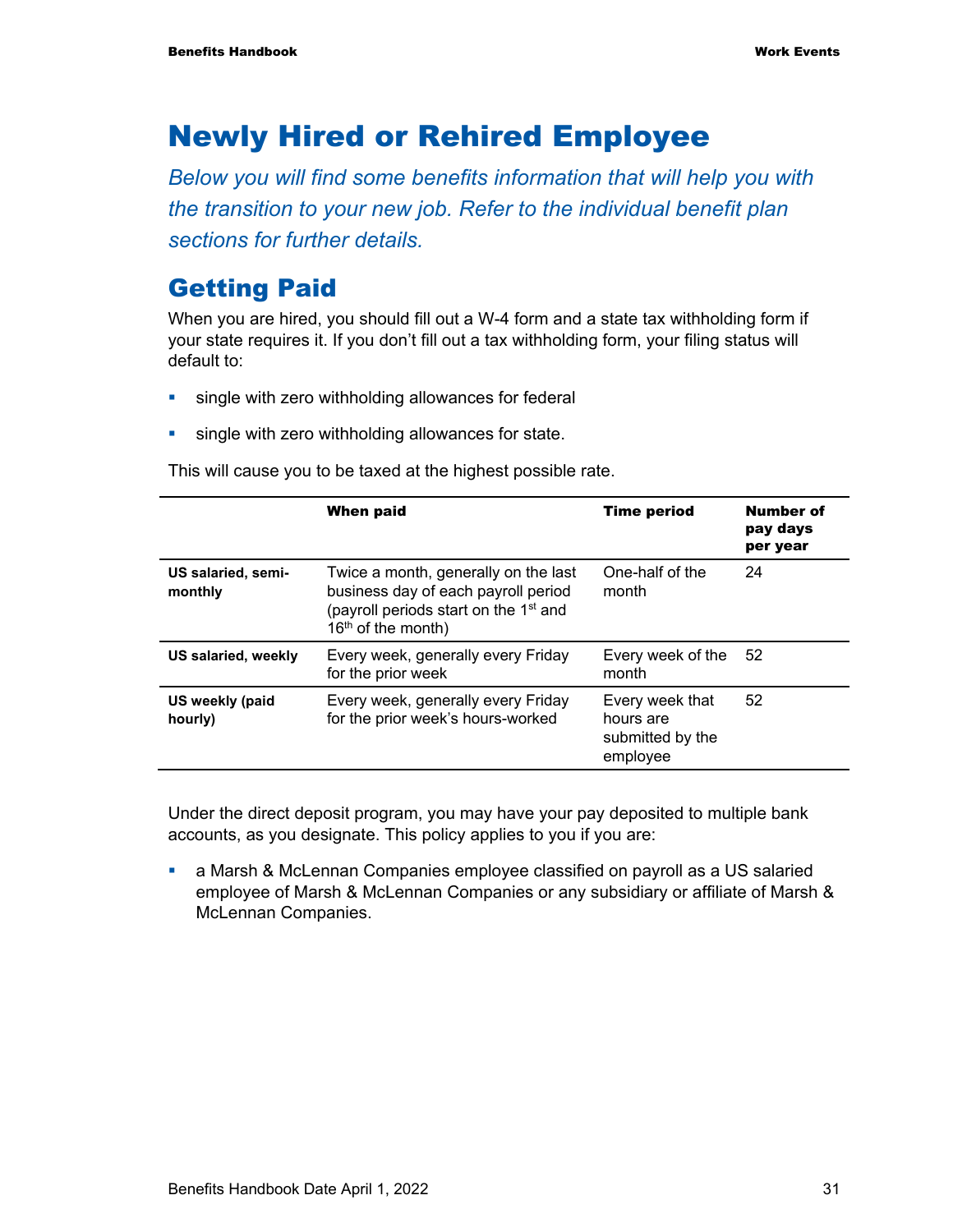### Benefit-Related Information

You are eligible to participate in the Company benefit plans if you are an employee classified on payroll as ACTIVELY-AT-WORK and if you are a Marsh McLennan employee.

As a new hire, if you are eligible for coverage and enroll, your coverage will be effective on the first day that you begin fulfilling your job responsibilities with the Company at a Company-approved location. If you are absent for any reason on your scheduled first day of work, your coverage will not begin on that date. For example, if you are scheduled to begin work on August 3<sup>rd</sup>, but are unable to begin work on that day (e.g., because of illness, jury duty, bereavement or otherwise), your coverage will not begin on August 3rd. Thereafter, if you report for your first day of work on August  $4<sup>th</sup>$ , your coverage will be effective on August 4<sup>th</sup>.

Review the benefits that are available to you and decide which of the optional plans you would like to enroll in. Complete the enrollment process for the plans that you select. Some plans may have enrollment deadlines that you need to observe.

If you are going to include any of your eligible family members for benefits coverage, you have to provide the full name, Social Security Number, date of birth, gender and relationship to you.

You should select a beneficiary if you participate in any of these benefit plans:

- Voluntary AD&D
- **Health Savings Account**
- **Business Travel Accident Insurance**
- **Basic Life Insurance**
- **Group Variable Universal Life**
- **Personal Life Insurance**
- **Marsh & McLennan Companies 401(k) Savings & Investment Plan**
- **MMA 401(k) Savings & Investment Plan**
- **Supplemental Savings & Investment Plan**

Each plan has rules about beneficiary elections.

Refer to the individual benefit plan sections or call HR Services at +1 866 374 2662 for further information.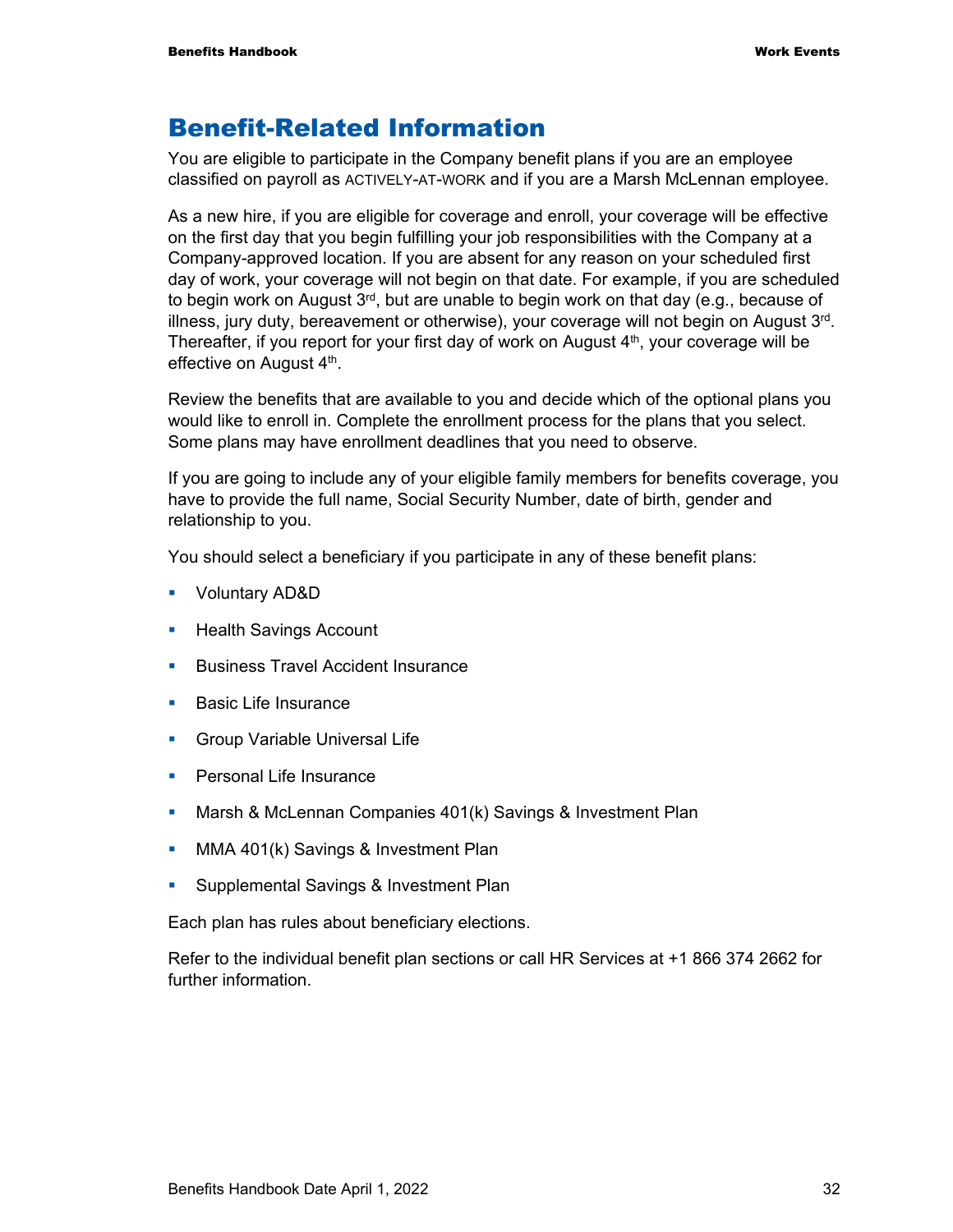#### Rehired by the Company

#### *Rehired Within 30 Calendar Days of Your Termination Date in the Same Calendar Year*

If you are rehired within 30 calendar days of your termination date in the same calendar year, all pre-tax benefit elections are reinstated automatically at prior coverage levels and contribution amounts, provided you previously met the full waiting period. You must make new post-tax benefit elections within 30 calendar days of rehire. Prior coverage levels for the Life Insurance and Disability Plans will be approved without satisfying evidence of insurability (EOI) requirements, provided you previously met the full waiting period. Prior days of service will not count toward the waiting period.

#### *Rehired Within 30 Calendar Days of Your Termination Date in a Different Calendar Year*

If you are rehired within 30 calendar days of your termination date in a different calendar year, you must make new pre-tax and post-tax benefit elections within 30 calendar days of rehire. Prior coverage levels for the Life Insurance and Disability Plans will be approved without satisfying EOI requirements, provided you previously met the full waiting period. Prior days of service will not count toward the waiting period.

#### *Rehired After 30 Calendar Days from Your Termination Date in the Same or Different Calendar Year*

If you are rehired after 30 calendar days from your termination date within the same or different calendar year, you must make new pre-tax and post-tax benefit elections within 30 calendar days of rehire. You will be treated as a "new hire" for purposes of satisfying EOI requirements for the Life Insurance and Disability Plans. Prior coverage levels and contribution amounts will not be reinstated. You must meet the full waiting period before coverage is effective, even if you previously met it in full. Prior days of service will not count toward the waiting period.

**Note:** In all cases if you did not meet the full waiting period prior to termination, you must satisfy the new waiting period starting from your rehire date. You must make new pre-tax and post-tax benefit elections within 30 calendar days of rehire. You will be treated as a "new hire" for purposes of satisfying EOI requirements for the Life Insurance and Disability Plans. Prior coverage levels and contribution amounts will not be reinstated. Prior days of service will not count toward the waiting period.

Enrollment in the Legal Assistance Plan can be at any time and coverage stays in affect through the plan year which ends December 31. Once you are enrolled, your coverage conveniently carries over every calendar year unless you want to make a change. Coverage can be cancelled during annual enrollment by electing to waive coverage.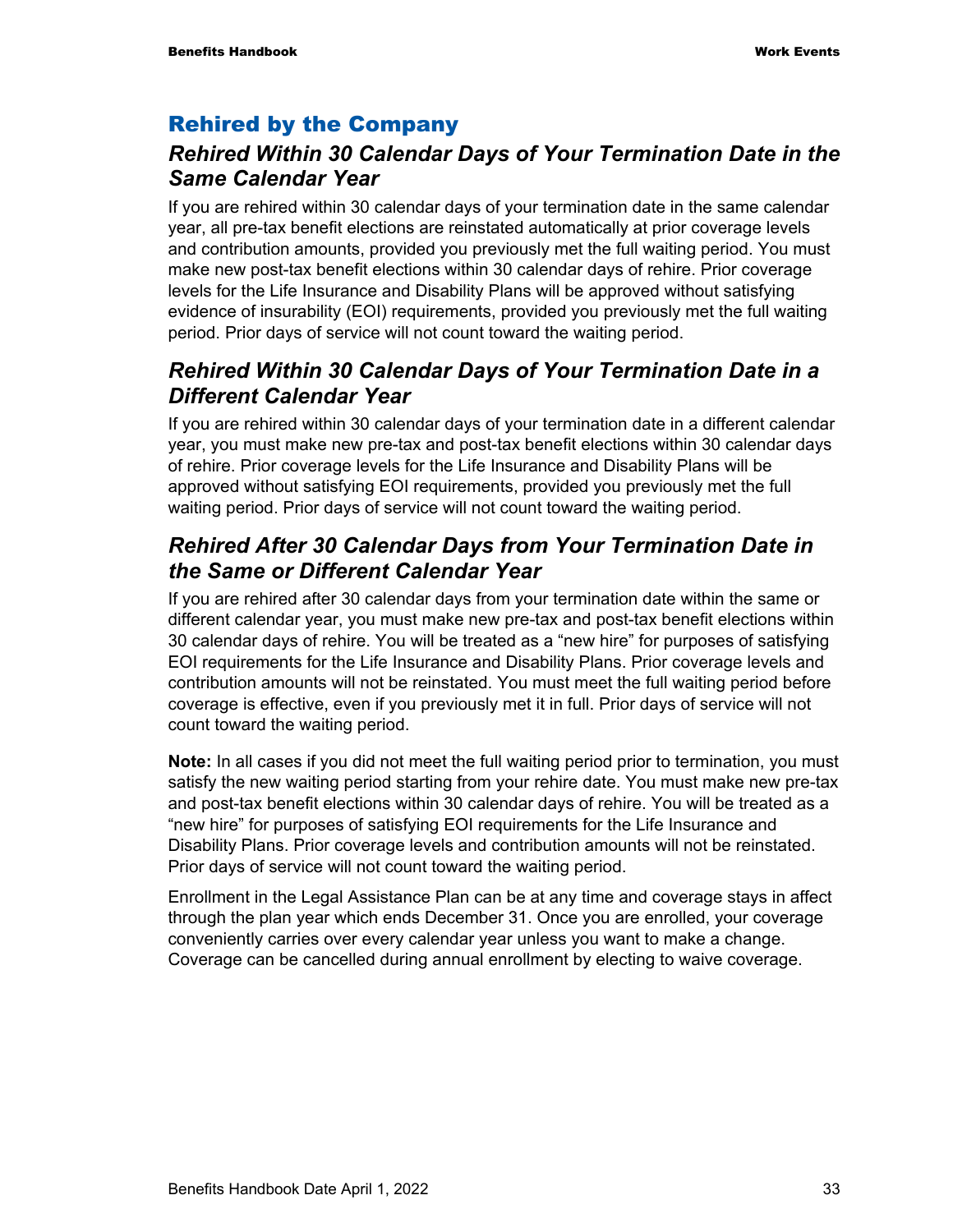If you are rehired within three months of your termination of employment, the Company does not treat this as a termination of employment. If you have taken a distribution from your Marsh & McLennan Companies 401(k) Savings & Investment Plan, MMA 401(k) Savings & Investment Plan, Supplemental Savings & Investment Plan, or Employee Stock Purchase Plan, or begun payments from the US Retirement Program, the distributions or payments will need to be paid back to the plan.

If a retiree is rehired as a regular employee after at least a three-month break in service, any retirement benefits will cease for the duration of his or her reemployment.

### *What happens if you are eligible for retiree medical coverage, terminate and are later rehired as a regular employee?*

#### *Retired/Terminated Post-3/31/2010*

If you are eligible for retiree medical coverage, terminate and are later rehired as a regular employee, you will retain your eligibility to immediately elect or defer participation in retiree medical coverage when you terminate again from the Company.

If you elected retiree medical coverage prior to rehire, your retiree medical coverage is suspended upon rehire. When you subsequently terminate, you:

- **will automatically resume your previous coverage, or**
- you can make a new election upon termination (plan choice or adding eligible family members).

If you decide to cancel your retiree medical coverage, you will not have the opportunity to re-enroll at a later date.

#### **If you were eligible for the Company-subsidized retiree medical coverage when you terminated, and**

- you are still covered on the date you are rehired, your Company retiree medical coverage will be suspended upon rehire, but you will retain your eligibility for the Company-subsidized retiree medical coverage when you subsequently terminate from the Company. Upon rehire, you once again accrue eligibility service towards the Company-subsidy, potentially resulting in a lower premium due to a greater subsidy amount upon your subsequent termination.
- you did not elect the coverage, you will retain your eligibility to immediately elect or defer participation in retiree medical coverage and eligibility for the Companysubsidized retiree medical coverage when you subsequently terminate from the Company. Upon rehire, you once again accrue eligibility service towards the Company-subsidy, potentially resulting in a lower premium due to a greater subsidy amount upon your subsequent termination.
- you dropped the coverage prior to the date you are rehired, you will be eligible to immediately elect or defer participation in retiree medical coverage, but you will *not* retain your eligibility for the Company-subsidized retiree medical coverage when you subsequently terminate from the Company.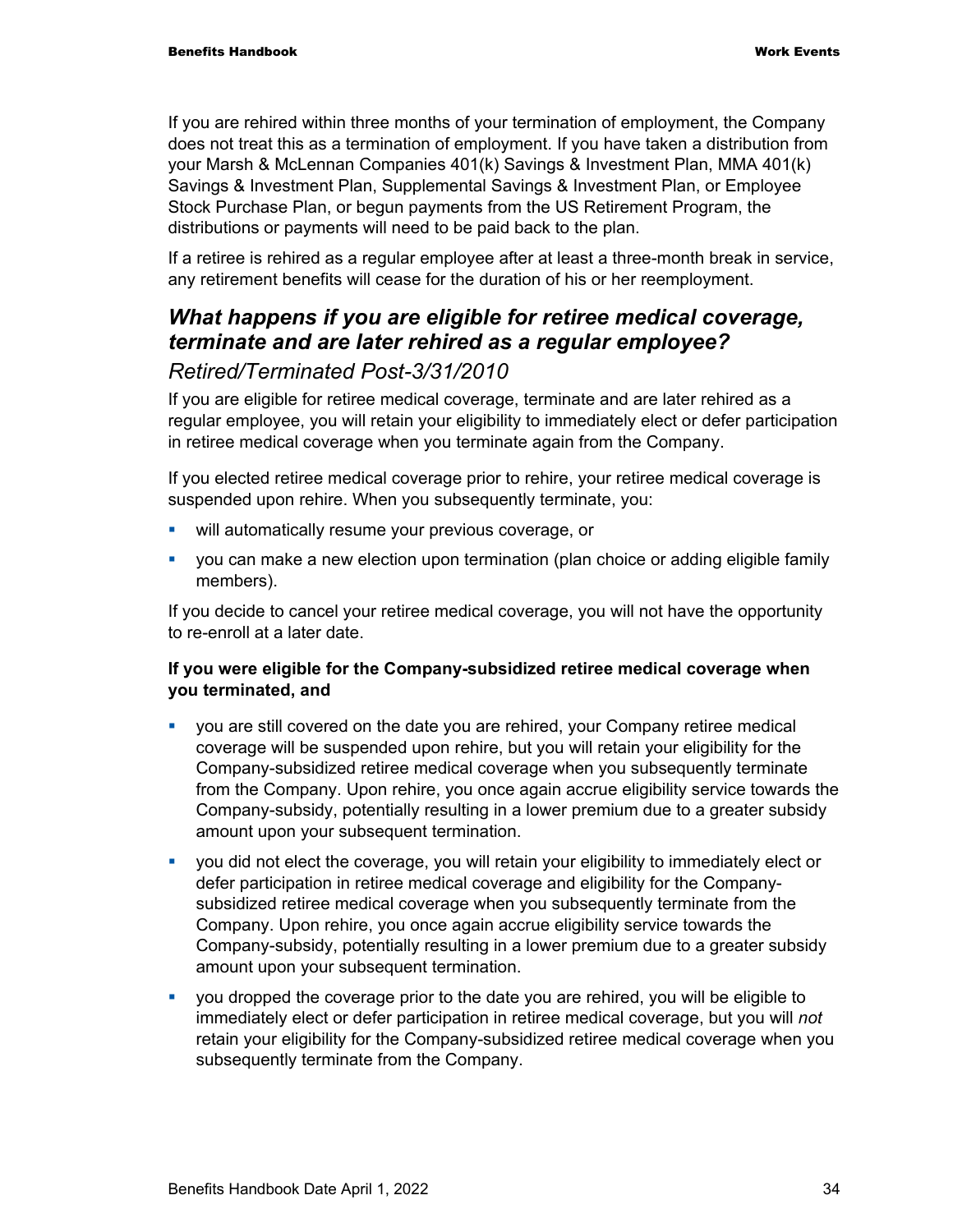**If you were eligible for the unsubsidized retiree medical coverage when you terminated,** you will retain your eligibility for the unsubsidized retiree medical coverage when you subsequently terminate from the Company.

**If you were not eligible for retiree medical coverage when you terminated,** you will not be eligible for the Company-subsidized retiree medical coverage upon rehire. However, upon rehire, you will accrue service towards the eligibility for unsubsidized retiree medical coverage (prior service and new service will be used to determine eligibility). If you meet the retiree medical coverage eligibility requirements at the time of your subsequent termination, you will be eligible to participate in unsubsidized retiree medical coverage.

#### *Retired/Terminated Pre-4/1/2010*

If you are eligible for retiree medical coverage, terminate and are later rehired as a regular employee, you will retain your eligibility for retiree medical coverage when you terminate again from the Company as long as you meet the eligibility requirements applicable to you at the time of your subsequent termination.

#### **If you were eligible for the Company-subsidized retiree medical coverage when you terminated, and**

- you are still covered on the date you are rehired, your Company retiree medical coverage will be suspended upon rehire, but you will retain your eligibility for the Company-subsidized retiree medical coverage when you subsequently terminate from the Company.
- you dropped the coverage prior to the date you are rehired or did not elect the coverage, you will *not* retain your eligibility for the Company-subsidized retiree medical coverage when you subsequently terminate from the Company. However, you will be eligible to participate in unsubsidized retiree medical coverage and, if this coverage is elected, you will pay the full monthly cost for coverage based on the current Company Retiree Medical Plan's group rates in effect.

**If you were eligible for the unsubsidized retiree medical coverage when you terminated,** you will retain your eligibility for the unsubsidized retiree medical coverage when you subsequently terminate from the Company.

#### *What happens if you are eligible for Company-subsidized retiree medical coverage, terminate and are later rehired as a regular employee?*

#### *Retired/Terminated Post-3/31/2010*

If you were eligible for the Company-subsidized retiree medical coverage when you terminated, and you are still covered on the date you are rehired, your Company retiree medical coverage will be suspended upon rehire, but you will retain your eligibility for the Company-subsidized retiree medical coverage when you subsequently terminate from the Company. Upon rehire, you once again accrue eligibility service towards the Company-subsidy potentially resulting in a lower premium due to a greater subsidy amount upon your subsequent termination.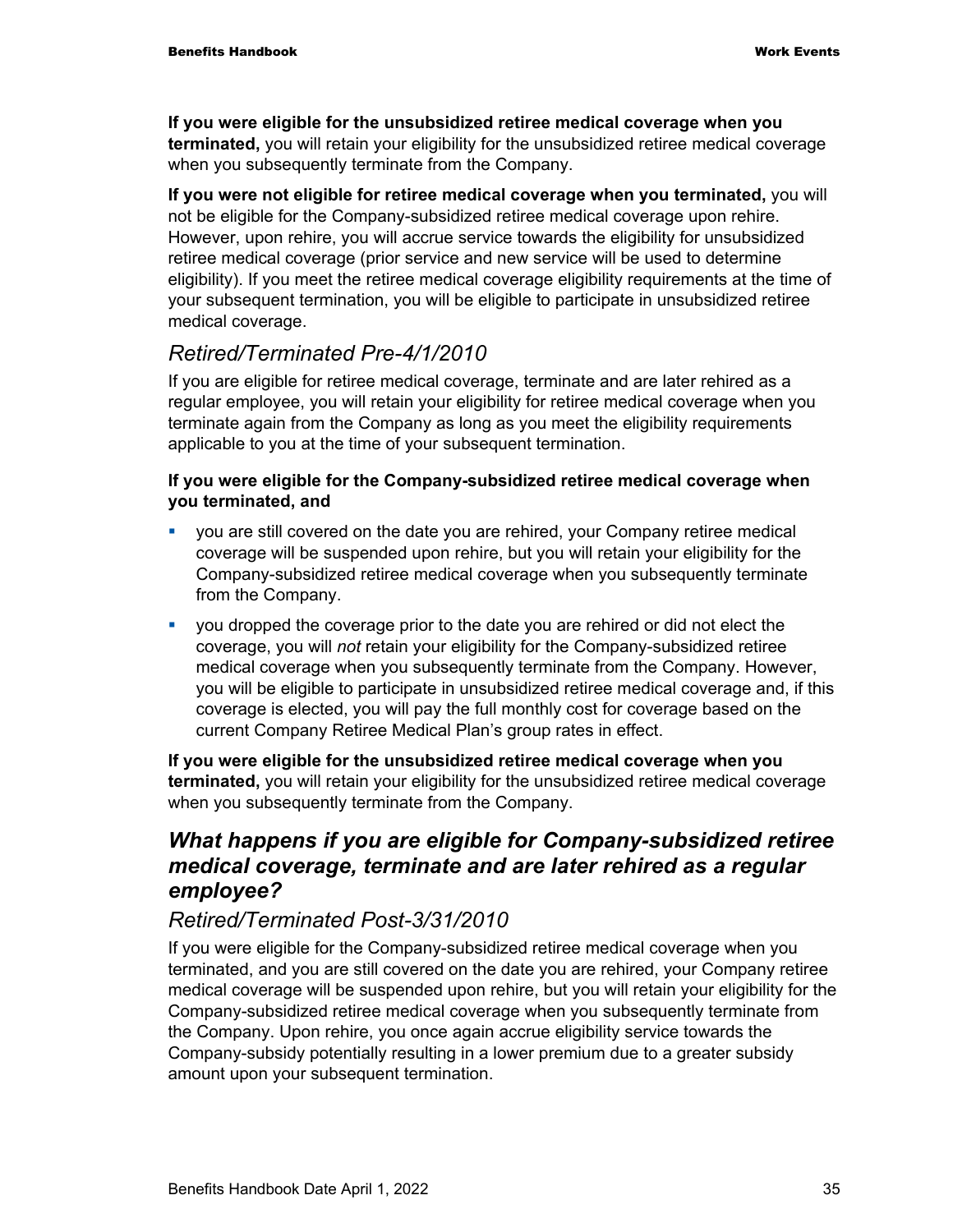#### *Retired/Terminated Pre-4/1/2010*

If you are eligible for Company-subsidized retiree medical coverage, terminate (but are not retirement eligible) and are later rehired as a regular employee, you will not be eligible for Company-subsidized retiree medical coverage when you subsequently terminate from the Company. However, you will be eligible to participate in unsubsidized retiree medical coverage as long as you meet the eligibility requirements applicable to you at the time of your subsequent termination, and, if this coverage is elected, you will pay the full monthly cost for coverage based on the current Company Retiree Medical Plan's group rates in effect.

## *What happens if you are eligible for retiree medical coverage, terminate and are later rehired as a temporary employee?*

#### *Retired/Terminated Post-3/31/2010*

If you are eligible for retiree medical coverage, terminate, elect Company retiree medical coverage, are later rehired as a temporary employee and are still covered on the date you are rehired:

- your Company Pre-65 retiree medical coverage will continue as long as you pay the required premiums.
- your Company Post-65 retiree medical coverage will automatically be suspended until such time you subsequently terminate your employment.

If you are eligible for retiree medical coverage, terminate, are later rehired as a temporary employee and you did not elect Company retiree medical coverage prior to the date you are rehired, you will be eligible for unsubsidized retiree medical coverage at the time of your subsequent termination of employment.

If you are eligible for retiree medical coverage, terminate, are later rehired as a temporary employee and you dropped your retiree medical coverage prior to the date you are rehired, you will be eligible for unsubsidized retiree medical coverage if you meet the eligibility requirements applicable to you at the time of your subsequent termination of employment.

#### *Retired/Terminated Pre-4/1/2010*

If you are eligible for retiree medical coverage, terminate, elect Company retiree medical coverage, are later rehired as a temporary employee and are still covered on the date you are rehired:

- your Company Pre-65 retiree medical coverage will continue as long as you pay the required premiums.
- your Company Post-65 retiree medical coverage will automatically be suspended until such time you subsequently terminate your employment.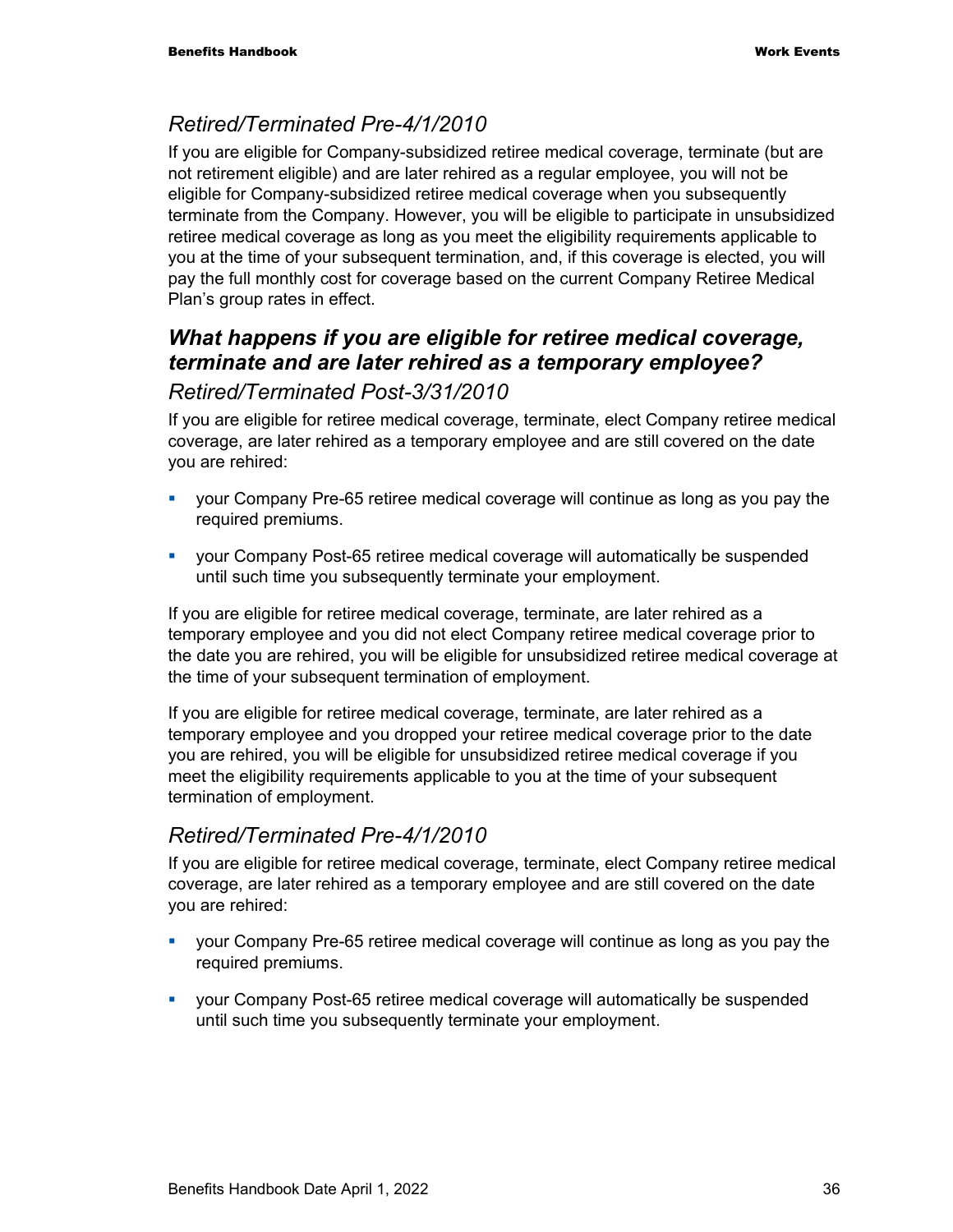If you are eligible for retiree medical coverage, terminate, are later rehired as a temporary employee and either did not elect Company retiree medical coverage or dropped the coverage prior to the date you are rehired, you will be eligible for unsubsidized retiree medical coverage if you meet the eligibility requirements applicable to you at the time of your subsequent termination of employment.

### Enrollment in Before-Tax Benefits

The IRS allows you to pay for certain benefits on a before-tax basis providing you with a tax savings on the cost of coverage. In return for this tax savings, the IRS restricts your ability to make changes to before-tax benefits.

Your before-tax benefit elections must remain in effect throughout the calendar year unless you have a qualified family status change that necessitates a coverage change. The change in your benefits coverage must be due to and consistent with the qualified family status change.

You must enroll in the before-tax benefit plans within 30 calendar days of your eligibility date or you will not be covered by any of the before-tax plans for the remainder of the calendar year. If you don't enroll within 30 calendar days of your eligibility date, you will not be able to elect coverage (unless you experience a qualified family status change that allows you to enroll) until the next benefits Annual Enrollment period.

The before-tax benefit plans are:

- **Medical**
- **Dental**
- **v** Vision
- **Filexible Spending Accounts (health care, limited purpose health care and dependent** care)
- Voluntary AD&D

Although HSA contributions are on a before-tax basis, they are not subject to the qualified family status change rules. You may change your before-tax HSA contributions every month even if you do not have a qualified family status change.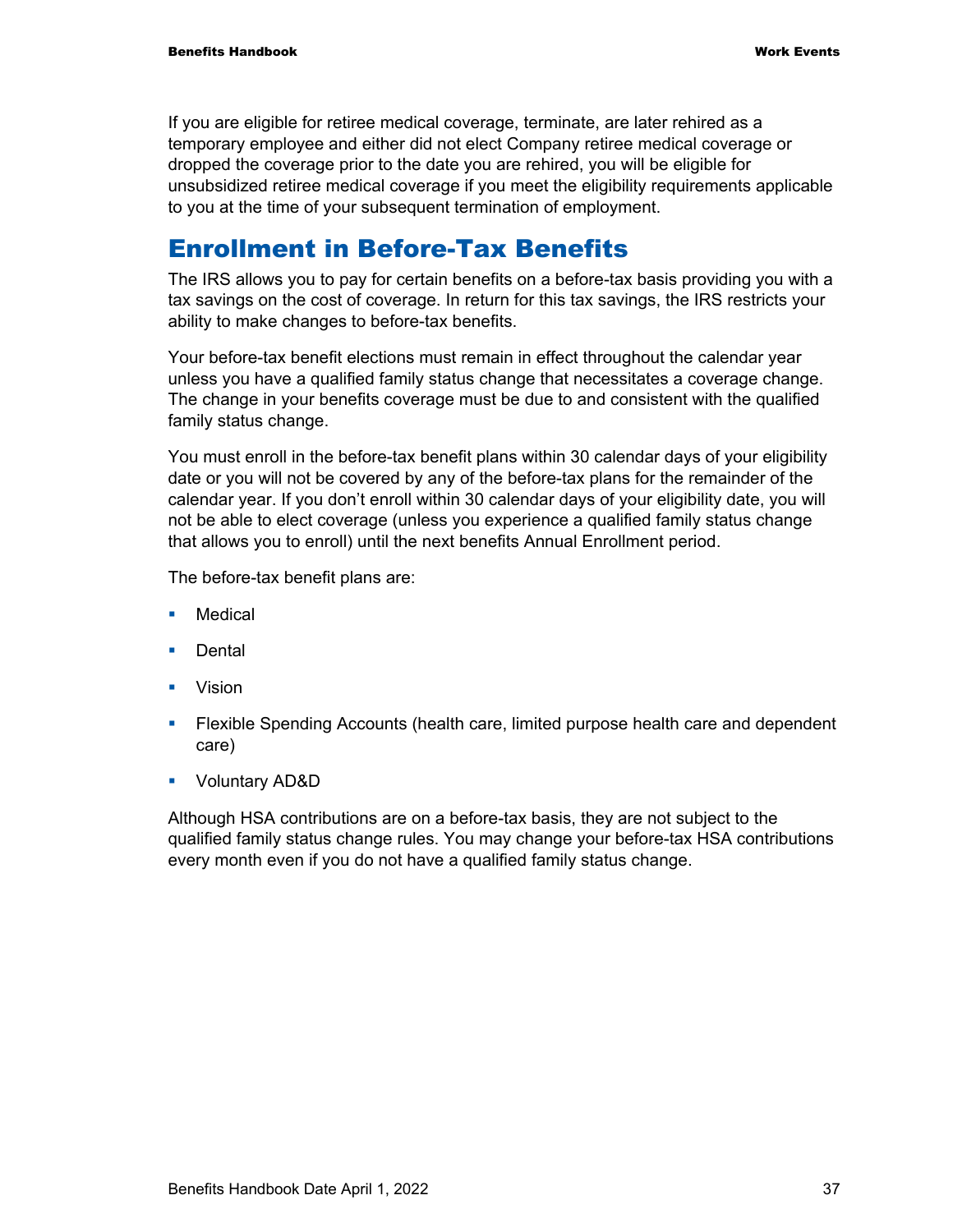### Available Benefit Plans

Following is a summary of the benefit plans available to you when you start work with the Company.

#### *Medical Plans*

You may elect coverage under the plan for you and your eligible family members. You may have a choice of plans to select from:

- **5400 Deductible Plan**
- **51,500 Deductible Plan**
- **\$2,850 Deductible Plan**
- **-** HMSA Health Plan Hawaii Plus (Hawaii HMO)
- **-** HMSA Preferred Provider Plan (Hawaii PPP)

Eligibility for certain medical plans is based on your residence zip code.

You must enroll within 30 calendar days of your eligibility date. Once you enroll, your coverage is effective on your first day of eligibility when you are ACTIVELY-AT-WORK if you are a Marsh McLennan employee or eligible MMA employee.

#### *Dental Plan*

**Premier Option and Standard Option** 

You may elect coverage under the plan for you and your eligible family members.

You must enroll within 30 calendar days of your eligibility date. Once you enroll, your coverage is effective on your first day of eligibility when you are Actively-At-Work if you are a Marsh McLennan employee or eligible MMA employee.

#### *Vision Plans*

**-** High (Enhanced) Option and Low (Standard) Option

You may elect coverage under the plan for you and your eligible family members.

You must enroll within 30 calendar days of your eligibility date. Once you enroll, your coverage is effective on your first day of eligibility when you are Actively-At-Work if you are a Marsh McLennan employee or eligible MMA employee.

#### *Health Care Flexible Spending Account*

You must enroll within 30 calendar days of your eligibility date. Once you enroll, your coverage is effective on your first day of eligibility.

Deductions will begin with the first available pay cycle after you make your election and will be prorated over the remaining payroll periods in the calendar year.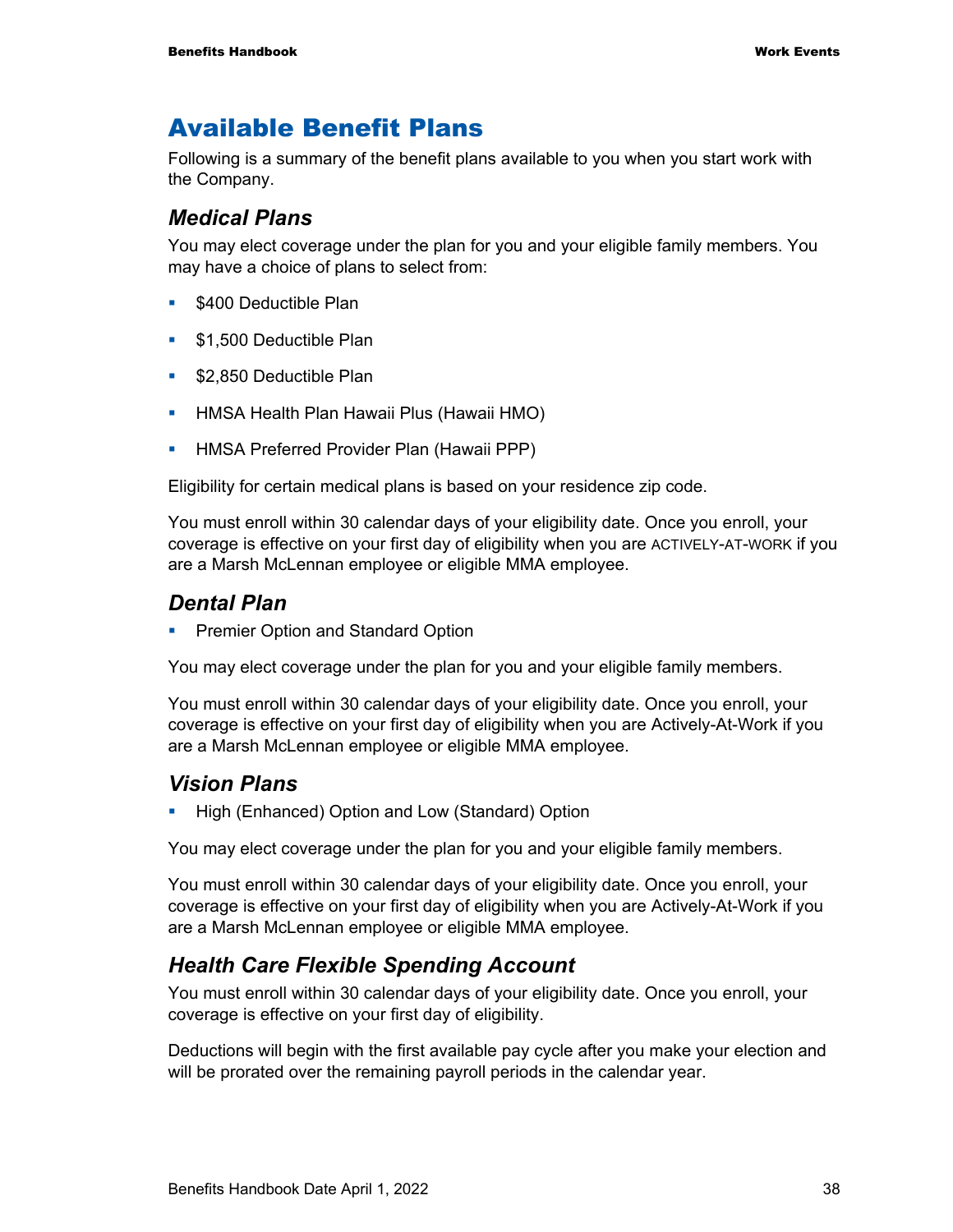#### *Limited Purpose Health Care Flexible Spending Account*

You have to participate in the Marsh & McLennan Companies \$1,500 Deductible Plan or \$2,850 Deductible Plan to enroll in this plan.

You are eligible to enroll:

- **Within 30 calendar days of the date you become eligible**
- **u.** during Annual Enrollment.

You must enroll each plan year in order to participate in the Limited Purpose Health Care Flexible Spending Account.

You are eligible to participate in the Limited Purpose Health Care Flexible Spending Account if you meet the eligibility requirements described in the *Participating in Spending Accounts* section.

**Note:** If your spouse is enrolled in a traditional health care flexible spending account or non-high-deductible health plan, you will not be eligible to contribute to this plan or the Marsh & McLennan Companies Health Savings Account. If you are covered by a traditional health care flexible spending account, including either the Marsh & McLennan Companies Health Care Flexible Spending Account or another health care flexible spending account (e.g., through your spouse or another job), you will not be eligible to participate in this plan.

When you first enroll as a newly eligible employee or as a result of a qualified family status change, deductions will begin in the next available pay period after your enrollment is processed.

If you enroll during the Annual Enrollment period, your contributions will begin with the first paycheck of the new plan year.

#### *Dependent Care Flexible Spending Account*

You must enroll within 30 calendar days of your eligibility date. Once you enroll, your coverage is effective on your first day of eligibility.

Deductions will begin with the first available pay cycle after you make your election and will be prorated over the remaining payroll periods in the calendar year.

#### *Health Savings Account*

You must enroll (subject to eligibility requirements):

- within 30 calendar days of the date you become eligible to participate,
- anytime during the plan year if you are enrolled in the Marsh & McLennan Companies \$1,500 Deductible Plan or \$2,850 Deductible Plan,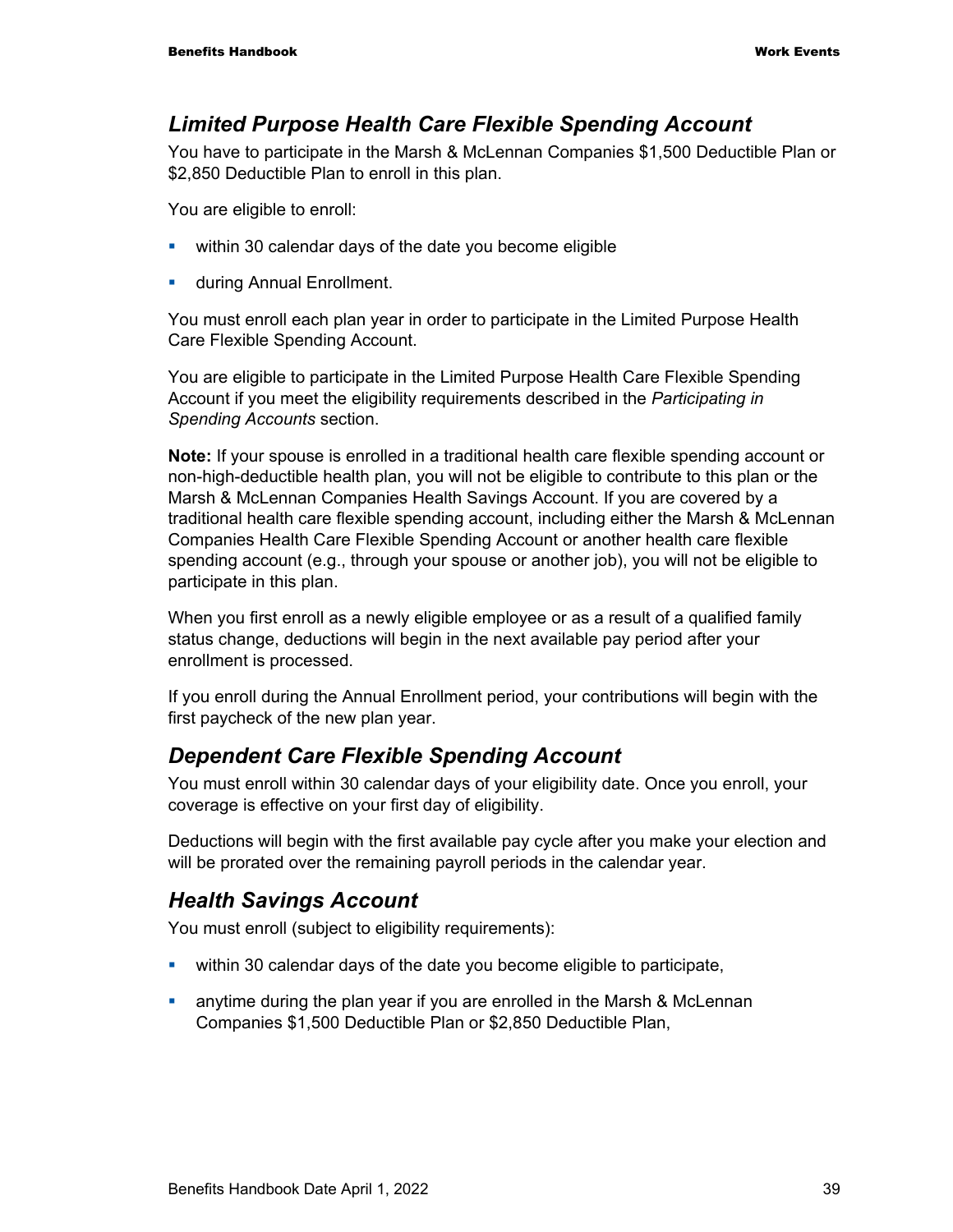- **u** during the Annual Enrollment period, or
- within 30 calendar days of a qualifying change in family status that makes you eligible to enroll.

You must enroll each plan year in order to participate in the Health Savings Account.

Enrollment procedures are described in the *Participating in Spending Accounts* section.

Deductions will begin:

- the first of the month coincident with or following your eligibility date as long as you are actively employed. Your contributions will be prorated based on the number of full months remaining in the calendar year and your level of coverage under the Marsh & McLennan Companies \$1,500 Deductible Plan or \$2,850 Deductible Plan.
- January 1 if you enroll during the Annual Enrollment period (delayed until the first pay check after April 1 if you participated in a traditional Health Care Flexible Spending Account in the prior year.)

#### *Business Travel Accident Insurance*

You will automatically be enrolled on your first day of eligibility when you are Actively-At-Work if you are a Marsh McLennan employee or eligible MMA employee.

#### *Voluntary AD&D*

You must enroll within 30 calendar days of your start date. Once you enroll, your coverage will start the day after your saved election in the Company's enrollment system, as long as you are Actively-At-Work if you are a Marsh McLennan employee or eligible MMA employee.

#### *Life Insurance Plans*

**Basic Life Insurance (Company-paid)** 

You will automatically be enrolled on your first day of eligibility when you are Actively-At-Work if you are a Marsh McLennan employee or eligible MMA employee.

#### **Group Variable Universal Life Insurance (Employee-paid)**

You can enroll at any time, but Evidence of Insurability is required if you enroll after 60 calendar days from your eligibility date or if you elect a level of coverage greater than \$1.2 million.

Once you enroll, your coverage is effective on your first day of eligibility when you are Actively-At-Work if you are a Marsh McLennan employee or eligible MMA employee.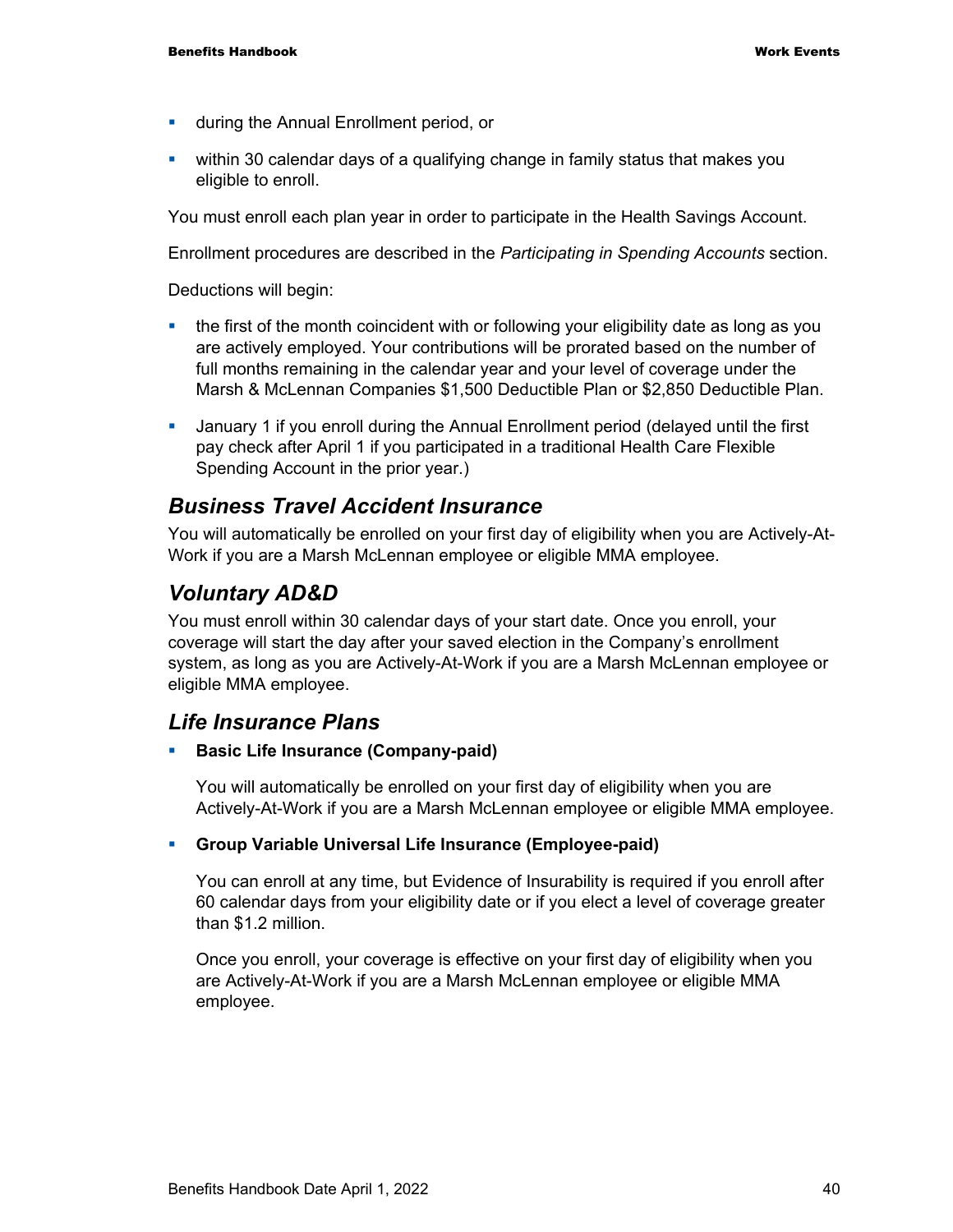You can elect a death benefit for your eligible spouse/domestic partner at any time, but Evidence of Insurability is required if you enroll after 60 calendar days from your eligibility date or if you elect a level of coverage greater than \$30,000 for Group Variable Universal Life.

You do not need to provide Evidence of Insurability for your eligible child.

You can choose the following coverage for your eligible family members:

− Group Variable Universal Life

Once you enroll, your coverage is effective on your first day of eligibility when you are Actively-At-Work if you are a Marsh McLennan employee or eligible MMA employee.

#### *Personal Life Insurance*

As of May 1, 2014, UNUM ceased writing the Personal Life Insurance product, therefore, the Personal Life Insurance Plan has been frozen effective May 1, 2014. No new enrollees will be allowed into the plan. If you currently are a UNUM Personal Life Insurance Plan participant, you will remain in the plan and payroll deductions will continue unless you elect otherwise.

### *Disability Plans*

#### *Short Term Disability (Company-paid)*

You will automatically be enrolled on your first day of eligibility when you are Actively-At-Work if you are a Marsh McLennan, Marsh & McLennan Agency LLC – Corporate (MMA-Corporate), Marsh & McLennan Agency LLC – Northeast (MMA-Northeast), Marsh & McLennan Agency LLC – Alaska (MMA-Alaska) or Marsh & McLennan Agency LLC, Private Client Services – National Region (MMA PCS – National) employee.

#### *Basic Long Term Disability (Company-paid)*

You will automatically be enrolled on your first day of eligibility when you are Actively-At-Work if you are a Marsh McLennan, Marsh & McLennan Agency LLC – Corporate (MMA-Corporate), Marsh & McLennan Agency LLC – Northeast (MMA-Northeast), Marsh & McLennan Agency LLC – Alaska (MMA-Alaska) or Marsh & McLennan Agency LLC, Private Client Services – National Region (MMA PCS – National) employee.

#### *Optional Long Term Disability (Employee-paid)*

You can enroll at any time, but Evidence of Insurability is required if you enroll after 30 calendar days from your eligibility date.

Once you enroll, your coverage is effective on your first day of eligibility when you are Actively-At-Work if you are a Marsh McLennan, Marsh & McLennan Agency LLC – Corporate (MMA-Corporate), Marsh & McLennan Agency LLC – Northeast (MMA-Northeast), Marsh & McLennan Agency LLC – Alaska (MMA-Alaska) or Marsh & McLennan Agency LLC, Private Client Services – National Region (MMA PCS – National) employee.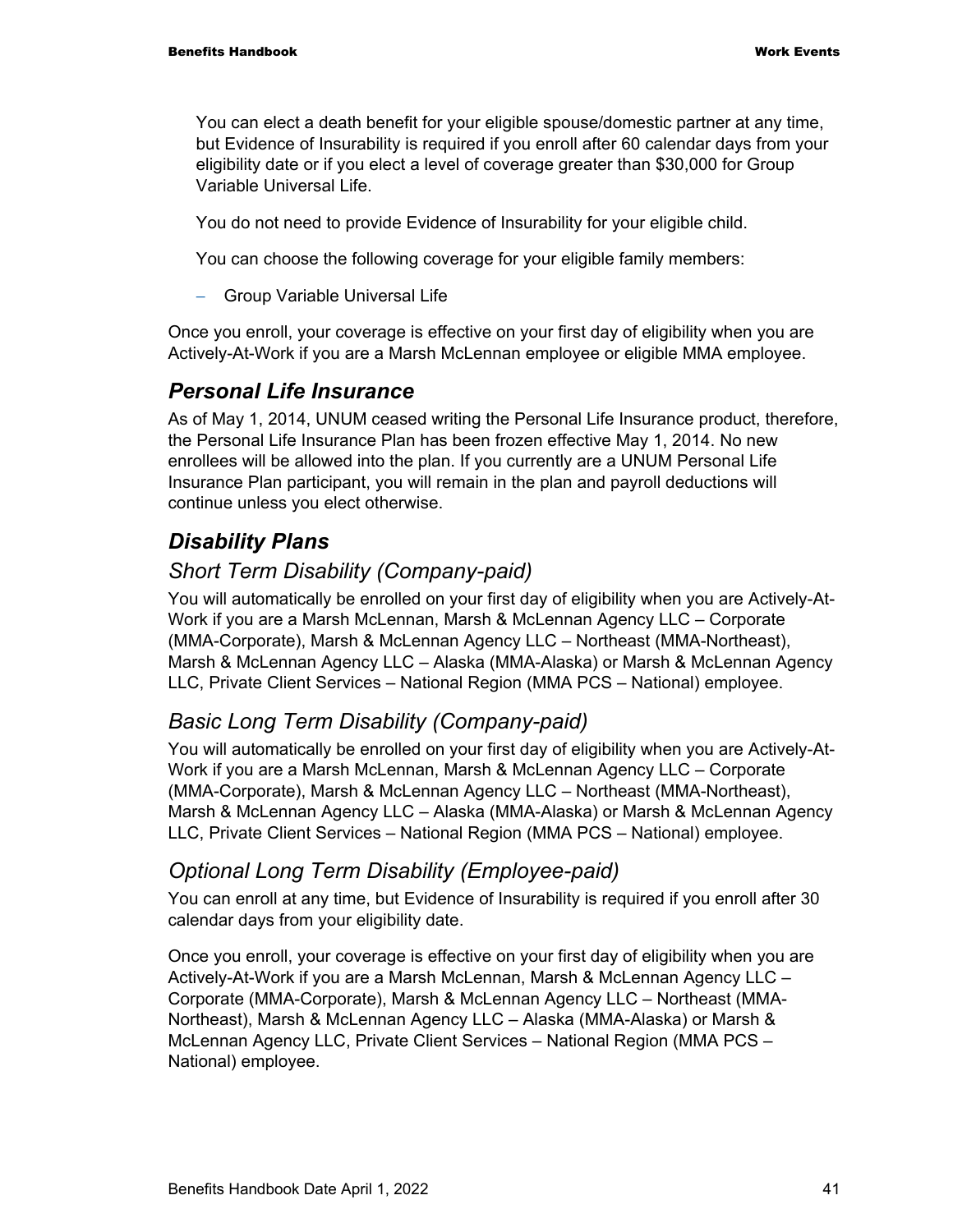#### *Long Term Disability Bonus Income Plan (Employee-paid)*

The Long Term Disability Bonus Income plan year starts January  $1<sup>st</sup>$  and ends December 31<sup>st</sup>. A newly eligible participant of Marsh McLennan, Marsh & McLennan Agency LLC – Corporate (MMA-Corporate), Marsh & McLennan Agency LLC – Northeast (MMA-Northeast), Marsh & McLennan Agency LLC – Alaska (MMA-Alaska) or Marsh & McLennan Agency LLC, Private Client Services – National Region (MMA PCS – National) can enroll in the plan during the Annual Enrollment period (normally in November of each year).

#### *Individual Disability Insurance Plan (Employee-paid)*

The Individual Disability Insurance plan year starts September 1<sup>st</sup> and ends August 31<sup>st</sup>. A newly eligible participant of Marsh McLennan, Marsh & McLennan Agency LLC – Corporate (MMA-Corporate), Marsh & McLennan Agency LLC – Northeast (MMA-Northeast), Marsh & McLennan Agency LLC – Alaska (MMA-Alaska) or Marsh & McLennan Agency LLC, Private Client Services – National Region (MMA PCS – National) can enroll in the plan during the Individual Disability Insurance Plan enrollment period (normally in July of each year).

#### *Personal Excess Liability Insurance Plan*

Enrollment in the Personal Excess Liability Insurance Plan can be at any time and coverage stays in affect through the plan year which ends December 31. Once you are enrolled, your coverage conveniently carries over every calendar year unless you want to make a change. Coverage can be cancelled during annual enrollment by electing to waive coverage.

You enroll for coverage by going to Voluntary Benefits (**www.mmcvoluntarybenefits .com**).

#### *Accident Insurance*

You must enroll within 30 calendar days of your start date.

### *Critical Illness*

You must enroll within 30 calendar days of your start date.

#### *Hospital Indemnity*

You must enroll within 30 calendar days of your start date.

#### *Marsh & McLennan Companies 401(k) Savings & Investment Plan*

You are eligible to participate immediately if you are classified as a US regular or temporary employee (including US expatriates) of the Company\* or any of its subsidiaries, are paid on a US payroll and are at least age 18 years of age. Your election will be effective in the next available pay cycle.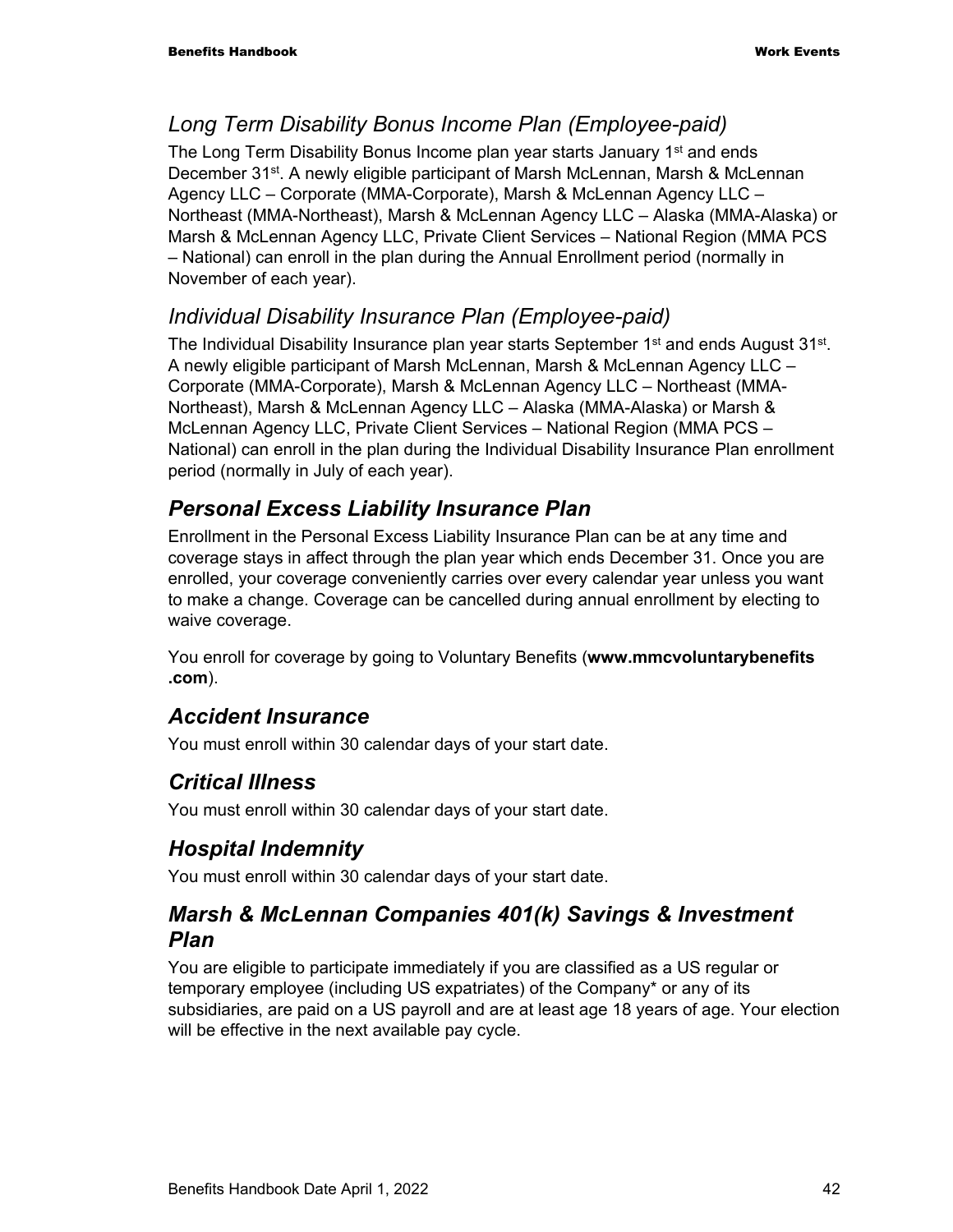To enroll, go to Colleague Connect (**https://mmcglobal.sharepoint.com/sites/home**), click **Pay & Benefits** and select **Transamerica** under Benefits or call HR Services at +1 866 374 2662.

You must make the elections 11 business days (if you are on the semi-monthly payroll) or 5 business days (if you are on the weekly payroll) prior to the paycheck in which you wish the enrollment to be reflected.

\*"Company means" Marsh & McLennan Companies, Inc. and its subsidiaries other than Marsh & McLennan Agency LLC.

#### *Marsh & McLennan Agency 401(k) Savings & Investment Plan*

You are eligible to participate immediately if you begin employment with MMA\* or any subsidiary or affiliate of MMA that adopts the Plan, are paid on a US payroll and are at least 18 years of age. Your election will be effective in the next available pay cycle.

To enroll, go to Colleague Connect (**https://mmcglobal.sharepoint.com/sites/home**), click **Pay & Benefits** and select **Transamerica** under Benefits or call HR Services at +1 866 374 2662.

You must make the elections 11 business days (if you are on the semi-monthly payroll) or 5 business days (if you are on the weekly payroll) prior to the paycheck in which you wish the enrollment to be reflected. The deadlines that apply to you may be different if you are on a payroll system that is not managed by Marsh McLennan.

\*MMA means Marsh & McLennan Agency LLC. and its subsidiaries.

#### *Supplemental Savings & Investment Plan*

You are eligible to participate if:

- you are classified as a US regular or temporary employee of Marsh & McLennan Companies or any subsidiary or affiliate of Marsh & McLennan Companies (other than Marsh & McLennan Agency LLC), including any subsidiaries or successors in interest, paid on US payroll,
- your annual base pay exceeds the Compensation Limit, and
- you are a participant in the Marsh & McLennan Companies 401(k) Savings & Investment Plan.

If eligible, you must enroll during the Annual Enrollment period for participation effective in the following calendar year.

To enroll, go to Colleague Connect (**https://mmcglobal.sharepoint.com/sites/home**), click **Pay & Benefits** and select **Transamerica** under Benefits or call HR Services at +1 866 374 2662.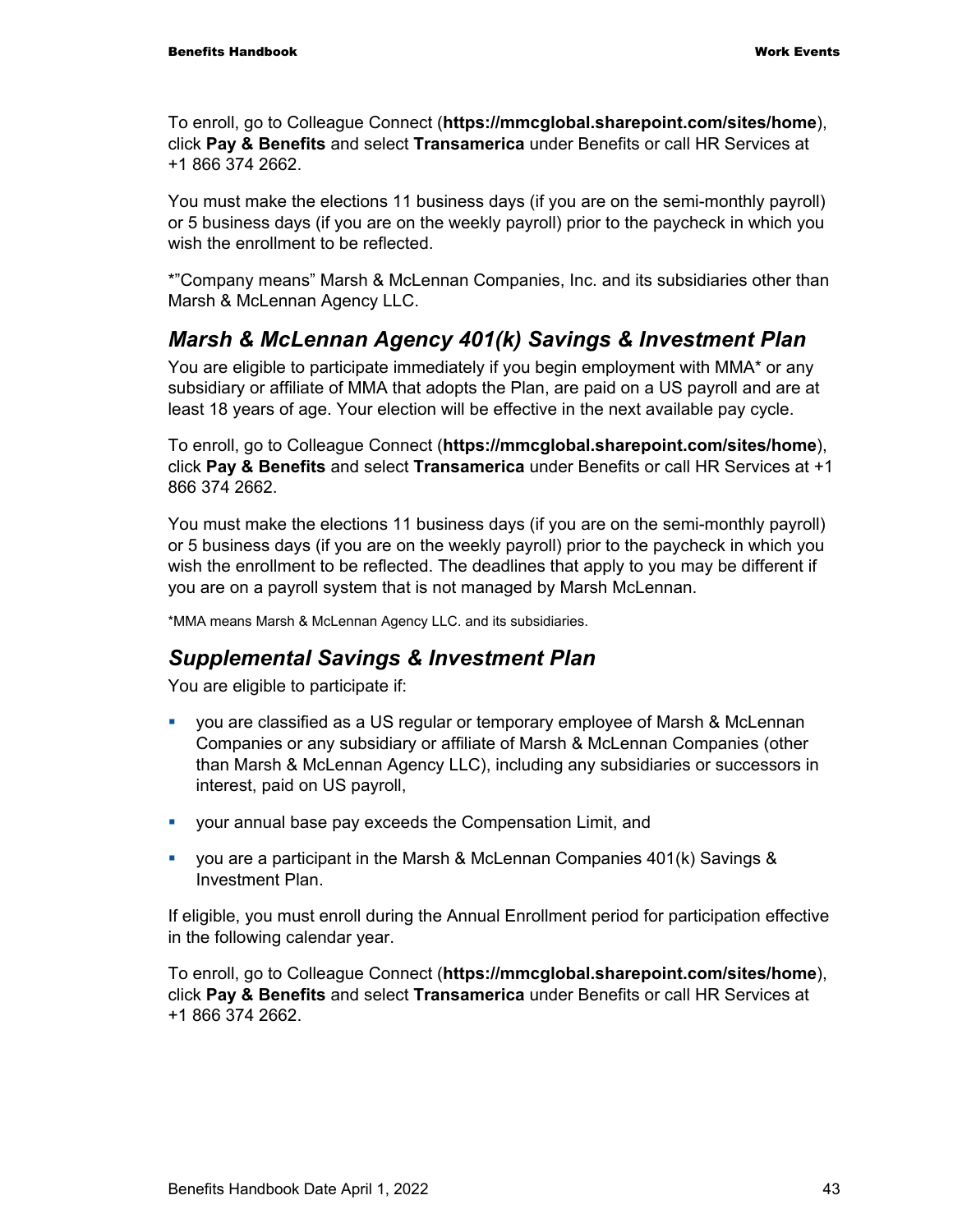#### *Employee Stock Purchase Plan*

You are eligible to participate in the Plan on the first business day of October 1 if you are classified on payroll as a US (regular or temporary) employee of Marsh & McLennan Companies or any subsidiary or affiliate of Marsh & McLennan Companies provided that you:

- **began working for the Company on or before the preceding April 30 or were** otherwise credited with six months of service (which may include service with a business prior to its acquisition by the Company) by the CEO or the highest ranking Human Resources officer, and
- **are scheduled to work at least 20 hours a week.**

If you are rehired and you had at least six months of service when you left the Company, you may be eligible to participate at the start of the next plan year, which begins on the first business day of October, without any prior waiting period. If you do not have a total of six months of service by the first business day of October, you must wait until the next plan year to participate.

You may enroll in the plan during Annual Enrollment (generally in early September.

#### *Transportation Reimbursement Incentive Program (TRIP)*

You enroll for coverage by contacting HealthEquity (www.wageworks.com).

#### *Choice Auto and Home Insurance Program*

Your coverage begins when your application for coverage has been approved by the program's insurer.

You enroll for coverage by contacting Mercer Health & Benefits Administration at +1 800 225 2265.

#### *Pet Insurance Plan*

Nationwide:

- You may enroll your pet for pet insurance at any time by accessing Nationwide's enrollment website, http://benefits.petinsurance.com/mmc-pr, or by calling Nationwide at +1 800 225 2265.
- Evidence of insurability may be required for each pet (cat, dog, bird and/or exotic pet).

TrustedPals:

 You may enroll your pet for pet insurance at any time by accessing TrustedPal's enrollment website, accessible via **www.mmcvoluntarybenefits.com** or by calling +1 800 225 2265.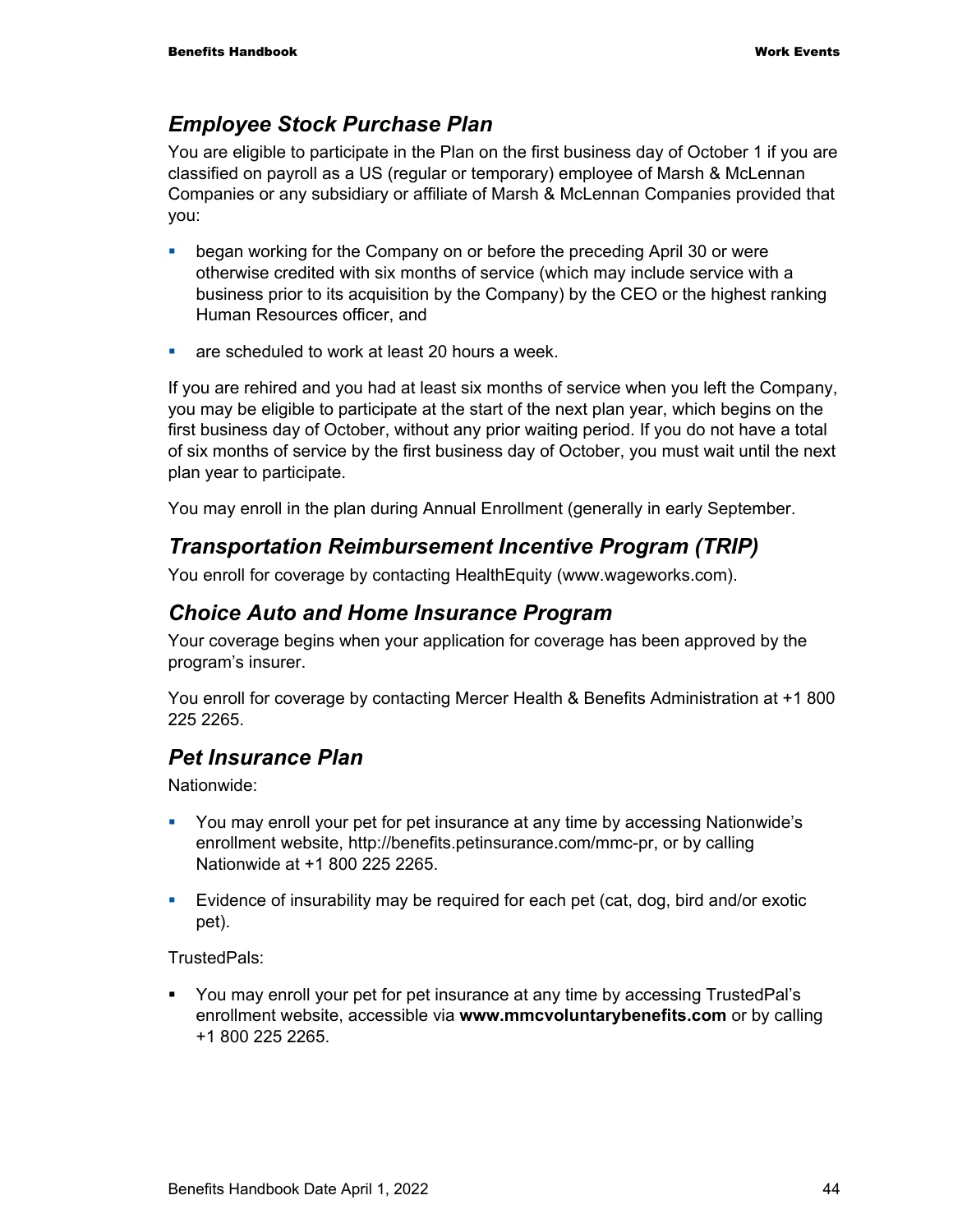#### *Legal Assistance Plan*

- You can enroll for Legal Assistance Plan coverage by going to Voluntary Benefits (**www.mmcvoluntarybenefits.com**)**.**
- **Enrollment in the Legal Assistance Plan can be at any time and coverage stays in** affect through the plan year which ends December 31. Once you are enrolled, your coverage conveniently carries over every calendar year unless you want to make a change. Coverage can be cancelled during annual enrollment by electing to waive coverage.

#### *Identity Protection Benefit Program*

- You can enroll for coverage for yourself and your spouse or domestic partner in the Identity Protection Benefit Program at any time during the year.
- Make an initial election by going to Voluntary Benefits (**www.mmcvoluntarybenefits .com**).

#### *MSK Direct*

If you are a Marsh McLennan employee or MMA employee and meet the eligibility requirements, you are immediately eligible.

## Beneficiary Elections

These are the benefit plans for which you name a beneficiary to receive a benefit in the event of a death:

- Voluntary AD&D
- **Health Savings Account**
- **Business Travel Accident Insurance**
- **Personal Life Insurance**
- **Basic Life Insurance**
- **Group Variable Universal Life**
- Marsh & McLennan Companies 401(k) Savings & Investment Plan (if you are married, you will need your spouse's consent to name someone other than your spouse as beneficiary)
- MMA 401(k) Savings & Investment Plan (if you are married, you will need your spouse's consent to name someone other than your spouse as beneficiary)
- Supplemental Savings & Investment Plan

Each plan has rules about who can be your beneficiary. Refer to the individual benefit plan sections for further information about beneficiary elections for these plans.

### Company Policies

You should check with your operating Company about their policies, such as attendance and vacation time.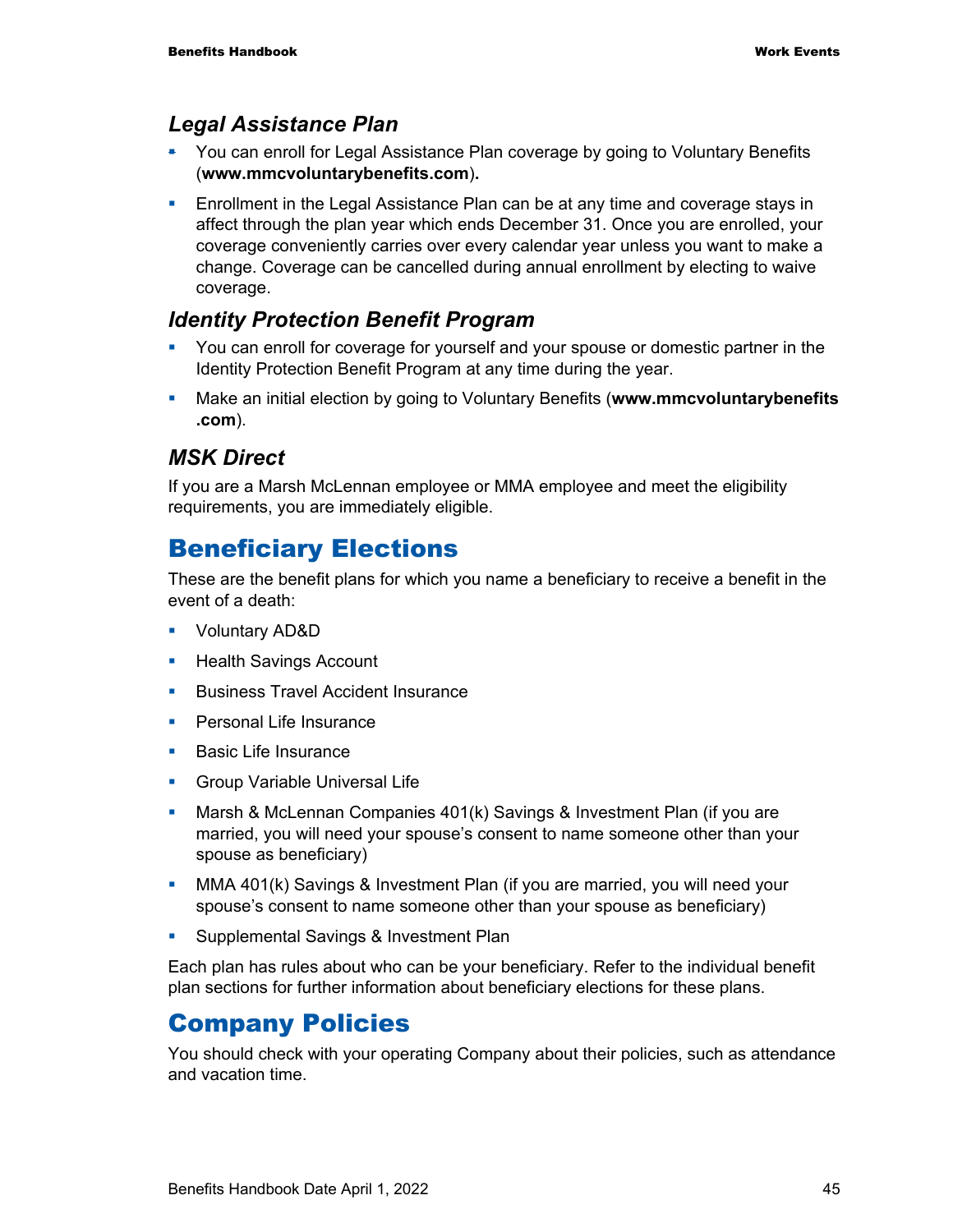## Relocation

*Below you will find some benefits information that will help you with your transition. Refer to the individual benefit plan sections for further details.* 

#### Changing Your Benefits

The IRS allows you to pay for certain benefits on a before-tax basis providing you with a tax savings on the cost of coverage. In return for this tax savings, the IRS restricts your ability to make changes to before-tax benefits.

Your before-tax benefit elections must remain in effect throughout the calendar year unless you have a qualified family status change that necessitates a coverage change. The change in your benefits coverage must be due to and consistent with the qualified family status change.

## About the Event

You can make updates to personal information such as your home address by going to Colleague Connect (**https://mmcglobal.sharepoint.com/sites/home**), and select **Workday** under Helpful Tools.

Keep your home address current to be sure you continue to receive all Company mailings. Generally, moving will not affect most Company benefits, like your life insurance and retirement plans, unless you transfer to another subsidiary that does not participate in the plans.

You will be notified if your move will affect your medical plan and if you need to make any changes. Upon notification, please contact HR Services at +1 866 374 2662 to discuss and make your new medical plan carrier election no later than 30 days from the effective date of your address change being updated in Workday. The notification sent to you will outline your medical plan default if you do not take any action as a result of your home address change. **Note:** your medical plan coverage level remains the same and is not impacted by your home address change.

### Pay-related information

Review your bank and/or financial institution information to see if you need to make a change. If you are moving to a new state, you may be subject to a different income tax rate.

## Relocation Assistance

If you are transferring to a new work location at the request of the Company, you may be eligible for relocation assistance.